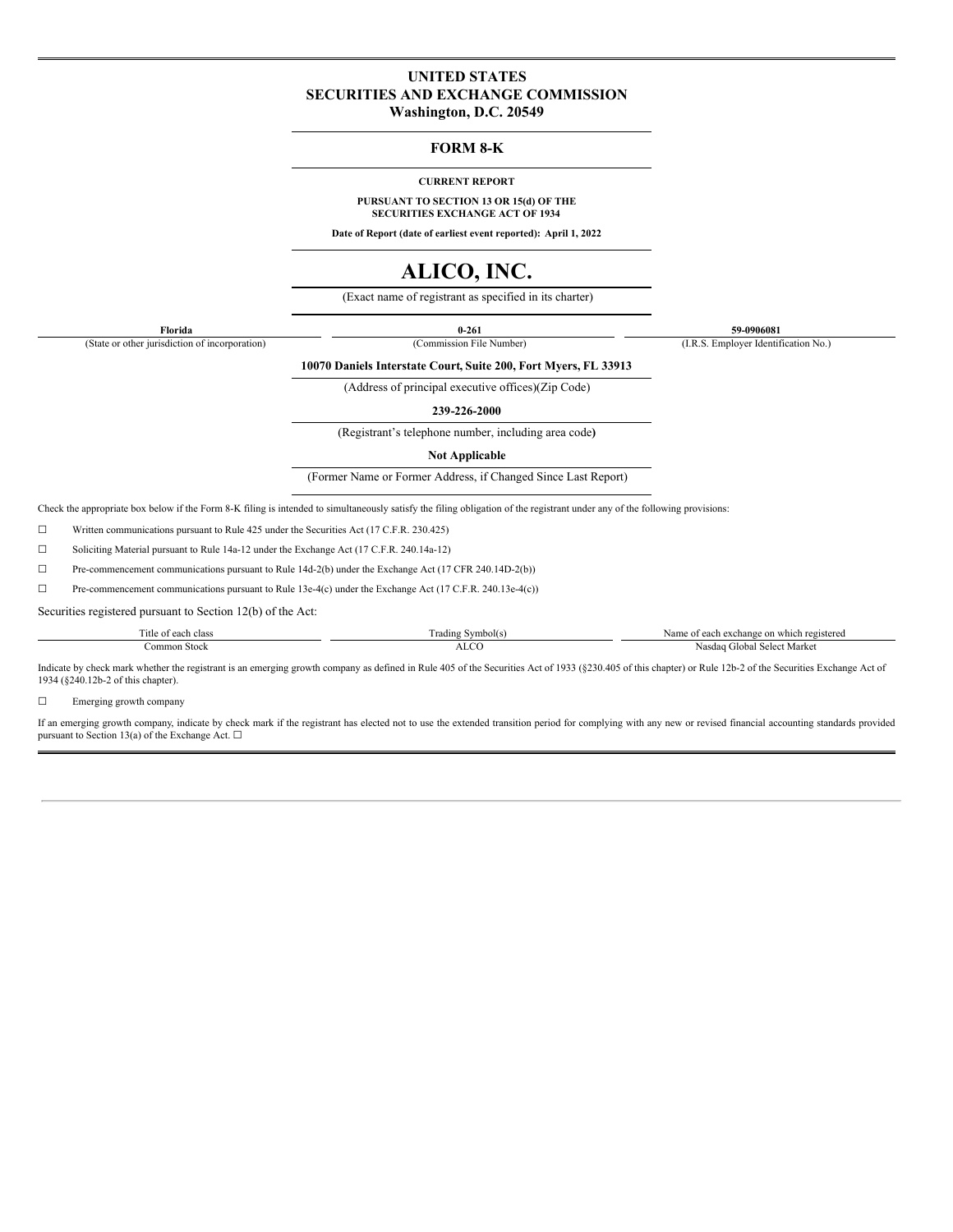#### **Section 5 Corporate Governance and Management**

### Item 5.02 Departure of Directors or Certain Officers; Election of Directors; Appointment of Certain Officers; Compensatory Arrangements of Certain **Officers.**

On April 1, 2022 (the "Effective Date"), Alico, Inc. (the "Company") entered into an amended and restated employment agreement with John E. Kiernan, dated as of April 1, 2022 (the "Employment Agreement"). At the same time, on the Effective Date, the Company and Mr. Kiernan entered into an annual performance and long term bonus agreement (the "Bonus Agreement"). Pursuant to the Employment Agreement, Mr. Kiernan will remain President and Chief Executive Officer of the Company, for a term commencing on the Effective Date and ending on September 30, 2024, subject to extension and termination pursuant to the provisions of the Employment Agreement (the "Term"). The Bonus Agreement sets forth the terms under which Mr. Kiernan would be eligible and entitled to short-term and long-term incentive cash and equity bonuses.

The following provides a brief description of the compensation and other terms and conditions of both (i) the Employment Agreement and (ii) the Bonus Agreement.

#### **Employment Agreement**

#### Base Salary

During the Term, Mr. Kiernan's annual base salary is to be at an annual rate of not less than the following respective amounts (the "Annual Base Salary"):

| <b>Period of Employment</b>                | <b>Annual Salary Rate</b> |
|--------------------------------------------|---------------------------|
| Effective Date through September 30, 2022  | \$400,000                 |
| October 1, 2022 through September 30, 2023 | \$425,000                 |
| October 1, 2023 through September 30, 2024 | \$450,000                 |

#### Signing Bonus

Within 30 days after the Effective Date, Mr. Kiernan is to receive a signing bonus of \$25,000.

#### Short-Term and Long Term Incentive Cash Bonuses

Mr. Kiernan is eligible for and entitled to short-term and long-term incentive cash bonuses in accordance with the terms and provisions of the Bonus Agreement.

#### Equity Based Awards

Mr. Kiernan may be awarded, under the Company's Stock Incentive Plan of 2015, or any successor or other incentive plan adopted by the Company from time to time, restricted shares in accordance with the terms and provisions of the Bonus Agreement and be eligible to otherwise participate in the Company's Stock Incentive Plan of 2015, or any successor or other incentive plan adopted by the Company from time to time.

#### Employee Benefits and Perquisites

During the Term, Mr. Kiernan is eligible to (i) participate in the employee benefit plans, policies, programs, practices and arrangements that the Company provides to its executives generally from time to time, and (ii) receive perquisites on a basis no less favorable than as provided by the Company from time to time to other senior executives of the Company.

#### Severance Payments

If the Company terminates Mr. Kiernan's employment without "Cause" or if, following a "Change in Control" of the Company, Mr. Kiernan resigns for "Good Reason" (each as defined in the Employment Agreement), then Mr. Kiernan will be entitled to receive, subject to his execution, delivery, and non-revocation of a release of claims and subject to his compliance with the restrictive covenants set forth in the Employment Agreement, an amount equal to 150% of his base salary for the most recently completed fiscal year.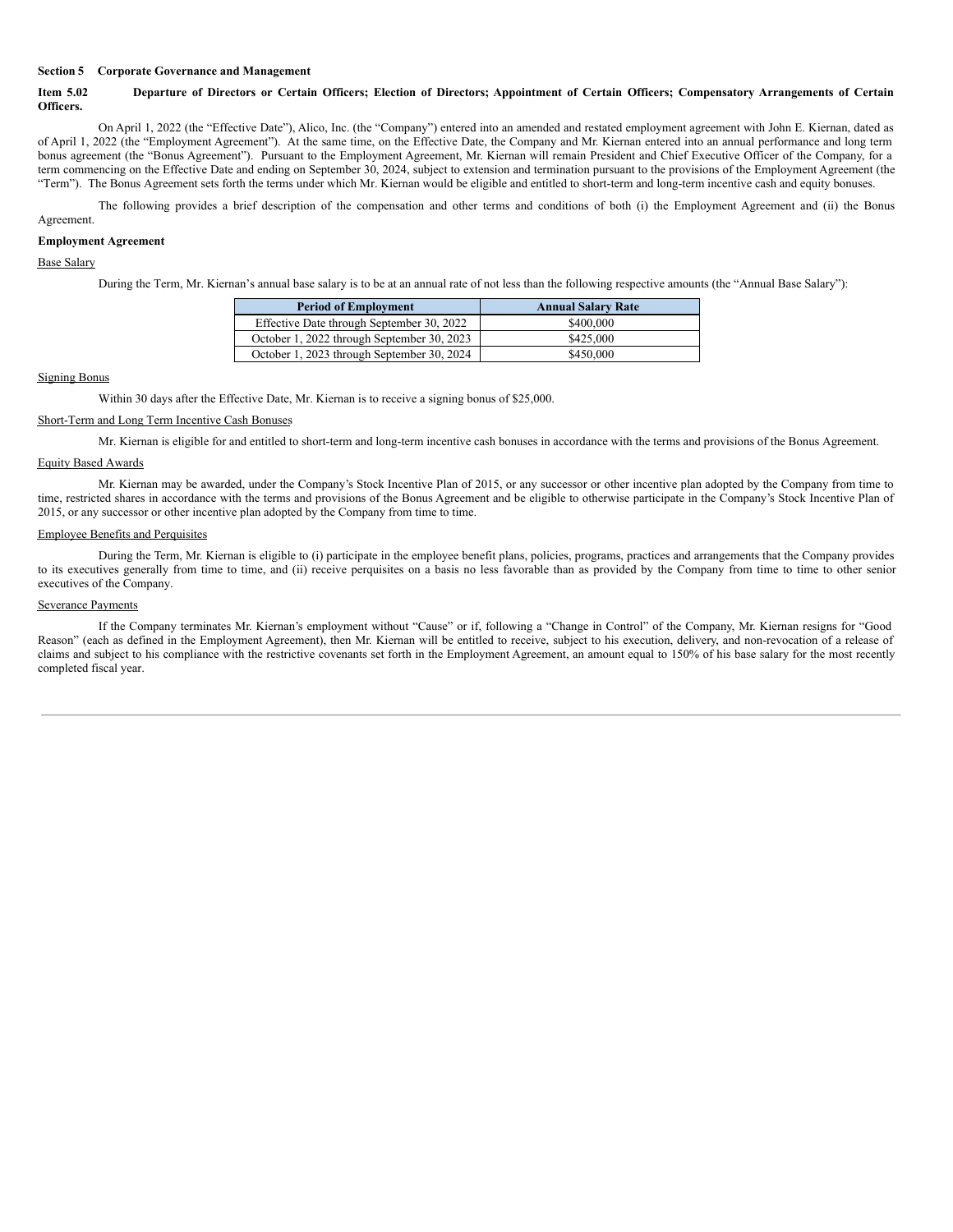#### Restrictive Covenants

The Employment Agreement also includes various restrictive covenants in favor of the Company, including a confidentiality covenant, a nondisparagement covenant, and 12-month post-termination noncompetition and customer and employee nonsolicitation covenants.

#### **Bonus Agreement**

#### Long Term Retention Bonus

Mr. Kiernan is eligible to earn a long term cash flow bonus, long term return of capital bonus, and long term real estate bonus (collectively, the "Long Term Retention Bonus"), and with respect to the period beginning October 1, 2021, through September 30, 2024 (the "Long Term Period") in accordance with the specific performance metrics set forth in the Bonus Agreement.

Fifty percent of the Long Term Retention Bonus shall be earned on January 1, 2025, so long as Mr. Kiernan is continuously employed by the Company or its affiliates from the Effective Date through such date, and the remaining fifty percent of the Long Term Retention Bonus shall be earned on January 1, 2026, so long as Mr. Kiernan is continuously employed by the Company or its affiliates from the Effective Date through such date. Notwithstanding the foregoing, if a Change in Control (as defined in the Bonus Agreement) occurs (i) on or after September 30, 2024, but prior to payment of the Long Term Retention Bonus, then Mr. Kiernan would be entitled to receive the entire Long Term Retention Bonus, or (ii) after the Effective Date but prior to September 30, 2024, then Mr. Kiernan would be entitled to receive a pro-rata portion of the Long Term Retention Bonus.

#### Transaction Bonus

Mr. Kiernan is eligible to earn a bonus upon a Change in Control that occurs during the Long Term Period so long as he remains continuously employed by the Company or its affiliates through the closing of such Change in Control, with the amount of such transaction bonus based on the sale price and market capitalization, all as set forth in the Bonus Agreement.

#### Annual Performance Bonus

During the Term, for each fiscal year of his employment, beginning with the fiscal year ending September 30, 2022, Mr. Kiernan is eligible to earn or be awarded an annual adjusted EBITDA performance bonus, an annual ROI performance bonus, and an annual discretionary performance bonus, so long as Mr. Kiernan is continuously employed from the Effective Date through the last day of the applicable fiscal year. The performance targets shall be determined by the Company from time to time, with the initial year's performance targets being as set forth in the Bonus Agreement.

#### Restricted Stock Grant

If at any time during the Long Term Period the average 30-day closing per share price of the Company's Common Stock exceeds the applicable price per share threshold below, Mr. Kiernan will be granted the corresponding number of shares of restricted stock pursuant to an award agreement in accordance with the Company's Stock Incentive Plan of 2015. Except to the extent of any acceleration or forfeiture otherwise set forth in the award agreement, one-half of the restricted shares granted to Mr. Kiernan and held by him as of the end of the Long Term Period shall vest on January 1, 2025, and the remaining one-half of restricted shares granted to Mr. Kiernan and held by him as of the end of the Long Term Period shall vest on January 1, 2026, in each case subject to a Termination of Service (as defined in the award agreement) not having occurred as of or prior to the applicable vesting date. The restricted shares will also fully vest upon a Termination of Service by the Company without Cause or, following a Change in Control, due to a resignation by Mr. Kiernan for Good Reason (each as defined in the award agreement).

| <b>Price Per Share Threshold</b> | <b>Number of Shares Granted</b> |
|----------------------------------|---------------------------------|
| \$35 per share                   | 5,000 restricted shares         |
| \$40 per share                   | 12.500 restricted shares        |
| \$45 per share                   | 20,500 restricted shares        |

The foregoing descriptions of the Employment Agreement and Bonus Agreement do not purport to be complete and are qualified in their entirety by reference to the respective full text of the Employment Agreement and the Bonus Agreement, which are attached hereto as Exhibits 10.1 and 10.2 of this Current Report on Form 8-K, and which are incorporated herein by reference.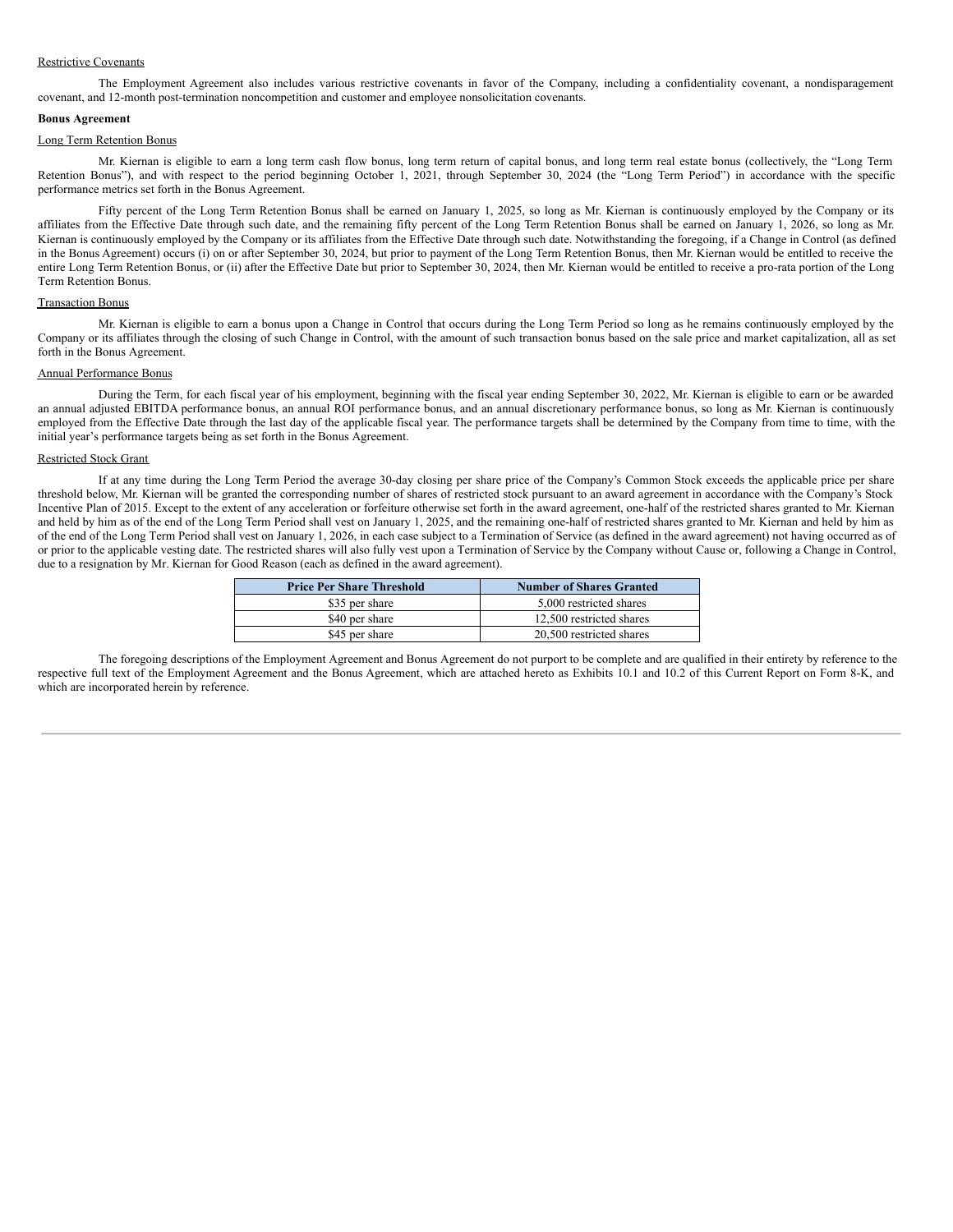### **Section 9 Financial Statements and Exhibits**

### **Item 9.01 Financial Statements and Exhibits**

(d) Exhibits.

- 10.1
- Amended and Restated [Employment](#page-15-0) Agreement, dated as of April 1, 2022 by and between Alico, Inc., and John E. Kiernan.
- 10.2 Annual [Performance](#page-37-0) and Long Term Bonus Agreement, dated as of April 1, 2022 by and between Alico, Inc., and John E. Kiernan.<br>104 Cover Page Interactive Data File (embedded within the Inline XBRL document).
- Cover Page Interactive Data File (embedded within the Inline XBRL document).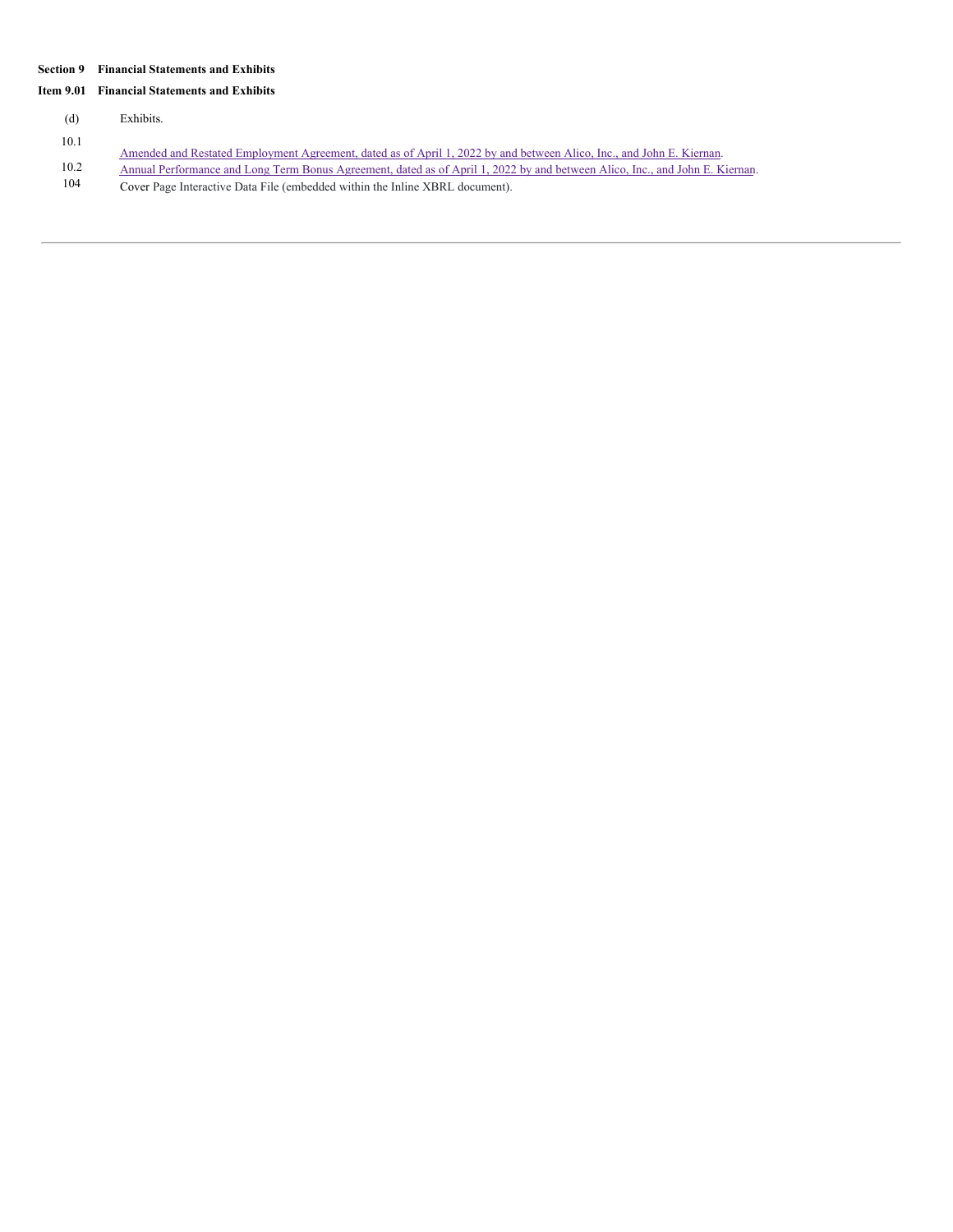## **SIGNATURES**

Pursuant to the requirements of the Securities Exchange Act of 1934, the Registrant has duly caused this report to be signed on its behalf by the undersigned hereunto duly authorized.

Date: April 5, 2022 ALICO, INC.

By: /s/ Richard Rallo

Richard Rallo *Senior Vice President and Chief Financial Of icer*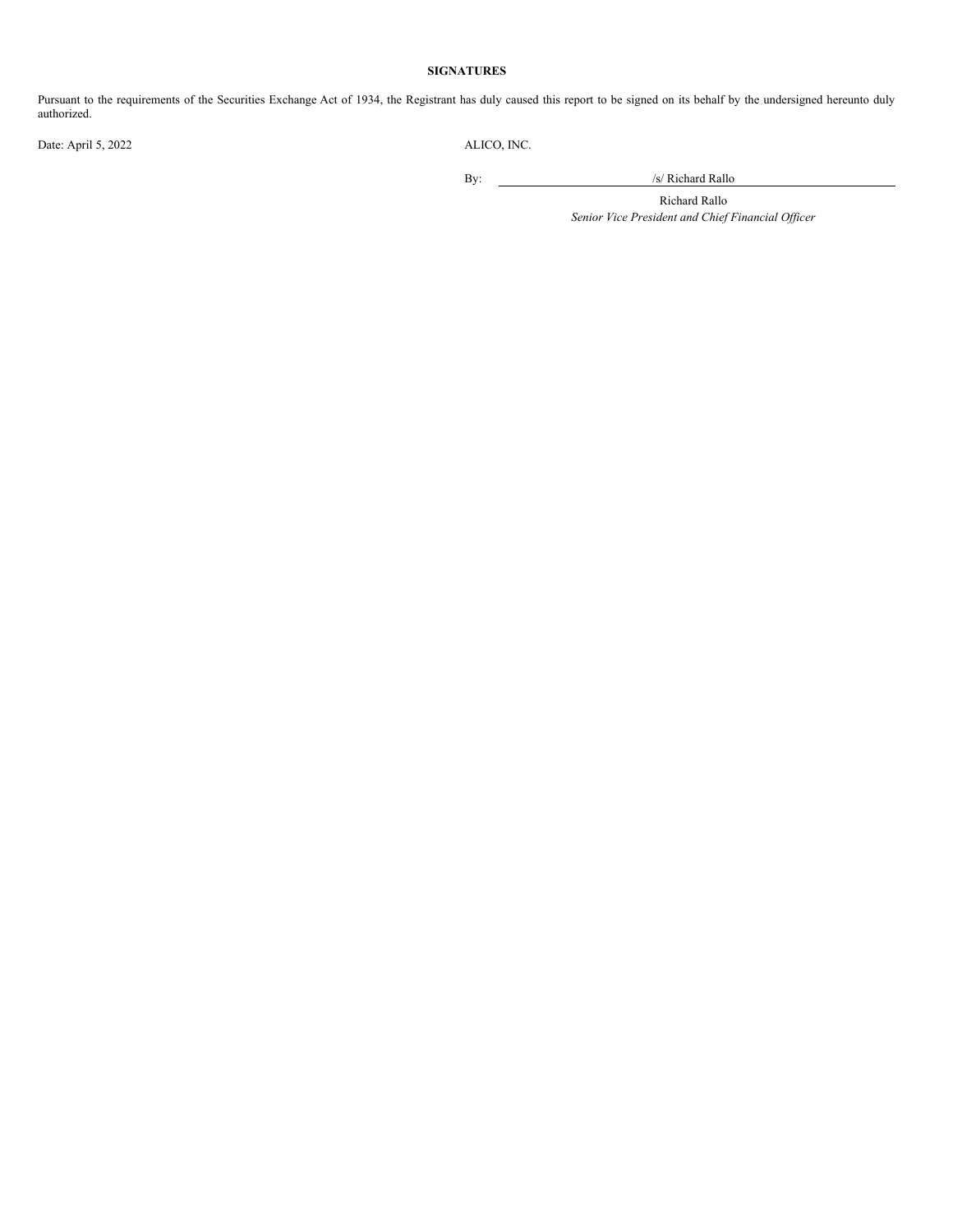# **AMENDED AND RESTATED EMPLOYMENT AGREEMENT**

THIS AMENDED AND RESTATED EMPLOYMENT AGREEMENT (this "Agreement") is entered into as of the 1st day of April, 2022 (the "Effective Date"), by and between John E. Kiernan (the "Executive"), a Florida resident, and Alico, Inc., a Florida corporation (the "Company").

### **Recitals**

WHEREAS, the Company desires to continue to employ the Executive to serve as the Chief Executive Officer and President of the Company, and the Executive desires to continue to hold such positions with the Company, with the terms and conditions of such employment that are set forth herein, being effective as of the Effective Date; and

WHEREAS, effective as of the Effective Date, this Agreement shall supersede and replace that certain Employment Agreement between the Executive and the Company dated as of June 1, 2015.

### **Agreement**

NOW, THEREFORE, in consideration of the premises and of the mutual covenants contained herein, the receipt and sufficiency of which are hereby acknowledged, the parties agree as follows:

Employment. The Company hereby confirms its employment of, and hereby employs, the Executive as its Chief Executive Officer and President, and the Executive hereby confirms and accepts such employment, effective as of the Effective Date, upon the terms and conditions set forth herein. Except as otherwise expressly provided herein and in the Indemnification Agreement by and between the Company and the Executive dated as of January 9, 2018, as amended from time to time, and the Annual Performance and Long Term Bonus Agreement by and between the Company and the Executive dated as of April 1, 2022, as amended from time to time (the "Bonus Agreement"), this Agreement (including the exhibits, which are an integral part of it) sets forth the terms and conditions of the Executive's employment by the Company, represents the entire agreement of the parties with respect to that subject, and supersedes all prior understandings and agreements with respect to that subject. Every reference in this Agreement to an Exhibit is to an exhibit to this Agreement. As used in this Agreement, the capitalized terms that are defined on Exhibit A have the respective definitions attributed to them on Exhibit A, and those definitions are incorporated by reference into this Agreement.

2. Position and Duties.

(a) Duties. The Executive shall be employed by the Company as Chief Executive Officer and President. The Executive shall have the normal duties, responsibilities, and authority of a Chief Executive Officer and President, and shall perform all duties incidental to such position that may be required by law and all such other duties as may be reasonably assigned by the Board of Directors of the Company (the "Board") and are consistent with the duties normally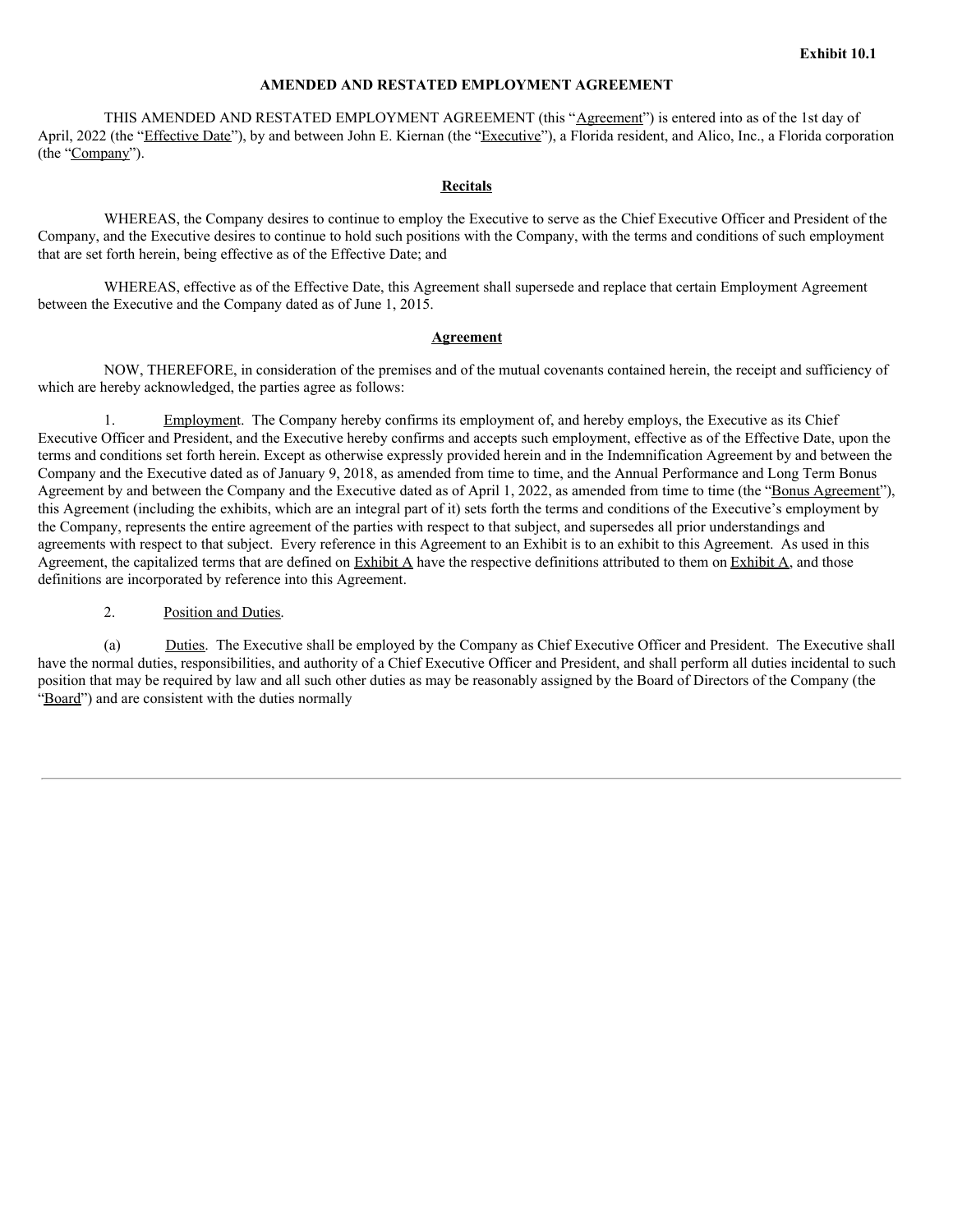associated with a chief executive officer and president of a public corporation. The Executive shall report to the Board.

(b) Engaging in Other Employment. While employed by the Company, except as otherwise approved by the Board (including, without limitation, as may have previously been approved by the Board prior to the Effective Date), the Executive shall devote substantially all of his working time and attention to the Company and its affiliates and shall not be employed by any other person or entity. Notwithstanding the foregoing or the provisions of Section 10(b) of this Agreement, the Executive is permitted to do any of the following while he is employed by the Company or any of its subsidiaries: (i) if approved in advance by resolution of the Board, serve as an owner, officer, director, or manager of any other for-profit business entity, so long as it is not engaged in a business that competes with the Company; (ii) make a passive investment in less than 1% of the outstanding equity of any business entity that is traded on any national, regional, or international stock exchange or in the over-the-counter market, whether or not the business entity is engaged in a business that competes with the Company; and (iii) participate in a reasonable number of civic, industry, charitable, community, educational, professional, and similar organizations, including serving as an officer or member of a board of directors of any nonprofit organization; provided, in each case, that the activity or service does not materially interfere with the regular performance of the Executive's duties and responsibilities under this Agreement.

(c) Loyal and Conscientious Performance. The Executive shall act at all times in compliance with the written policies, rules, and decisions adopted from time to time by the Company and the Board and perform all of the duties and obligations required of him by this Agreement in a loyal and conscientious manner.

(d) Location. The Executive's principal place of business shall be at an office of the Company located in Fort Myers, Florida.

3. Term of Employment. The term of the Executive's employment pursuant to this Agreement shall commence on the Effective Date and end on September 30, 2024, subject to extension and termination pursuant to the provisions of this Agreement (the "Term"). The Term will be automatically extended for a one-year period on September 30, 2024 and on each September 30th thereafter unless either the Company or the Executive provides written notice to the other party no later than 60 days in advance of the expiration of then-current Term that the period of the Executive's employment pursuant to this Agreement shall not be extended. As used in this Agreement, the word "Term" means the initial period of employment from the Effective Date until September 30, 2024, and includes any and every one-year extension of the period of employment under this Agreement. Notwithstanding the foregoing, the Term shall automatically terminate on the Date of Termination (as defined below).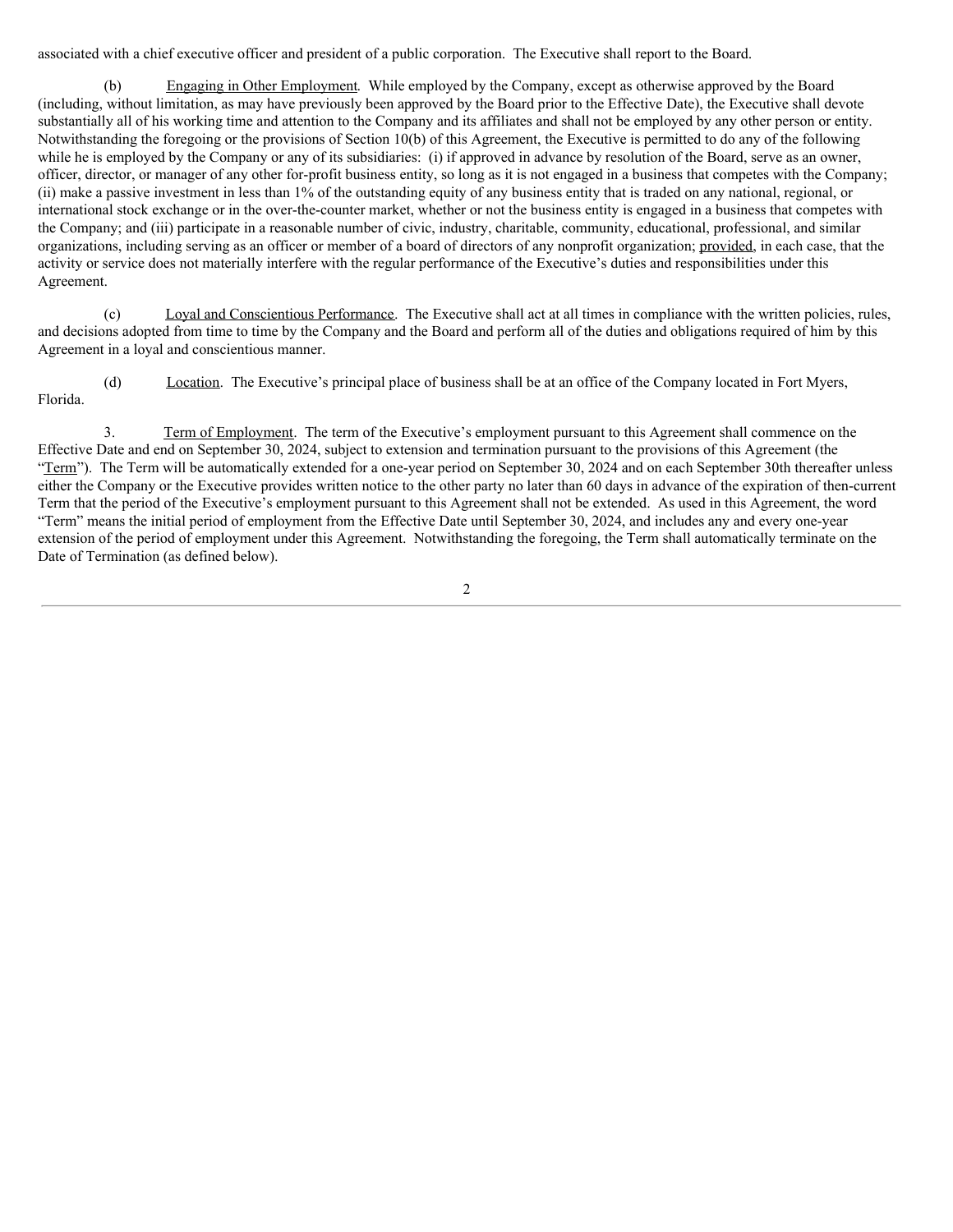# 4. Annual Cash Compensation.

(a) Annual Base Salary. During the Term, the Company shall pay to the Executive in installments an annual base salary, not less often than monthly, at an annual rate of not less than the following respective amounts (the "Annual Base Salary"):

| <b>Period of Employment</b>                | <b>Annual Salary Rate</b> |
|--------------------------------------------|---------------------------|
| Effective Date through September 30, 2022  | \$400,000.00              |
| October 1, 2022 through September 30, 2023 | \$425,000.00              |
| October 1, 2023 through September 30, 2024 | \$450,000.00              |

The Annual Base Salary shall be reviewed by the Board or the Compensation Committee of the Board (the "Committee") at least annually for any further increase, and the Annual Base Salary, if and to the extent as so further adjusted, shall be the respective "Annual Base Salary" for all purposes of this Agreement.

(b) Signing Bonus. Within thirty (30) days after the Effective Date, the Company will pay the Executive a signing bonus of \$25,000, less applicable and appropriate deductions and withholdings.

Annual Short-Term Incentive Cash Bonuses. For each fiscal year of the Company during the Term, the Executive shall be eligible for and entitled to annual incentive compensation cash bonus awards in accordance with, and to the extent provided in, the terms and provisions of the Bonus Agreement.

(d) Long Term Incentive Cash Bonus. The Executive shall be eligible for and entitled to long term incentive compensation cash bonus awards in accordance with, and to the extent provided in, the terms and provisions of the Bonus Agreement.

# 5. Equity Based Awards.

(a) Restricted Stock Award. Subject to proper action by the Board, the Executive may be awarded, under the Company's Stock Incentive Plan of 2015, restricted shares in accordance with the terms and provisions of the Bonus Agreement.

(b) Other Equity Grants. In addition to the restricted shares referenced above in Section 5(a), the Executive shall be eligible to participate in the Company's Stock Incentive Plan of 2015, or any successor or other incentive plan adopted by the Company from time to time, on terms and conditions determined by the Committee from time to time.

6. Employee Benefits. During the Term, the Executive shall be eligible to participate in the employee benefit plans, policies, programs, practices and arrangements that the Company provides to its executives generally from time to time (each, an "Employee Benefit Plan" and, collectively, the "Employee Benefit Plans") on terms that are no less favorable to the Executive than those provided by the Company to other executives of the Company generally. The Executive will be entitled to 20 paid vacation days every fiscal year of the Company (referred to herein is a "paid time off"), which will be credited on the first day of each fiscal year during the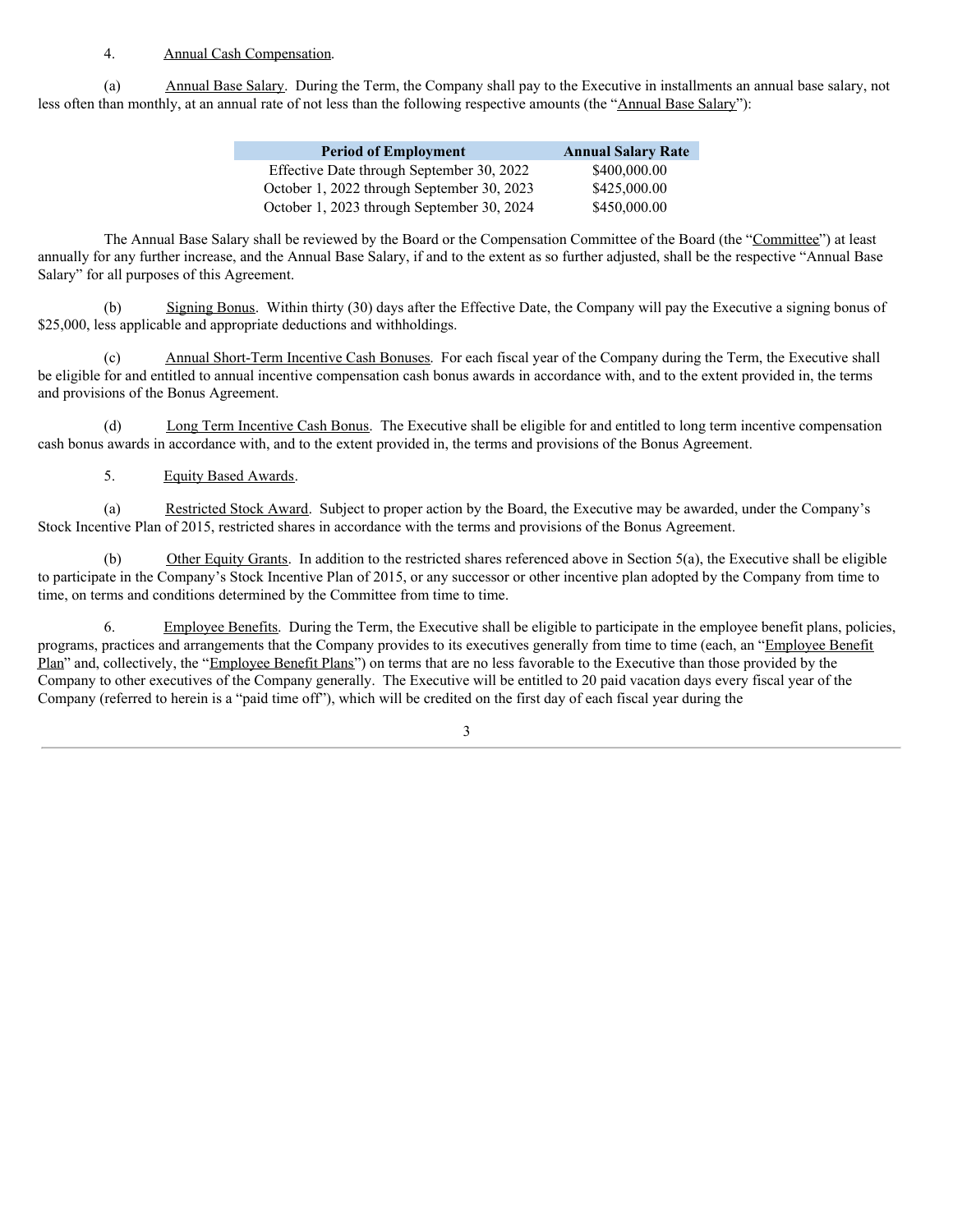Term (with previously credited but unused paid time off from the 2021 fiscal and previously credited but unused paid time off for the 2022 fiscal year, to the extent not previously used prior to the Effective Date, continuing in effect for the balance of the 2022 fiscal year). In addition to the foregoing paid time off, the Executive will be allowed additional days of paid holidays or other personal absent time as determined in accordance with Company policy or as approved by the Board. Any unused paid time off during a fiscal year will accumulate in accordance with the Company's paid time off policy.

7. Perquisites. During the Term, the Executive shall be eligible to receive perquisites on a basis no less favorable than as are provided by the Company from time to time to other senior executives of the Company generally.

8. Expense Reimbursement. The Executive shall be reimbursed for ordinary and reasonable travel, business, promotional, entertainment, and other expenses that are paid or incurred by him during the Term in connection with the performance of his services for and on behalf of the Company under this Agreement, subject to the Company's expense reimbursement policies and procedures.

9. Withholding. The Company may withhold from the payments due to the Executive for the payment of taxes and other lawful withholdings or required Executive contributions, in accordance with applicable law. If circumstances arise in which such withholding or contributions are required on account of any compensation or benefits (including, without limitation, upon the payment or provision of any compensation or benefits pursuant to Sections 6 or 7), at a time when there are not cash payments being made to the Executive from which such withholding obligations can be satisfied, the Executive will deliver to the Company amounts sufficient to fund such withholding or contribution obligations.

- 10. Executive's Covenants.
- (a) Confidentiality.

(i) The Executive shall not, at any time use, divulge, or otherwise disclose, directly or indirectly, any confidential and proprietary information (including, without limitation, any customer or prospect list, supplier list, acquisition or merger target, business plan or strategy, data, records, financial information, or other trade secrets) concerning the business, policies, or operations of the Company or its affiliates (or any predecessors thereof) that the Executive may have learned or become aware of at any time on or prior to the date hereof or during the Term of the Executive's employment by the Company. The confidential and proprietary information shall not include any information that: (A) was independently developed by the Executive before the commencement of his employment with the Company; (B) is or has been publicly disclosed by the Company or any subsidiary of the Company; and (C) is or becomes publicly available, other than as a result of a disclosure in contravention of this confidentiality restriction by the Executive or any person to whom the Executive disclosed the information. Notwithstanding the foregoing, the Executive is permitted to disclose confidential and proprietary information of the Company and/or its affiliates (x) to third parties and other officers, directors and employees of the Company or its affiliates in the performance of his duties as Chief Executive Officer and President of the Company, (y) to legal counsel for the Executive, the Company, or an affiliate of the Company to the extent necessary to obtain legal advice, so long

<sup>4</sup>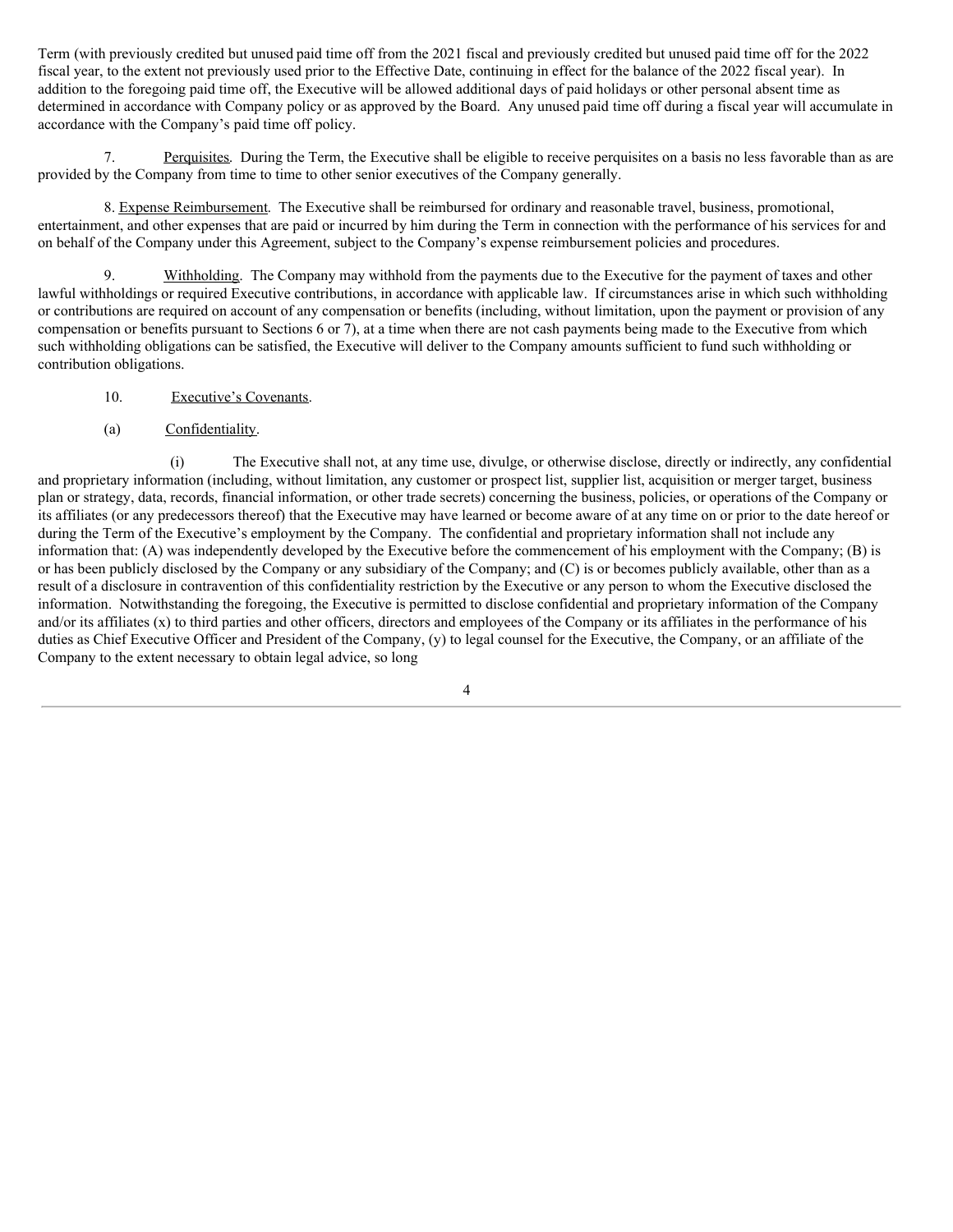as the Executive advises such legal counsel of the confidential and/or proprietary nature of such information, and (z) to the extent required by law or a request by a court or governmental authority (pursuant to a subpoena or otherwise).

(ii) The Executive further acknowledges and agrees that all Company Materials (as defined below) are the exclusive property of the Company and that, at request of the Company upon the termination of his employment with the Company pursuant to this Agreement, he shall return to the Company all Company Materials (including all copies thereof) that are in printed form and then in his control or possession and permanently delete from all accessible files, folders, and document libraries all Company Materials in digital form that are then stored on computers or other electronic devices in his control or possession. For purposes of this Section 10, "Company Materials" means all models, samples, products, prototypes, computers, computer software, computer disks, tapes, printouts, source, HTML and other code, flowcharts, schematics, designs, graphics, drawings, photographs, charts, graphs, notebooks, customer lists, sound recordings, other tangible or intangible manifestation of content, and all other documents concerning the Company, any affiliate of the Company, or any predecessor of the Company or any affiliate of the Company, whether printed, typewritten, handwritten, electronic, or stored on computer disks, tapes, hard drives, or any other tangible medium.

(iii) The Executive acknowledges that Company Materials may contain information that is confidential and subject to the attorney-client privilege of the Company or its affiliates or otherwise protected by attorney work product immunity. Except as required by law, the Executive agrees not to disclose to any person (other than in-house or outside counsel for the Company and its affiliates) the content or substance of (A) any such Company Materials that the Executive knows or has notice is protected by an attorney-client privilege or attorney work product immunity of the Company or any affiliate of the Company or (B) any communication that the Executive may have or may have had at any time with in-house or outside counsel for the Company and its affiliates, whether during his employment hereunder or otherwise, regarding such Company Materials. Notwithstanding the foregoing, the Executive is permitted to waive any attorney-client privilege or attorney work product privilege of the Company or any affiliate of the Company with respect to any particular information or communication, whether affirmatively or through the disclosure of information or communication to a person that results in waiver of the privilege, if the waiver or disclosure is (x) made in reliance on, and consistent with, the advice of legal counsel, (y) directed or authorized by the Board or legal counsel for the Company in connection with a governmental investigation or otherwise, or (z) required by law or to comply in good faith with an order of a court or governmental authority, after providing the Company or its subsidiary a reasonable opportunity to obtain a protective order to prevent or protect the disclosure of the applicable information or communication.

## (b) Noncompetition and Nonsolicitation.

(i) During the Restricted Period (as defined below), and except as otherwise authorized by Section 2(b) of this Agreement, the Executive agrees that he shall not, without the prior authorization by resolution of the Board, directly or indirectly, either as principal, agent, manager, employee, partner, shareholder, director, officer, consultant, or otherwise (A) become engaged in, involved with, or employed in any business (other than as a less-than one percent (1%) equity owner of any corporation traded on any national, international, or regional stock exchange or in the over-the-counter market) that competes with the Company or any of its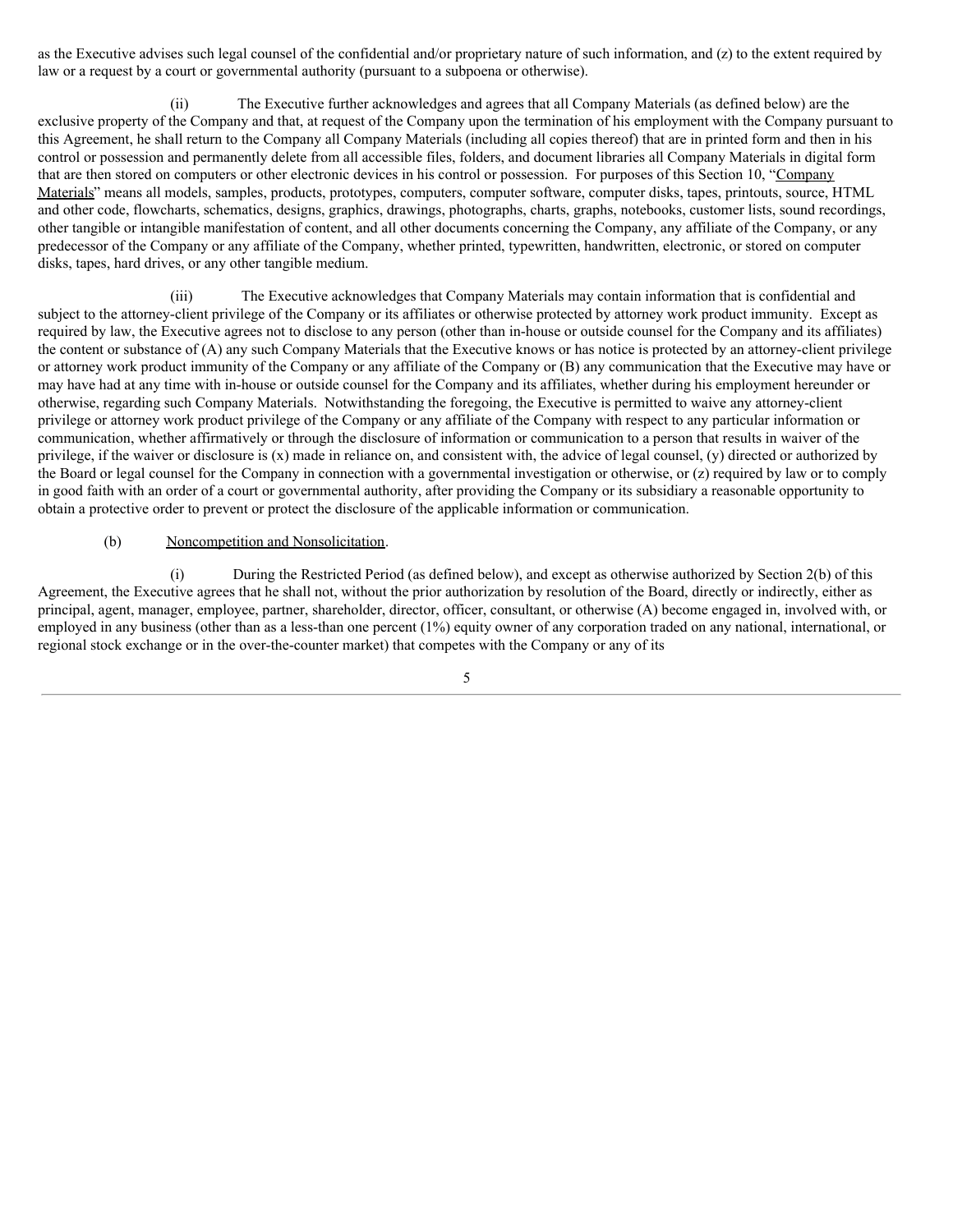affiliates; or (B) induce or attempt to induce any customer, client, supplier, employee, agent, or independent contractor of the Company or any of its affiliates to reduce, terminate, restrict, or otherwise alter its business relationship with the Company or its affiliates; provided that the foregoing shall not prohibit the Executive, individually or in association with others, from  $(x)$  engaging in public advertisement and other forms of broad solicitation not intended to target Company employees to fulfill hiring needs or (y) hiring any individual who is a former employee of the Company or any subsidiary of the Company who has been separated from employment with the Company or the subsidiary of the Company for more than six months. The provisions of this Section 10(b)(i) shall be effective only within any state within the United States or any country outside the United States where the Company or any of its subsidiaries conducted its business during any part of the Executive's employment with the Company. The parties intend the above geographical areas to be completely severable and independent, and any invalidity or unenforceability of this Agreement with respect to any one area shall not render this Agreement unenforceable as applied to any one or more of the other areas.

(ii) For purposes of this Section 10(b), "Restricted Period" shall mean the period of the Executive's employment by the Company during the Term and the 12-month period following the Date of Termination (as defined in Exhibit A).

(c) Forfeiture and Repayments. The Executive agrees that, in the event that he violates the provisions of Section 10(a) or 10(b), and except for the payment of Accrued Obligations (as defined in Exhibit A), (i) he will forfeit and not be entitled to any further payments or benefits under this Agreement, (ii) any stock options or stock appreciation rights ("Options"), restricted shares, or other equity awards then-outstanding shall expire or be forfeited, as applicable, immediately, and (iii) if such violation is after the termination of his employment, he will be obligated to repay to the Company the sum of  $(x)$  any amounts paid (determined as of the date of payment) after the termination of employment pursuant to Section 11 and (y) the amount of any gains realized by the Executive upon the exercise of Options (measured by the difference between the aggregate fair market value on the date of exercise of shares underlying the Options and the aggregate exercise price of the Options) within the one-year period prior to the first date of the violation. Such amount shall be paid to the Company in cash in a single sum within ten business days after the first date of the violation, whether or not the Company has knowledge of the violation or has made a written demand for payment. Any such payment made following such date shall bear interest at an annual rate equal to the prime lending rate of Citibank, N.A. (as periodically set) plus 1%. The forfeiture and clawback provisions of this Section 10(c) will terminate on the date that is 18 months following the expiration of the Restricted Period with respect to a violation of the provisions of Section 10(b) or 60 months following the Date of Termination with respect to a violation of the provisions of Section 10(a).

(d) Nondisparagement. The Executive shall not disparage the Company or any of its affiliates or their respective directors, officers, employees as a group, agents, shareholders, successors, and assigns (both individually and in their official capacities with the Company) (the "Company Parties") or any Company Parties' goods, services, employees as a group, customers, business relationships, reputation, or financial condition.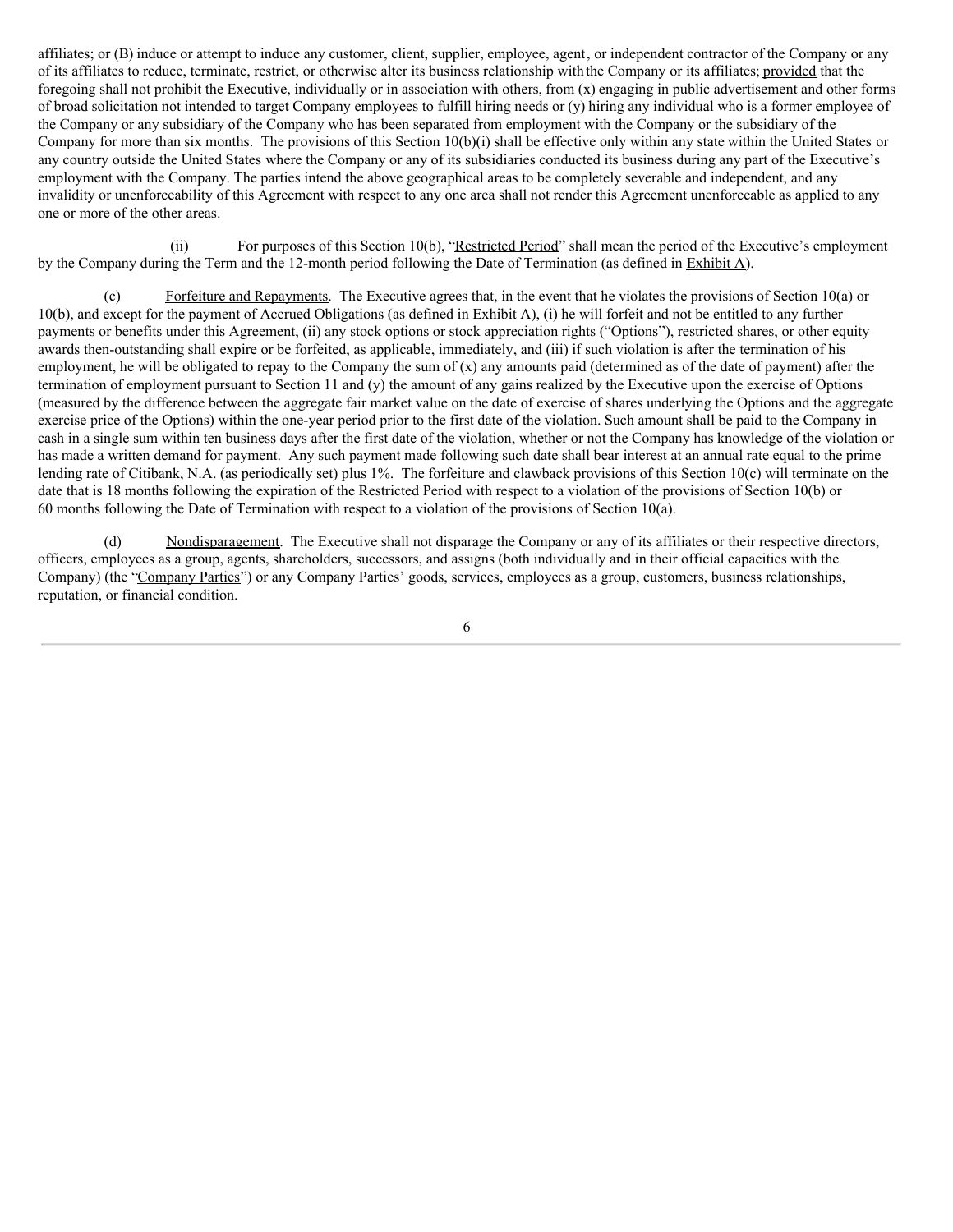(e) Cooperation. During the Term and thereafter, the Executive shall cooperate with the Company and its affiliates as reasonably requested by the Company, without additional consideration, in any internal investigation or administrative, regulatory, or judicial proceeding involving the Company or any of its subsidiaries that pertains to any matter that occurred, or with which the Executive was involved or had knowledge, while he was employed by the Company, including, without limitation, the Executive being available to the Company or its affiliates upon reasonable notice for interviews and factual investigations, appearing at the Company's request to give testimony without requiring service of a subpoena or other legal process, volunteering to the Company all pertinent information, and turning over to the Company all relevant documents that are or may come into the Executive's possession, all at times and on schedules that are reasonably consistent with the Executive's other permitted activities and commitments if the Executive is then employed by the Company and otherwise taking into account the Executive's reasonable business obligations. The Company promptly shall reimburse the Executive for all reasonable out-of-pocket costs and expenses that he incurs in providing any assistance requested by the Company under this Section 10(e).

(f) Scope of Restrictions. The Executive acknowledges that the restrictions set forth in this Section 10 are reasonable and necessary to protect the Company's business and goodwill, and that the obligations under this Section 10 shall survive any termination of his employment for the periods indicated. The Executive acknowledges that if any of these restrictions or obligations is found by a court having jurisdiction to be unreasonable or overly broad or otherwise unenforceable, he and the Company agree that the restrictions or obligations shall be modified by the court so as to be reasonable and enforceable and, if so modified, shall be fully enforced.

(g) Consideration; Survival; Enforceable Against Company's Successors and Assigns. The Executive acknowledges and agrees that the compensation and benefits provided in this Agreement constitute adequate and sufficient consideration for the covenants made by the Executive in this Section 10. As further consideration for the covenants made by the Executive in this Section 10, the Company has provided and will provide the Executive certain proprietary and other confidential information about the Company, including, but not limited to, business plans and strategies, budgets and budgetary projections, income and earnings projections and statements, cost analyses and assessments, and/or business assessments of legal and regulatory issues. The terms and conditions of this Section 10 shall survive the termination or expiration of this Agreement. The Executive hereby acknowledges and agrees that the restrictive covenants and the duties, obligations, and responsibilities of the Executive in this Section 10 and the Company's rights provided in this Section 10 are assignable by the Company and shall be enforceable by the Company's successors and/or assigns.

# 11. Termination of Employment.

(a) In General. Notwithstanding anything to the contrary contained herein, the Executive's employment with the Company pursuant to this Agreement may be terminated at any time prior to the end of the Term (i) by the Executive by delivering to the Company a Notice of Termination (as defined on Exhibit A); (ii) by the Company by delivering to the Executive a Notice of Termination; or (iii) upon the death or due to the Disability (as defined on Exhibit A) of the Executive.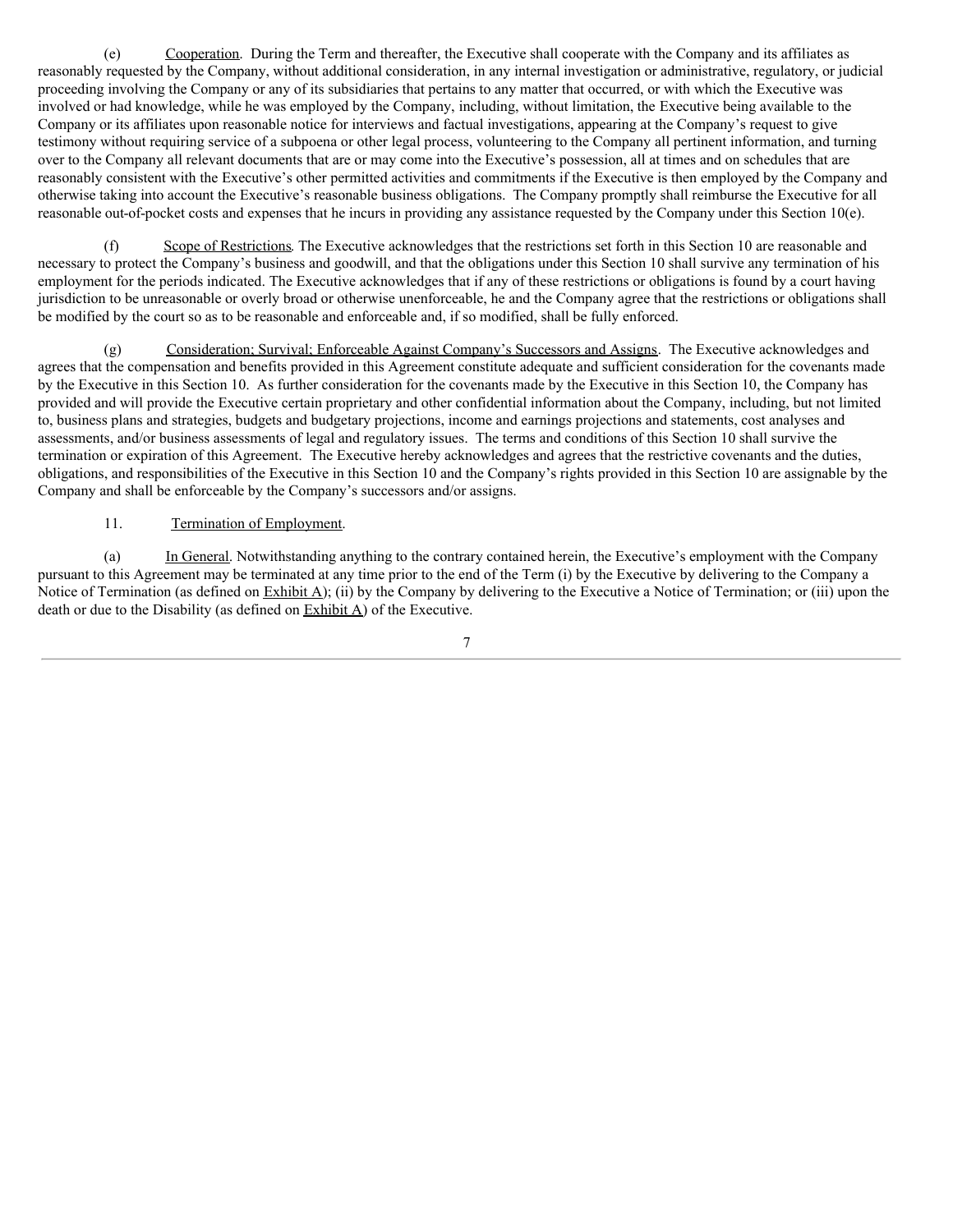(b) Termination without Cause; Resignation for Good Reason Following a Change in Control. If, during the Term, the Executive's employment is terminated (x) by the Company other than for Cause, death, or Disability or (y) on or following a Change in Control, by the Executive for Good Reason, the Executive shall be entitled to the compensation and benefits set forth in Section 11(b)(i) and 11(b)(ii) (the "Severance Payments"):

(i) Compensation Other Than Severance Benefits. The Company shall pay to the Executive (A) the Accrued Obligations (as defined in Exhibit A) in a cash lump sum within 30 days after the Date of Termination, and (B) any rights or payments, except for any severance benefits, that are vested benefits or that the Executive is otherwise entitled to receive at or subsequent to the Date of Termination under any Employee Benefit Plan or any other contract or agreement with the Company or any of its subsidiaries, which shall be payable in accordance with the terms of such Employee Benefit Plan or contract or agreement, except as explicitly modified by this Agreement (collectively, the "Vested Benefits"). Any amounts due and payable pursuant to the Bonus Agreement that has been earned but not paid as of the Date of Termination shall be paid in accordance with the terms and provisions of the Bonus Agreement.

(ii) Severance Benefits. Subject to the Executive's execution of a release substantially in the form attached hereto as Exhibit B (the "Release") and the Release becoming effective and irrevocable in accordance with its terms by no later than the 55th day immediately following the date that the Executive incurs a "separation from service" within the meaning of Section 409A of the Internal Revenue Code of 1986, as amended (the "Code") (the "Release Deadline"), and the Executive's continued compliance with the covenants set forth in Section 10, the Company shall pay to the Executive an amount equal to one hundred fifty percent (150%) of the Executive's Annual Base Salary (the "Severance Amount"). The Severance Amount shall be paid to the Executive in equal installments for the eighteen (18) month period following the Executive's Date of Termination in accordance with the Company's regular payroll practices, as in effect on the Date of Termination; provided however that the timing of such payments may be impacted as contemplated and required to be in compliance with the provisions of Section 23 of this Agreement. In addition, during the eighteen (18) month period following the Executive's Date of Termination, the Company will provide to the Executive the same health care benefit coverage being made available to similarly situated active Company employees (at no cost to the Executive in excess of the employee premium cost applicable to similarly situated active Company employees).

(c) Termination of Employment for Death or Disability. The Executive's employment with the Company will terminate automatically on the date of his death. The Company may terminate the employment of Executive upon his Disability by delivering to the Executive or his guardian a Notice of Termination. If the Executive dies or his employment is terminated by the Company for Disability, the Company shall pay to the Executive or the guardian or personal representative of his estate (as applicable) (i) the Accrued Obligations in a cash lump sum within 30 days after the Date of Termination, and (ii) the Vested Benefits, which shall be payable in accordance with the terms of the Employee Benefit Plans, contracts, or agreements under which the Vested Benefits are provided, except as explicitly modified by this Agreement. Any amount due and payable pursuant to the Bonus Agreement that has been earned but not paid as of the Date of Termination shall be paid in accordance with the terms and provisions of the Bonus Agreement.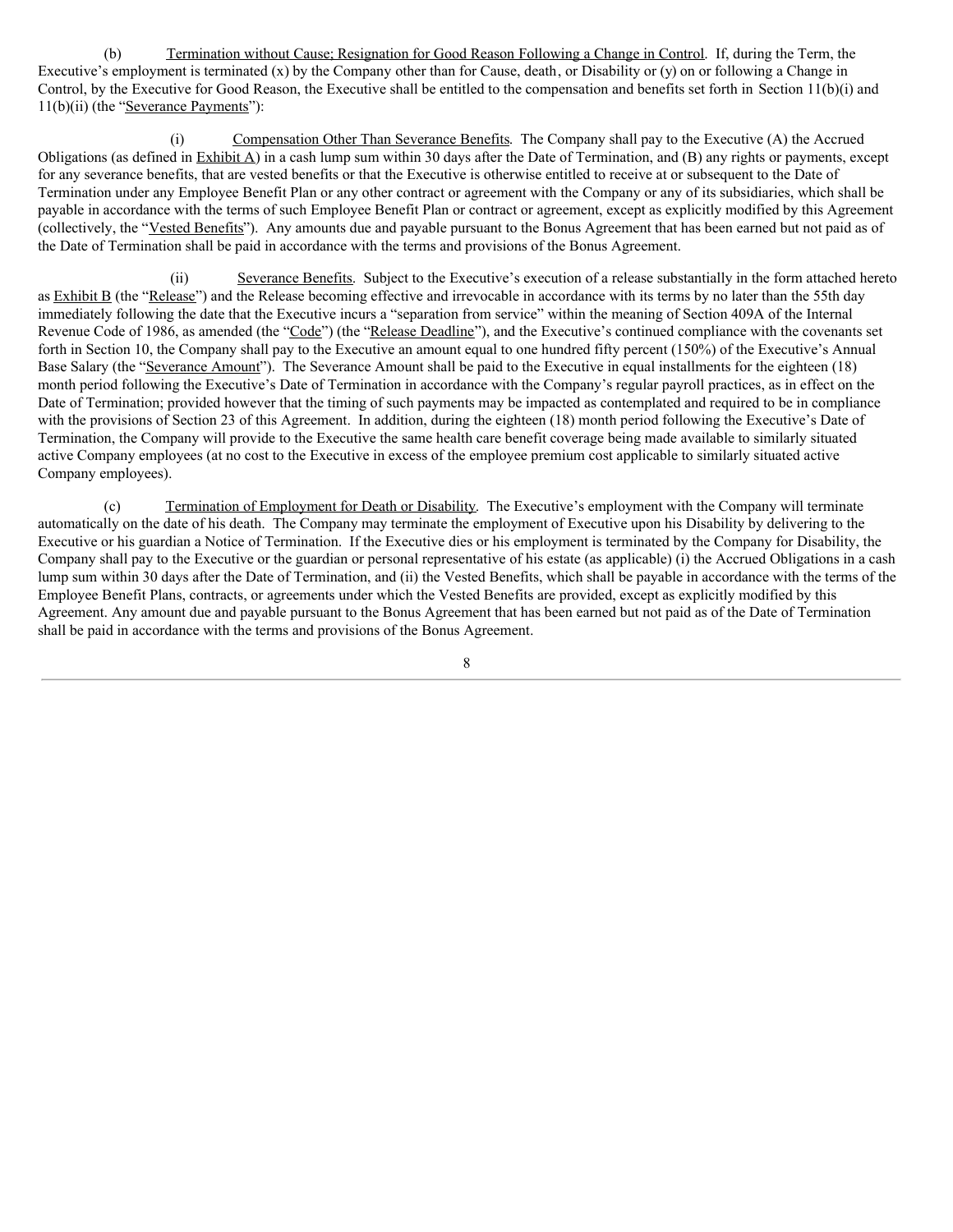(d) Resignation by the Executive without Good Reason. If the Executive's employment is terminated by the Executive for any reason prior to a Change in Control or other than for Good Reason on or following a Change in Control, the Company shall pay to the Executive (i) within 30 days of the Date of Termination, to the extent not theretofore paid, (A) any earned but unpaid Annual Base Salary through the Date of Termination, (B) any of the Executive's business expenses that are reimbursable, but have not been reimbursed as of the Date of Termination, and (C) any accrued paid time off and/or vacation pay, and (ii) the Vested Benefits, which shall be payable in accordance with the terms of the Employee Benefit Plans, contracts, or agreements under which the Vested Benefits are provided, except as explicitly modified by this Agreement. Any amount due and payable pursuant to the Bonus Agreement that has been earned but not paid as of the Date of Termination shall be paid in accordance with the terms and provisions of the Bonus Agreement.

(e) Termination for Cause. If the Executive's employment is terminated by the Company for Cause, the Company shall pay to the Executive (i) within 30 days of the Date of Termination, to the extent not theretofore paid, (A) any earned but unpaid Annual Base Salary through the Date of Termination, (B) any of the Executive's business expenses that are reimbursable, but have not been reimbursed as of the Date of Termination, and (C) any accrued paid time off and/or vacation pay, and (ii) the Vested Benefits, which shall be payable in accordance with the terms of the Employee Benefit Plans, contracts, or agreements under which the Vested Benefits are provided, except as explicitly modified by this Agreement.

(f) Effect of Termination on Other Positions. If, on the Date of Termination, the Executive is a member of the Board or the board of directors of any of the Company's affiliates, or holds any other position with the Company or its affiliates, the Executive shall be deemed to have resigned from all such positions as of the Date of Termination. The Executive agrees to execute a letter of resignation and take such other reasonable actions as the Company may request to effect such resignation.

(g) No Mitigation Duty. The amounts payable to the Executive pursuant to this Section 11 will not be reduced by the amount of any income that the Executive earns or could earn from alternative employment following the Date of Termination. The Company waives any duty that the Executive might have under law to mitigate his damages by seeking alternative employment.

12. Administration. Subject to Section 22, no right or benefit under this Agreement shall be subject to anticipation, alienation, sale, assignment, pledge, encumbrance, or charge, and any attempt to anticipate, alienate, sell, assign, pledge, encumber, or charge such rights or benefits shall be void.

13. Notice. Any notice to be given hereunder by either party to the other must be in writing and be effectuated either by personal delivery in writing or by mail, registered or certified, postage prepaid, with return receipt requested. Mailed notices shall be addressed to the parties at the following addresses: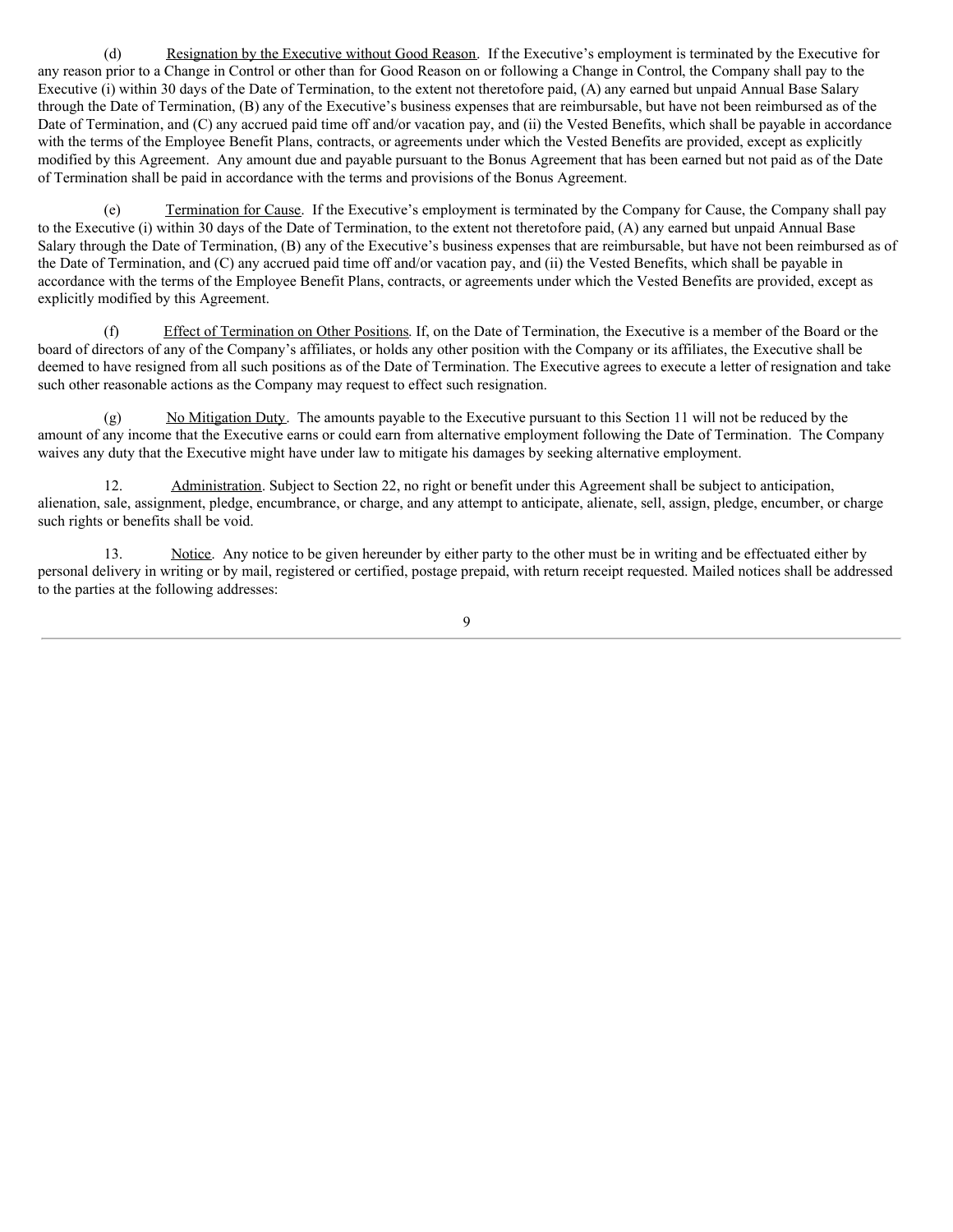If to the Company:

Chairman, Compensation Committee c/o Alico, Inc. 10070 Daniels Interstate Court Suite 200 Fort Myers, Florida 33913

If to the Executive:

At the most recent contact information on file in the payroll records of the Company.

A validly given notice will be effective on the earlier of its receipt, if it is personally delivered in writing, or on the fifth day after it is postmarked by the United States Postal Service, if it is delivered by certified or registered, postage-prepaid, United States mail.

14. Waiver of Breach. The waiver by any party to a breach of any provision in this Agreement cannot operate or be construed as a waiver of any subsequent breach by a party.

15. Severability. The invalidity or unenforceability of any particular provision in this Agreement shall not affect the other provisions hereof, and this Agreement shall be construed in all respects as if the invalid or unenforceable provision were omitted.

16. Entire Agreement. This Agreement and the Bonus Agreement contain the entire agreement of the parties respecting the subject matter hereof and supersede all prior agreements among the parties respecting the subject matter hereof; provided, however, that the Indemnification Agreement, that certain Non-Qualified Option Agreement by and between the Company and Executive dated September 7, 2018, shall continue in force and effect and shall be in addition to this Agreement and the Bonus Agreement.

17. Amendment. No modifications or amendments of the terms and conditions herein shall be effective unless in writing and signed by the parties or their respective duly authorized agents.

18. Authorization. The execution, delivery, and performance of this Agreement by the Company have been duly authorized by all requisite corporate action of the Company. This Agreement has been properly executed on behalf of the Company by a duly authorized representative.

19. Counterparts. This Agreement may be executed in several counterparts with the same effect as if the signature on each such counterpart were on the same instrument. A signed copy, including by DocuSign or other electronic or digital signature, of this Agreement delivered by facsimile, e-mail, or other means of electronic transmission shall be deemed to have the same legal effect as delivery of an original signed copy of this Agreement. This Agreement will become effective as of the Effective Date when it has been signed by both the Company and the Executive and will survive the termination of the Executive's employment with the Company pursuant to this Agreement.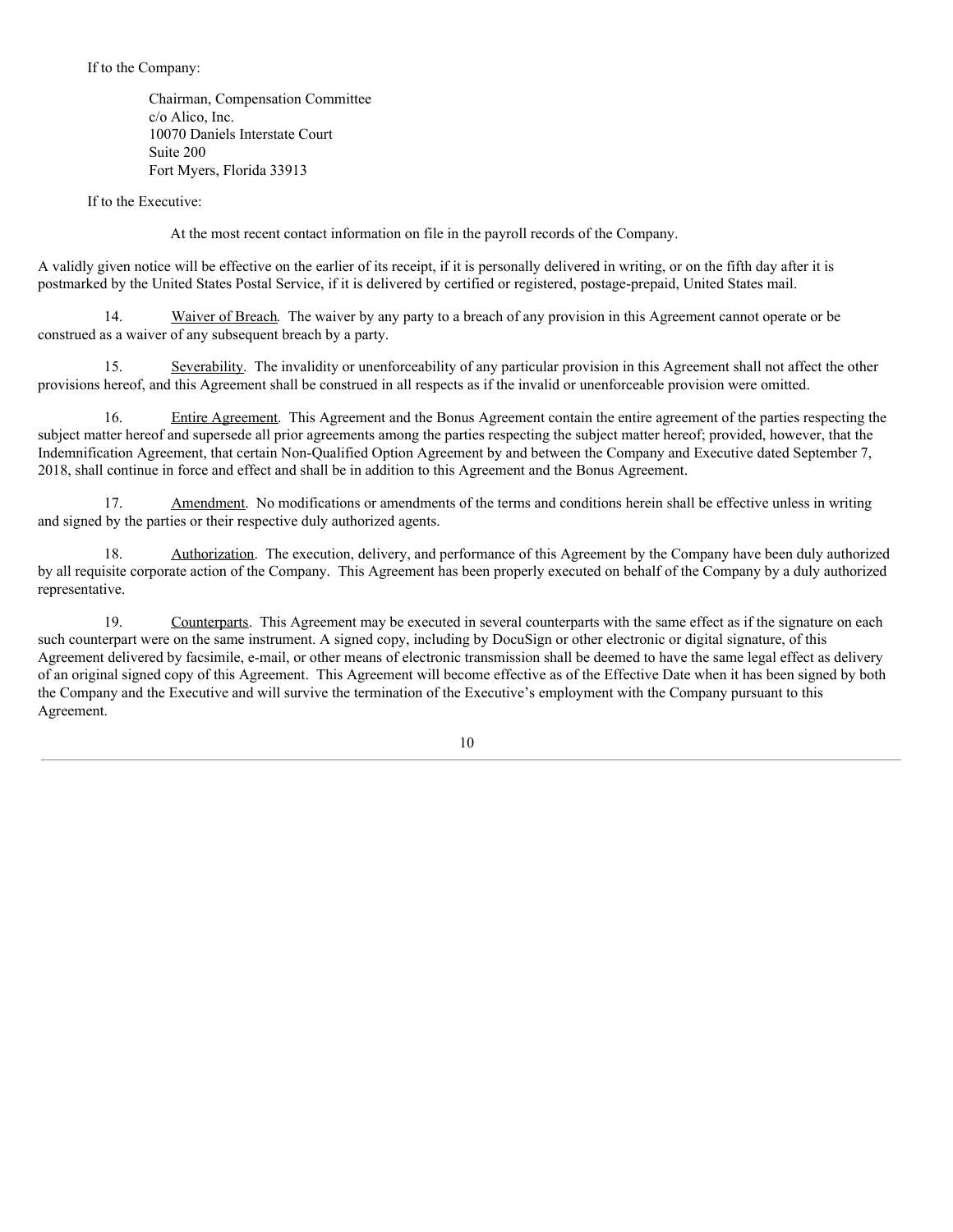<span id="page-15-0"></span>20. Recurring Words. As used in this Agreement: (a) the word "days" refers to calendar days, including Saturdays, Sundays, and holidays; (b) the term "fiscal year" means the fiscal year of the Company beginning on October 1 of each calendar year and ending on September 30 of the ensuing calendar year; (c) the word "law" includes a code, rule, statute, ordinance, or regulation and the common law arising from final, nonappealable decisions of state and federal courts in the United States of America; (d) the word "person" includes, in addition to a natural person, a trust, group, syndicate, corporation, cooperative, association, partnership, business trust, joint venture, limited liability company, unincorporated organization, and a governmental authority; (e) the term "governmental authority" includes a government, a central bank, a public body or authority, and any governmental body, agency, authority, department, or subdivision, whether domestic or foreign or local, state, regional, or national; and (f) the word "affiliate," when used in reference to any specified person, means any other person that directly or indirectly controls, is controlled by, or is under common control with the specified person pursuant to direct or indirect possession of the power to direct or cause the direction of the management and policies of the specified person, whether by contract, through the ownership of voting securities, or otherwise.

21. Governing Law and Forum Selection. This Agreement shall be interpreted, construed, and governed according to the laws of the State of Florida, without reference to conflicts of law principles thereof. The parties agree that any dispute, claim, or controversy based on common law, equity, or any federal, state, or local statute, ordinance, or regulation (other than workers' compensation claims) arising out of or relating in any way to the Executive's employment, the terms, benefits, and conditions of employment, or concerning this Agreement or its termination and any resulting termination of employment, including whether such a dispute is arbitrable, shall be settled by arbitration. Notwithstanding the foregoing, any party to this Agreement may commence a proceeding in any court of competent jurisdiction to enter a judgment of any award rendered in the arbitration or to enforce any arbitration award or a settlement resulting from mediation or negotiation of the parties. This agreement to arbitrate includes, but is not limited to, all claims for any form of illegal discrimination, improper or unfair treatment or dismissal, and all tort claims. The Executive shall still have a right to file a discrimination charge with a federal or state agency, but the final resolution of any discrimination claim will be submitted to arbitration instead of a court or jury. The arbitration proceeding shall be conducted under the employment arbitration rules and mediation procedures of the American Arbitration Association in effect at the time that a demand for arbitration under the rules is made, and such proceeding shall be conducted in the English language by a sole arbitrator in Lee County, Florida, and governed by the Florida Arbitration Act and the substantive laws of the State of Florida, without regard to any applicable state's choice of law provisions. The decision of the arbitrator(s), including determination of the amount of any damages suffered, shall be exclusive, final, and binding on all parties, their heirs, executors, administrators, successors, and assigns, and shall not be subject to appeal, review, or re-examination by a court or the arbitrator, except for fraud, perjury, manifest clerical error, or evident partiality or misconduct by the arbitrator that (in each case) prejudices the rights of a party to the arbitration. Each party shall bear its own expenses in the arbitration for arbitrators' fees and attorneys' fees, for its witnesses, and for other expenses of presenting its case. Other arbitration costs, including administrative fees and fees for records or transcripts, shall be borne equally by the parties.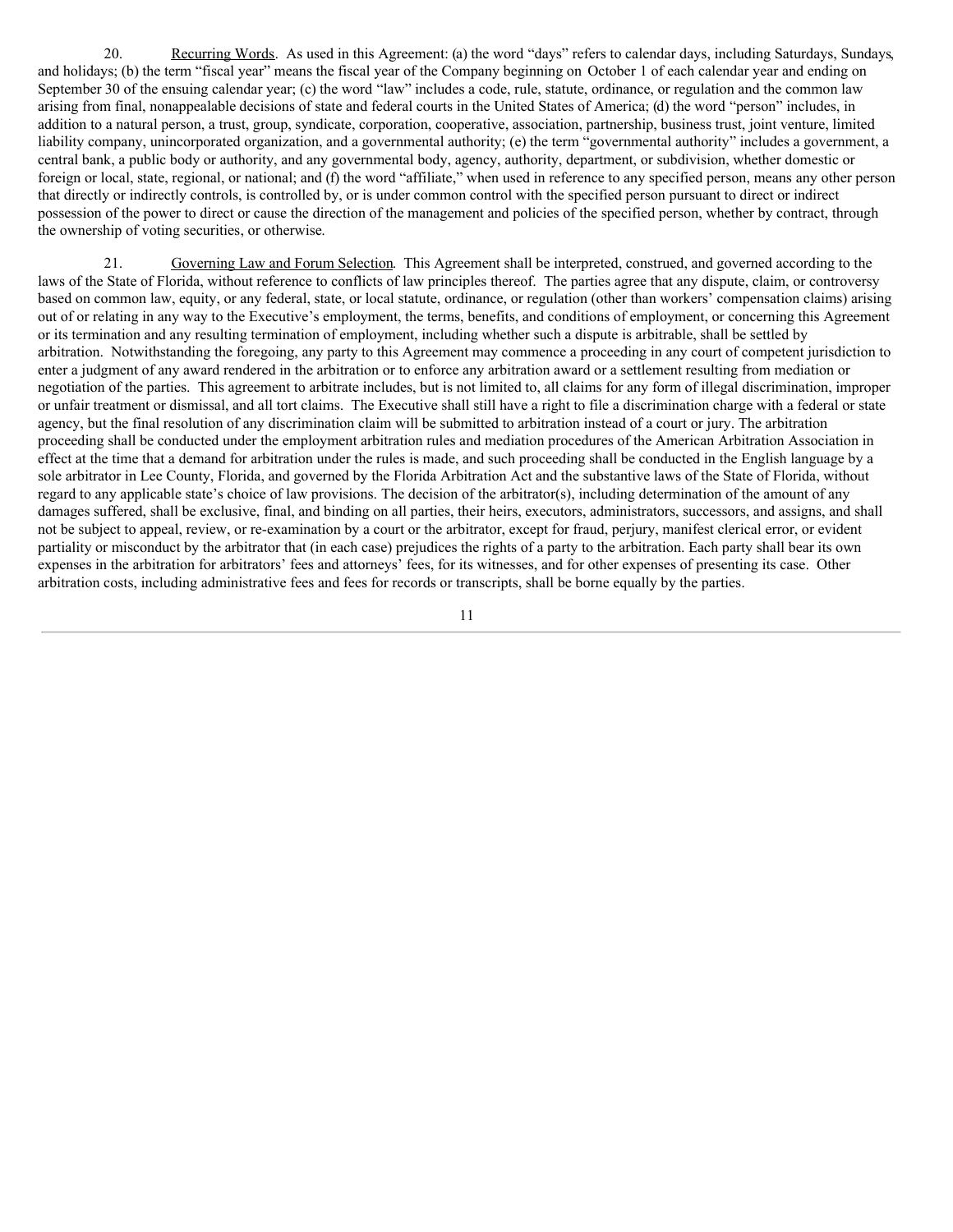22. Successors and Assigns. This Agreement (including without limitation the provisions of Section 10) shall be binding upon and inure to the benefit of the parties hereto and their permitted successors, assigns, legal representatives, and heirs, but neither this Agreement nor any rights hereunder shall be assignable by the Executive. This Agreement is not assignable by the Company without the advance written consent of the Executive, which he may withhold in his sole discretion, except that the Company may assign this Agreement without the consent of the Executive to any direct or indirect successor in interest to all or substantially all its assets or business (whether pursuant to a sale, merger, exchange, consolidation, or reorganization transaction) that, at the closing of the transaction, expressly assumes in writing this Agreement and agrees to perform all the obligations of the Company under it. The Company will require any successor in interest to all or substantially all its assets or business to assume expressly and agree in writing to perform this Agreement in the same manner and to the same extent that the Company would be required to perform it if no succession had taken place.

23. Code Section 409A. It is the intention of the Company and the Executive that this Agreement will not result in unfavorable tax consequences to the Executive under Section 409A of the Code. To the extent applicable, it is intended that this Agreement comply with the provisions of Section 409A of the Code. This Agreement shall be administered and interpreted in a manner consistent with this intent, and any provision that would cause this Agreement to fail to satisfy Section 409A of the Code will have no force and effect until amended to comply therewith (which amendment may be retroactive to the extent permitted by Section 409A of the Code). The Company and the Executive agree to work together in good faith in an effort to comply with Section 409A of the Code, including, if necessary, amending this Agreement based on further guidance issued by the Internal Revenue Service from time to time, provided that the Company shall not be required to assume any increased economic burden. Notwithstanding anything contained herein to the contrary, to the extent required in order to avoid accelerated taxation and/or tax penalties under Section 409A of the Code, the Executive shall not be considered to have terminated employment with the Company for purposes of this Agreement and no payments shall be due to him under this Agreement that are payable upon his termination of employment until he would be considered to have incurred a "separation from service" from the Company within the meaning of Section 409A of the Code. To the extent required to avoid accelerated taxation and/or tax penalties under Section 409A of the Code, amounts that would otherwise be payable and benefits that would otherwise be provided pursuant to this Agreement during the sixmonth period immediately following the Executive's termination of employment shall instead be paid in a lump sum on the first day of the seventh month following his termination of employment (or upon his death, if earlier). In addition, for purposes of this Agreement, each amount to be paid or benefit to be provided to the Executive pursuant to this Agreement shall be construed as a separate identified payment for purposes of Section 409A of the Code. With respect to expenses eligible for reimbursement or in-kind benefits provided under the terms of this Agreement, (a) the amount of such expenses eligible for reimbursement or in-kind benefits provided in any taxable year shall not affect the expenses eligible for reimbursement or in-kind benefits provided in another taxable year, (b) any reimbursements of such expenses and the provision of any in-kind benefits shall be made no later than the end of the fiscal year following the fiscal year in which the related expenses were incurred, except, in each case, to the extent that the right to reimbursement does not provide for a "deferral of compensation" within the meaning of Section 409A of the Code, provided that with respect to any reimbursements for any taxes to which the Executive becomes entitled under the terms of this Agreement, the payment of such reimbursements shall be made by the Company no later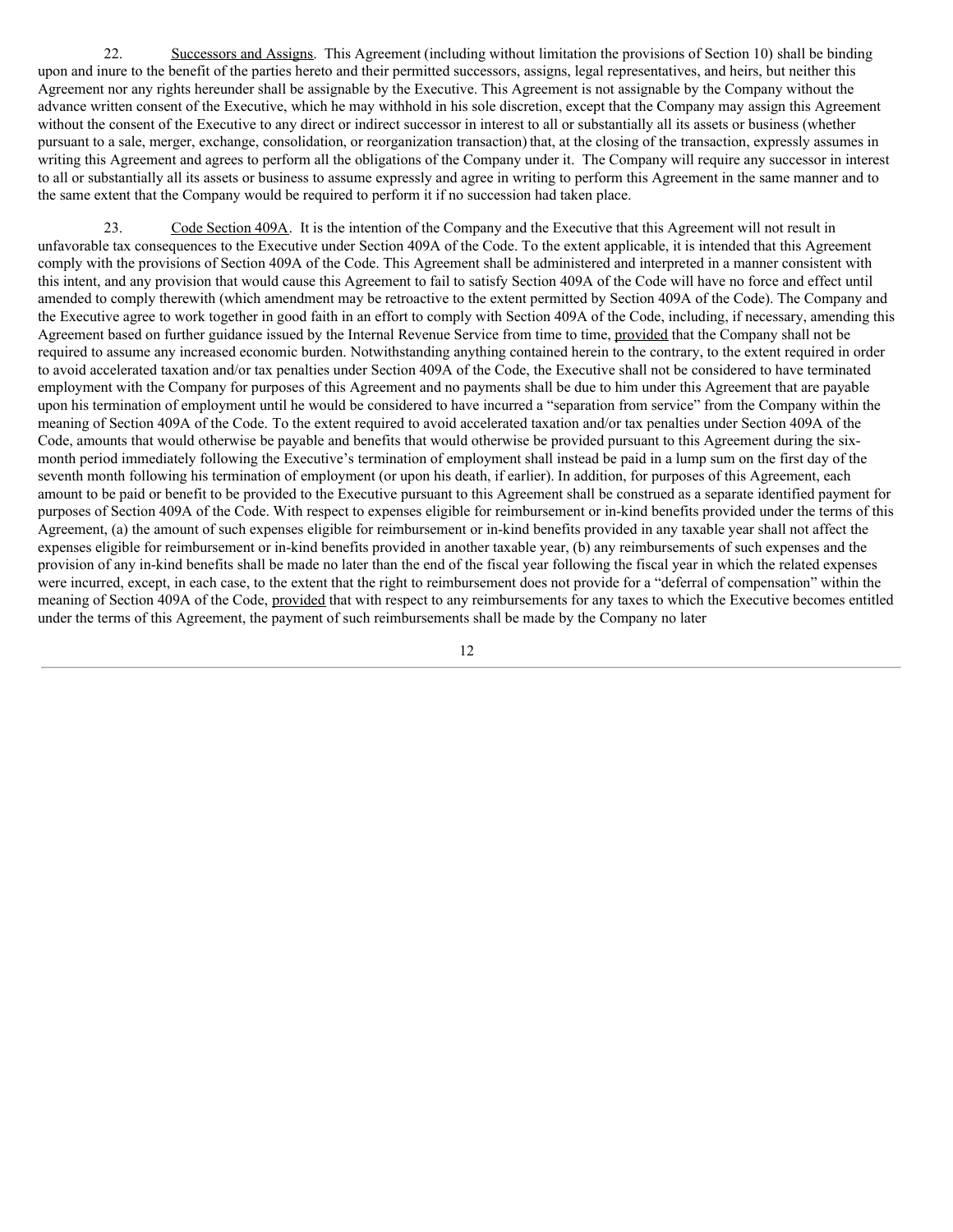than the end of the fiscal year following the fiscal year in which the Executive remits the related taxes, and (c) the right to reimbursement or in-kind benefit shall not be subject to liquidation or exchange for another benefit.

# 24. Limitations on Payments under Certain Circumstances.

(a) Notwithstanding any other provisions of this Agreement or the Bonus Agreement, if any payment or benefit received or to be received by the Executive (including any payment or benefit received in connection with a change in control or the termination of the Executive's employment, whether pursuant to the terms of this Agreement, the Bonus Agreement, or any other plan, arrangement, or agreement) (all such payments and benefits, including the Severance Payments, being hereinafter referred to as the "Total Payments") would constitute an "excess parachute payment" within the meaning of Section 280G of the Code that would be subject (in whole or part), to any excise tax imposed under Section 4999 of the Code (the "Excise Tax"), then, after taking into account any reduction in the Total Payments provided by reason of Section 280G of the Code in such other plan, arrangement, or agreement, the Total Payments shall be reduced to the extent necessary so that no portion of the Total Payments is subject to the Excise Tax but only if (i) the net amount of such Total Payments, as so reduced (and after subtracting the net amount of federal, state, and local income taxes on such reduced Total Payments and after taking into account the phaseout of itemized deductions and personal exemptions attributable to such reduced Total Payments) is greater than or equal to (ii) the net amount of such Total Payments without such reduction (but after subtracting the net amount of federal, state, and local income taxes on such Total Payments and the amount of Excise Tax to which the Executive would be subject in respect of such unreduced Total Payments and after taking into account the phaseout of itemized deductions and personal exemptions attributable to such unreduced Total Payments). If a reduction in the Total Payments is necessary pursuant to this Section 24(a), then the reduction shall occur by first reducing the payments due under the Bonus Agreement as provided for in the Bonus Agreement, and then reducing the payments due hereunder, beginning with the Severance Payment, then by reducing the any other amounts payable pursuant to this Agreement, and finally by reducing the accelerated vesting of equity awards (based on the reverse order of the date of grant).

(b) For purposes of determining whether and the extent to which the Total Payments shall be subject to the Excise Tax, (i) no portion of the Total Payments the receipt or enjoyment of which the Executive shall have waived at such time and in such manner as not to constitute a "payment" within the meaning of Section 280G(b) of the Code shall be taken into account, (ii) no portion of the Total Payments shall be taken into account which, based on the determination of a nationally recognized certified public accounting firm that is selected by the Company, and reasonably acceptable to the Executive, for purposes of making the applicable determinations under this Section 24 (the "Accounting Firm"), does not constitute a "parachute payment" within the meaning of Section 280G(b)(2) of the Code (including by reason of Section 280G(b)(4)(A) of the Code) and, in calculating the Excise Tax, no portion of such Total Payments shall be taken into account that, based on the determination of the Accounting Firm, constitutes reasonable compensation for services actually rendered, within the meaning of Section 280G(b)(4)(B) of the Code, in excess of the "base amount" within the meaning of Section 280G(b)(3) of the Code allocable to such reasonable compensation, and (iii) the value of any non-cash benefit or any deferred payment or benefit included in the Total Payments shall be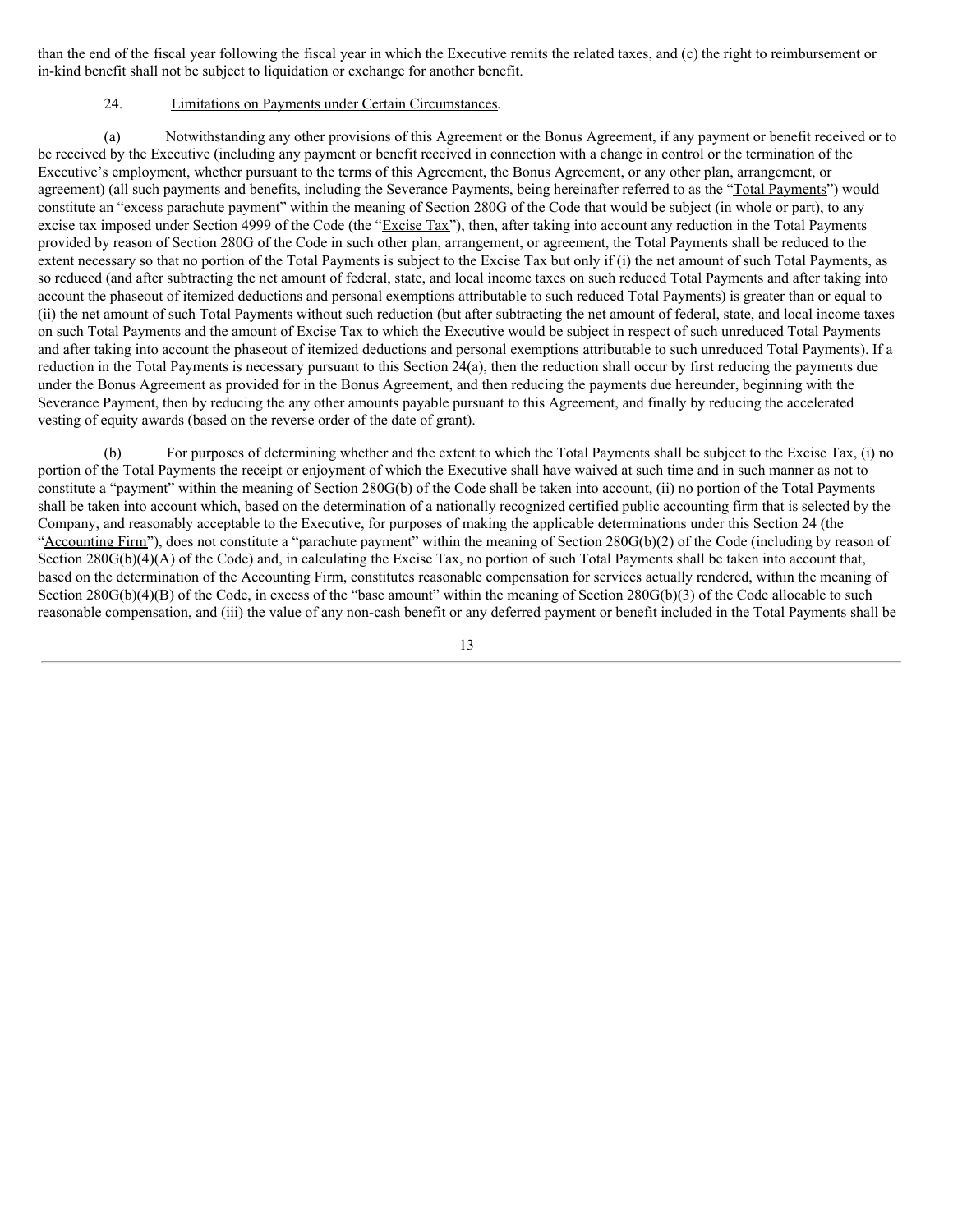determined by the Accounting Firm in accordance with the principles of Sections 280G(d)(3) and (4) of the Code.

(c) At the time that payments are made under this Agreement or under the Bonus Agreement, the Company shall provide the Executive with a written statement setting forth the manner in which such payments were calculated and the basis for such calculations including, without limitation, any opinions or other advice the Company has received from the Accounting Firm or other advisors or consultants (and any such opinions or advice which are in writing shall be attached to the statement).

(d) For purposes of clarity, the Executive shall not be entitled to any form of tax gross-up in connection with Section 280G of the Code or Section 4999 of the Code under any circumstances.

[*Signature Page Follows*]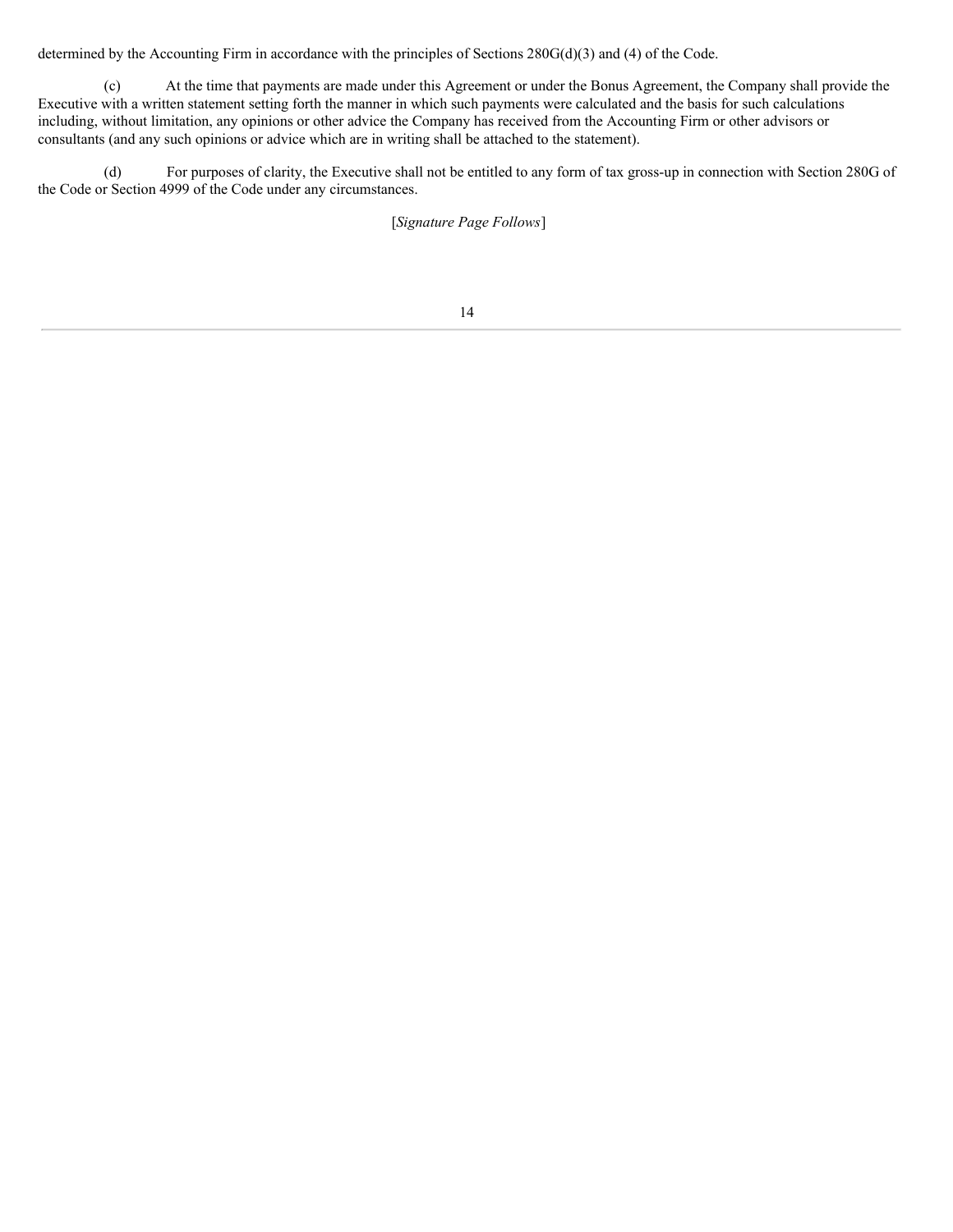IN WITNESS WHEREOF, the parties hereto have executed this Agreement as of the day and year first above written.

ALICO, INC.

By: /s/ Toby K. Purse

Name: Toby K. Purse Title: Chair, Compensation Committee

# EXECUTIVE

/s/ John E. Kiernan John E. Kiernan

[*Signature Page to John Kiernan Employment Agreement*]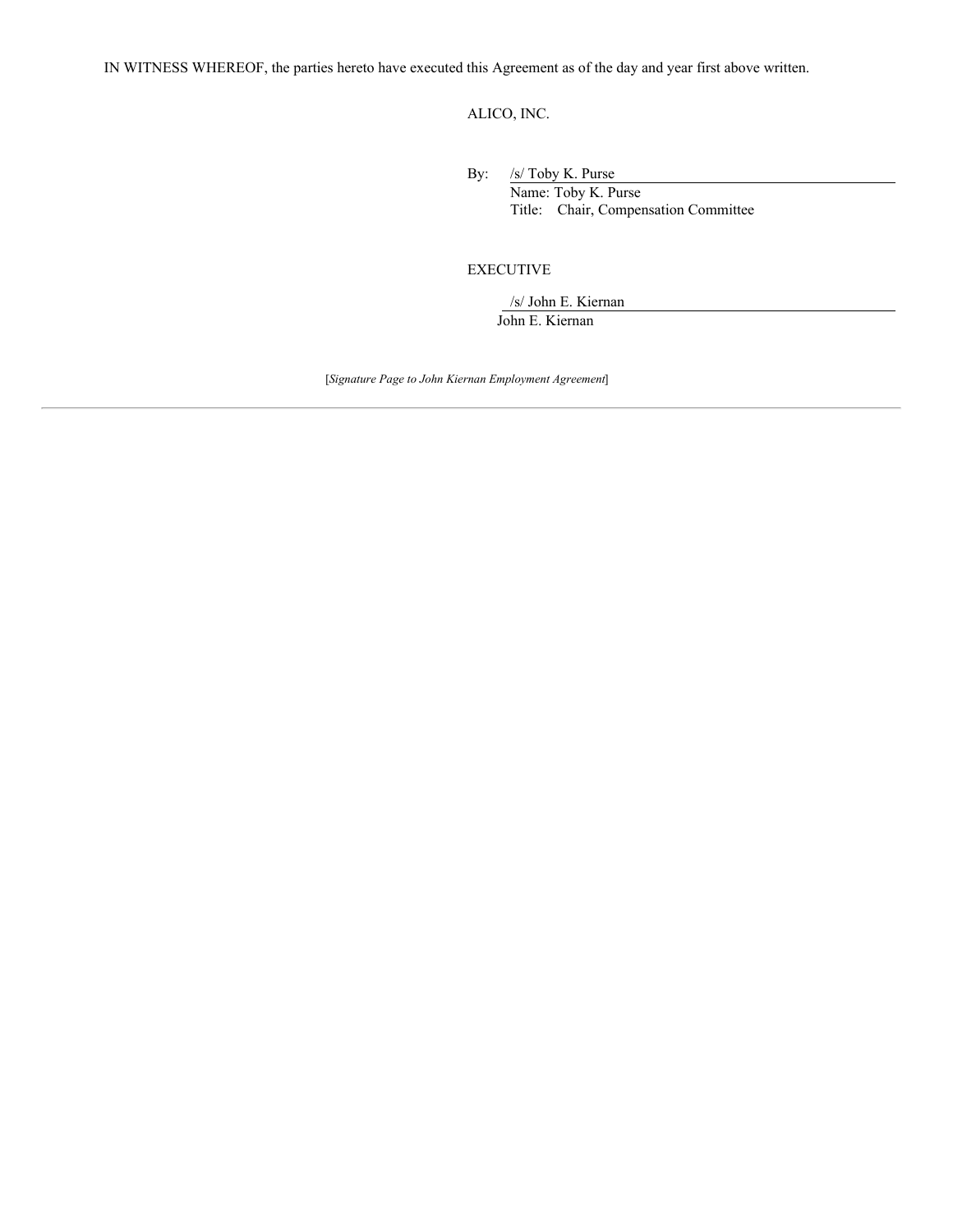# **EXHIBIT A**

For purposes of this Agreement, the following terms shall have the following meanings:

"Accrued Obligations" shall mean the sum of (a) any earned but unpaid Annual Base Salary through the Date of Termination, (b) any of the Executive's business expenses that are reimbursable, but have not been reimbursed as of the Date of Termination, and (c) any accrued paid time off and/or vacation pay, in each case, to the extent not theretofore paid.

"Cause" shall mean (a) a material failure by the Executive to carry out, or malfeasance or gross insubordination in carrying out, any of his material duties under this Agreement, (b) the final conviction of the Executive of a felony or crime involving moral turpitude, (c) an egregious act of dishonesty by the Executive (including, without limitation, theft or embezzlement) in connection with his employment by the Company, or a malicious action by the Executive toward the customers or employees of the Company or any affiliate of the Company, (d) a material breach by the Executive of the Company's Code of Business Ethics or Section 10 of the Agreement, or (e) the failure of the Executive to cooperate fully with governmental investigations involving the Company or any affiliate of the Company, unless the Executive is a subject of the investigation or is acting in reliance on the advice of counsel or in accordance with directions from the Board or legal counsel for the Company; provided, however, that each act or omission described in the preceding clauses (a), (c), (d), and (e) will not constitute a basis for the Company to terminate the Executive's employment for Cause pursuant to this Agreement unless the Executive receives written notice from the Company identifying each act or omission that the Board views to constitute Cause and any identified act or omission recurs or, if curable, the identified act or omission is not reasonably cured within 30 days after the date when the Executive received the written notice from the Company .

"Change in Control" shall mean any of the following:

(a) The acquisition by any person or group (within the meaning of Section 13(d)(3) or 14(d)(2) of the Exchange Act) (a "Group") of beneficial ownership (within the meaning of Rule 13d-3 promulgated under the Exchange Act) of more than 50% of either (i) the then outstanding common stock of the Company (the "Outstanding Company Stock") or (ii) the combined voting power of the then outstanding voting securities of the Company entitled to vote generally in the election of directors (the "Outstanding Company Voting Securities"); provided, however, that for purposes of this subsection (a), the following acquisitions shall not constitute a Change in Control: (i) any acquisition directly from the Company, (ii) any acquisition by the Company, (iii) any acquisition by any employee benefit plan (or related trust) sponsored or maintained by the Company or any entity controlled by the Company, or (iv) any acquisition by any entity pursuant to a transaction that complies with clauses (i), (ii), and (iii) of subsection (c) of this definition;

Individuals who, as of the Effective Date, constitute the Board (the "Incumbent Board") cease for any reason to constitute at least a majority of the Board; provided, however, that any individual becoming a director subsequent to the Effective Date whose election, or nomination for election by the Company's shareholders, was approved by (i) a vote of at least a majority of the directors then comprising the Incumbent Board or (ii) the holders of at least a

A-1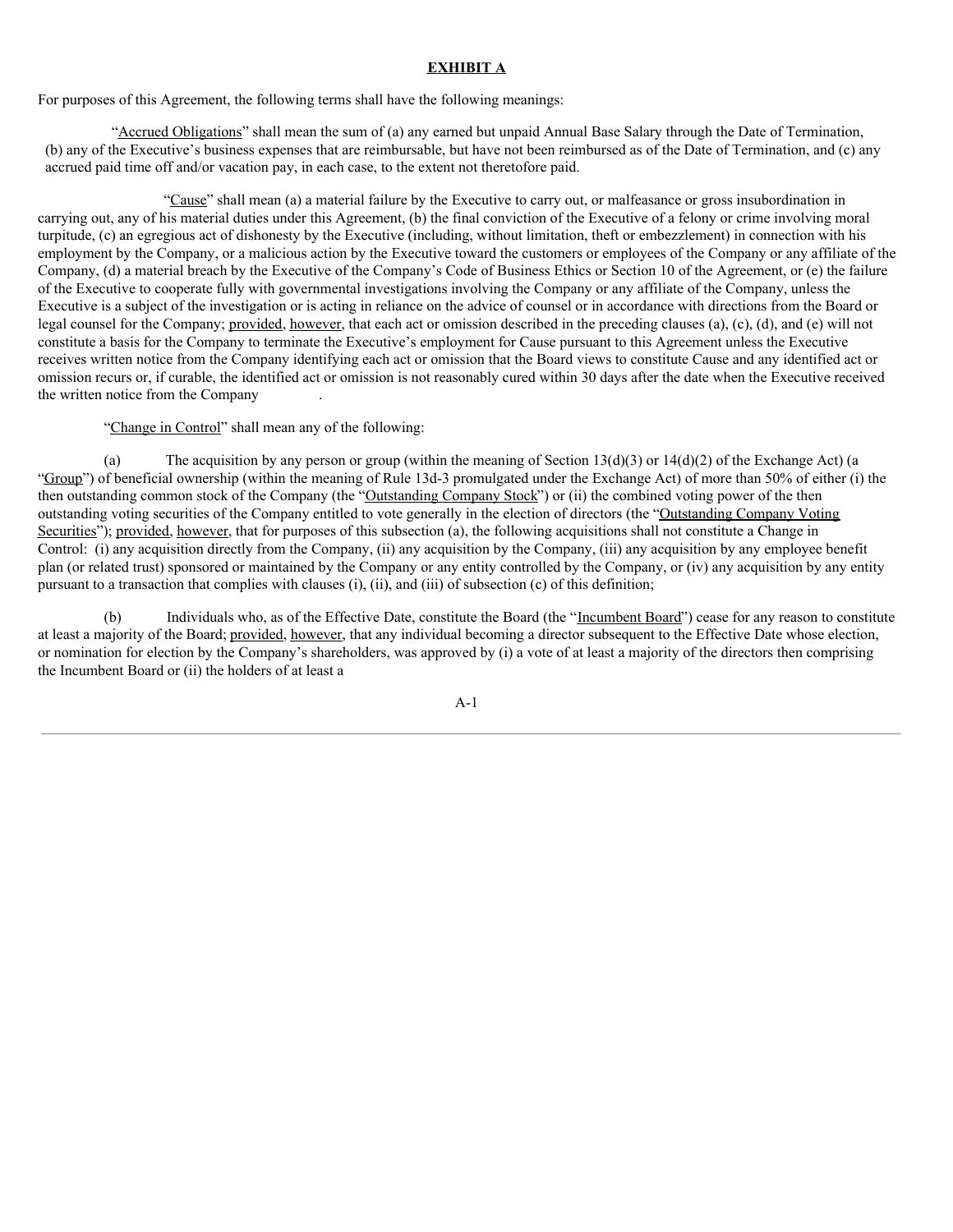majority of the Outstanding Company Voting Securities, shall be considered as though such individual were a member of the Incumbent Board, but excluding, for this purpose, any such individual whose initial assumption of office occurs as a result of an actual or threatened election contest with respect to the election or removal of directors or other actual or threatened solicitation of proxies or consents by or on behalf of a person other than the Board;

(c) Consummation of a reorganization, merger, statutory share exchange, consolidation, or similar transaction involving the Company or any of its subsidiaries with a third party, or a sale or other disposition of all or substantially all of the assets of the Company to a third party, or a sale or other disposition to a third party of all or substantially all of the assets of one or more subsidiaries of the Company that constitute all or substantially all the assets of the Company and its subsidiaries on a consolidated basis (a "Business Combination"), in each case, unless, following such Business Combination, (i) all or substantially all of the individuals and entities who were the beneficial owners, respectively, of the Outstanding Company Stock and Outstanding Company Voting Securities immediately prior to such Business Combination beneficially own, directly or indirectly, more than 50%, respectively, of the then outstanding shares of common stock (or, for a non-corporate entity, equivalent securities) and the combined voting power of the then outstanding voting securities entitled to vote generally in the election of directors (or, for a non-corporate entity, equivalent securities), as the case may be, of the entity resulting from such Business Combination (including, without limitation, an entity that, as a result of such transaction, owns the Company or all or substantially all of the Company's assets either directly or through one or more subsidiaries) in substantially the same proportions as their ownership, immediately prior to such Business Combination of the Outstanding Company Stock and Outstanding Company Voting Securities, as the case may be, (ii) no person or Group (excluding any entity resulting from such Business Combination or any parent of such entity, any employee benefit plan (or related trust) of the Company, such entity resulting from such Business Combination or such parent) beneficially owns, directly or indirectly, more than 50%, respectively, of the then outstanding shares of common stock (or, for a non-corporate entity, equivalent securities) of the entity resulting from such Business Combination or the combined voting power of the then outstanding voting securities of such entity, except to the extent that such ownership existed prior to the Business Combination, and (iii) at least a majority of the members of the board of directors (or, for a non-corporate entity, equivalent governing body) of the entity resulting from such Business Combination were members of the Incumbent Board at the time of the execution of the initial agreement, or of the action of the Board, providing for such Business Combination; or

(d) The approval by the shareholders of the Company of a complete liquidation or dissolution of the Company, unless the transaction is subsequently abandoned or otherwise fails to occur.

"Date of Termination" shall mean the date specified in the Notice of Termination (which, in the case of a termination by the Company, shall not be less than 30 days (except in the case of a termination for Cause) and, in the case of a termination by the Executive, shall not be less than 15 days nor (without the consent of the Company) more than 60 days, respectively, from the date such Notice of Termination is given); provided, however, that if the Executive's employment is terminated for Disability, the Date of Termination shall be 30 days after Notice of Termination is given (provided that the Executive shall not have returned to the full-time

A-2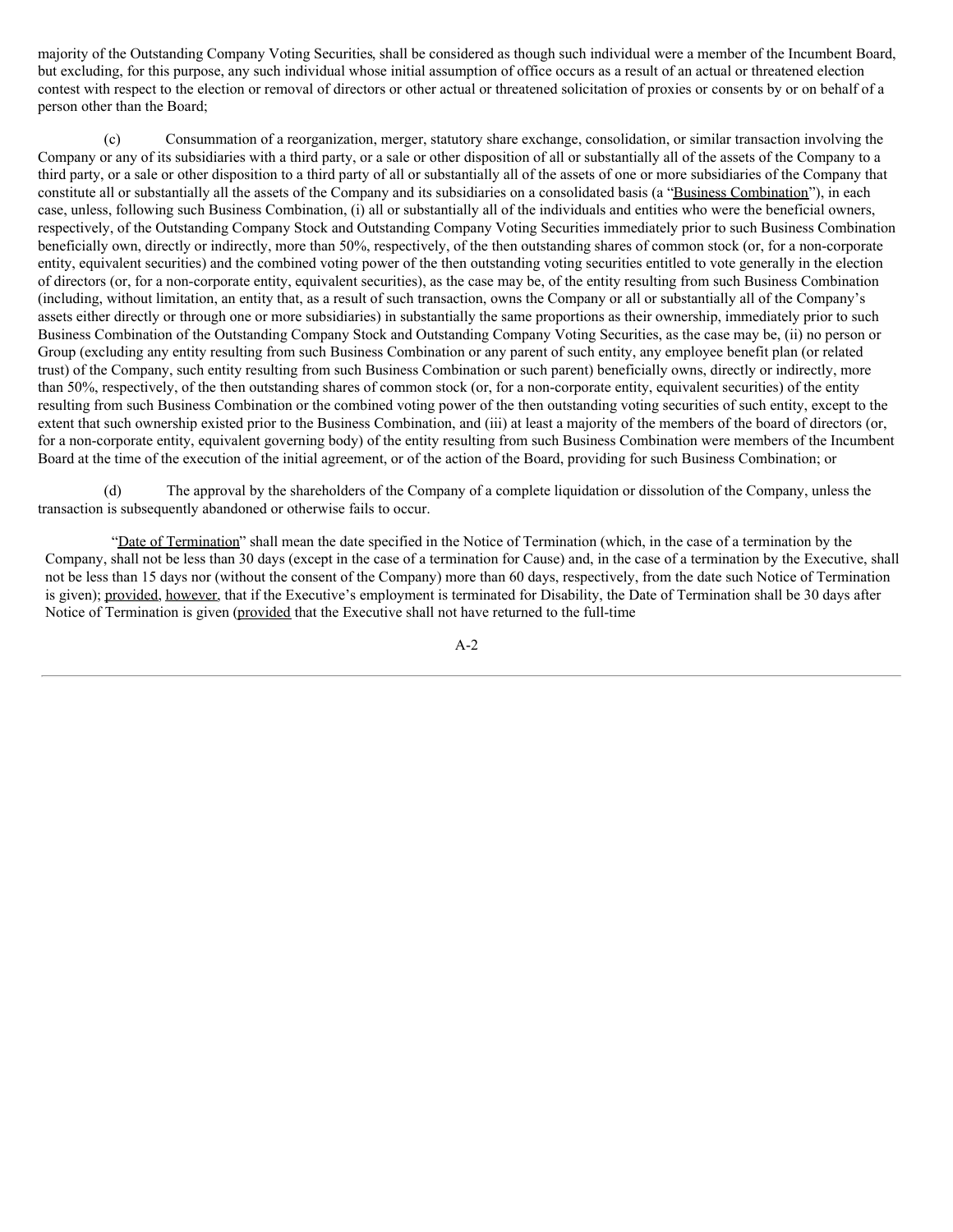performance of the Executive's duties during such 30-day period). The Company and the Executive shall take all steps necessary (including with regard to any post-termination services by the Executive) to ensure that any termination under this Agreement constitutes a "separation" from service" within the meaning of Section 409A of the Code, and notwithstanding anything contained herein to the contrary, the date on which such separation from service takes place shall be the "Date of Termination."

"Disability" shall mean a termination of employment as a result of the Executive's incapacity due to physical or mental illness, the Executive shall have been absent from the full-time performance of the Executive's duties with the Company under this Agreement for a period of six consecutive months, the Company shall have given the Executive a Notice of Termination for Disability, and, within 30 days after such Notice of Termination is given, the Executive shall not have returned to the full-time performance of the Executive's duties under this Agreement.

"Exchange Act" shall mean the Securities Exchange Act of 1934, as amended.

"Good Reason" shall mean the occurrence (without the Executive's written consent) of any one of the following material adverse changes to the Executive's employment relationship with the Company on or following a Change in Control: (a) a reduction in the amount of the Executive's Annual Base Salary, (b) a material diminution in the Executive's duties or responsibilities, (c) the Executive is required by the Company to relocate to a principal place of work that is more than 50 miles from the current office location from which he worked prior to the Change of Control, (d) the Executive's title is diminished from that as Chief Executive Officer and President, (e) the Company fails to pay or provide to the Executive when due any material amount owed to him under this Agreement, any material amount owed to him under the Bonus Agreement, or any material employee benefits that are required to be provided to him pursuant to this Agreement or pursuant to the Bonus Agreement, or (f) any successor in interest to all or substantially all the assets or business of the Company (whether pursuant to a sale, merger, exchange, consolidation, or reorganization transaction) fails or refuses, at the closing of the transaction, to assume in writing this Agreement and to agree to perform all the obligations of the Company under them, unless such assumption occurs by operation of law. The Executive's continued employment shall not constitute consent to, or a waiver of rights with respect to, any act or failure to act constituting Good Reason under this Agreement, provided, however, that the Executive shall not have reason to terminate his employment with the Company for Good Reason pursuant to this Agreement unless (i) the Executive shall have provided the Company with written notice of the occurrence of the event constituting Good Reason within 90 days after the occurrence of such event and, if the event is curable, the Company shall have failed to cure such event within 30 days following receipt of such written notice, and (ii) if the event is not cured by the Company within the prescribed cure period, the Executive provides Notice of Termination to the Company within 180 days after the date on which the event giving rise to such Good Reason occurred.

"Notice of Termination" shall mean written notice that (a) indicates the specific termination provision in this Agreement relied upon, (b) to the extent applicable, sets forth in reasonable detail the facts and circumstances claimed to provide a basis for termination of the Executive's employment under the provision so indicated, and (c) if the Date of Termination is

A-3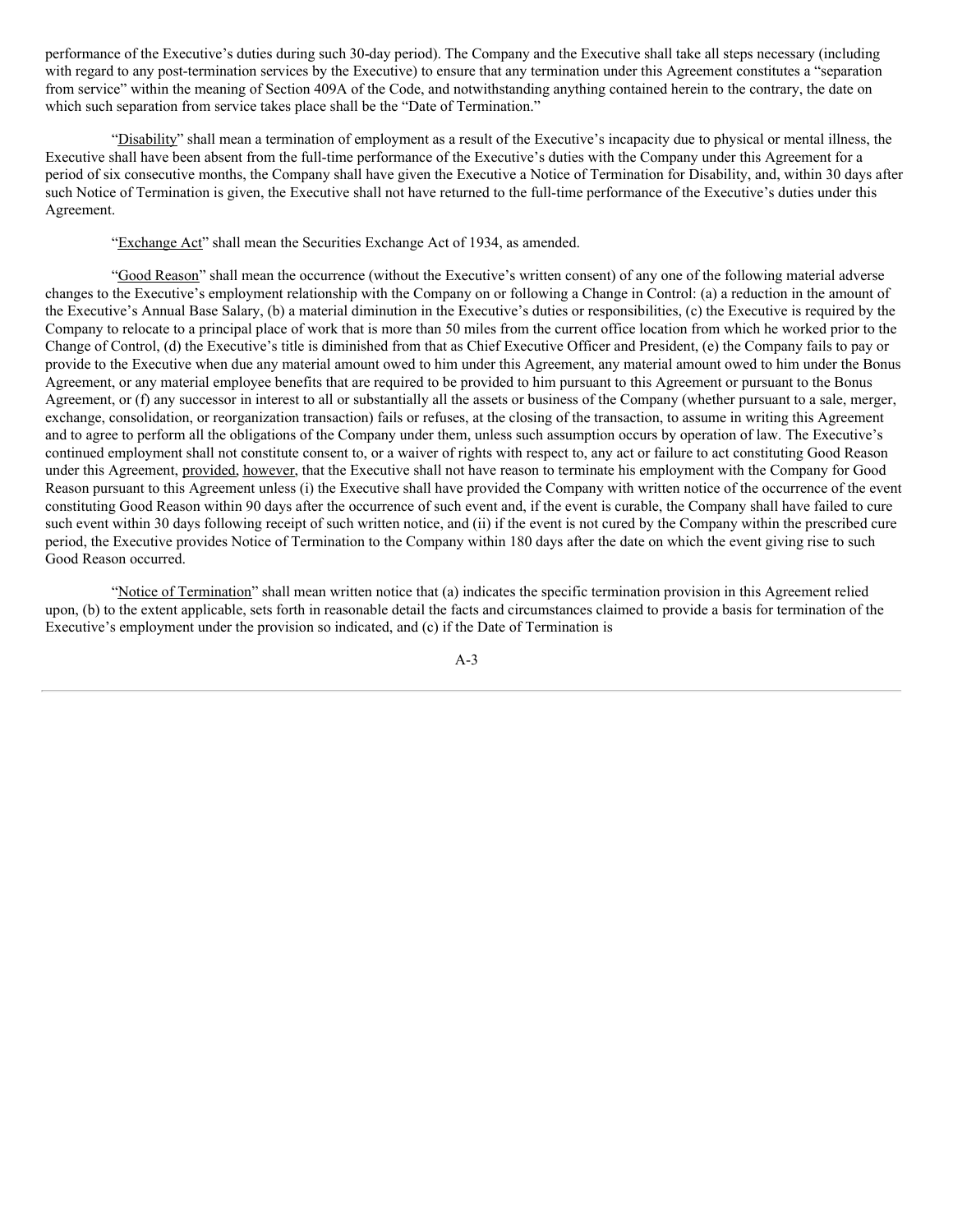other than the date of receipt of such notice, specifies the Date of Termination. The failure by the Executive or the Company to set forth in the Notice of Termination any fact or circumstance that contributes to a showing of Good Reason or Cause shall not waive any right of the Executive or the Company, respectively, hereunder or preclude the Executive or the Company, respectively, from asserting such fact or circumstance in enforcing the Executive's or the Company's respective rights hereunder.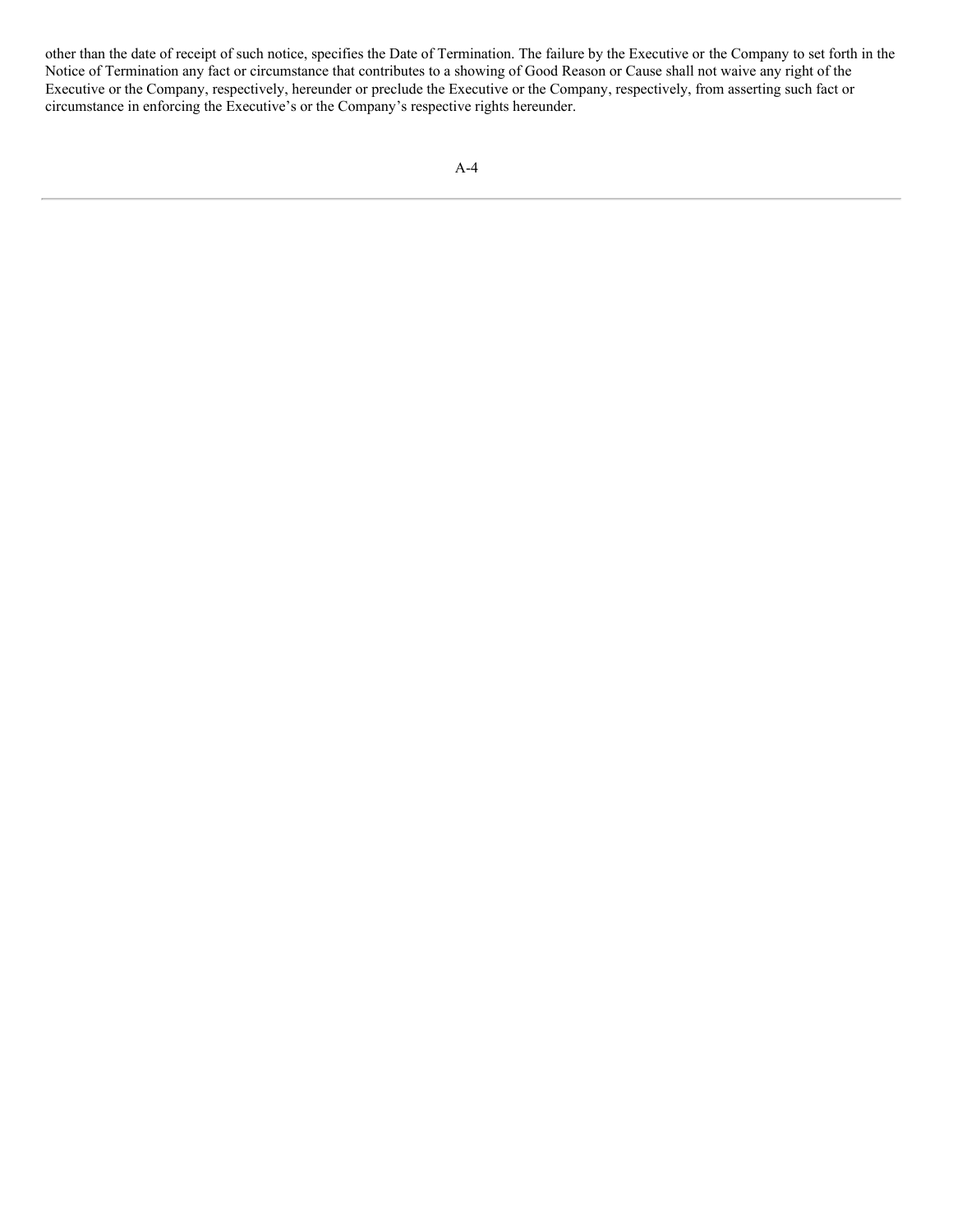# **EXHIBIT B**

### RELEASE OF CLAIMS

THIS RELEASE OF CLAIMS (this "Release") is executed and delivered by John E. Kiernan (the "Executive") to Alico, Inc., a Florida corporation (together with its successors, the "Company").

In consideration of the agreement by the Company to provide the Executive with the rights, payments and benefits under the Employment Agreement between the Executive and the Company dated . 20 (the "Employment Agreement"), the Executive hereby agrees as follows:

Section 1. Release and Covenant. The Executive, of his own free will, voluntarily and unconditionally releases and forever discharges the Company, its subsidiaries, parents, affiliates, their directors, officers, employees, agents, shareholders, successors, and assigns (both individually and in their official capacities with the Company) (the "Company Releasees") from, any and all past or present causes of action, suits, agreements, or other claims that the Executive, and his dependents, relatives, heirs, executors, administrators, successors, and assigns who are claiming through him, has or may hereafter have from the beginning of time to the date hereof against the Company or the Company Releasees upon or by reason of any matter, cause or thing whatsoever arising out of his employment by the Company and the cessation of said employment or any claim for compensation, and including, but not limited to, any alleged violation of the Civil Rights Acts of 1964 and 1991, the Equal Pay Act of 1963, the Age Discrimination in Employment Act of 1967, the Rehabilitation Act of 1973, the Employee Retirement Income Security Act of 1974, the Older Workers Benefit Protection Act of 1990, the Americans with Disabilities Act of 1990, and any other federal, state or local law, regulation or ordinance, or public policy, contract, or tort law having any bearing whatsoever on the terms and conditions of employment or termination of employment. Notwithstanding the foregoing, this Release shall not, and is not intended to, waive or release any claim the Executive or any of his heirs, relatives, dependents, executors, administrators, successors, or assigns has (a) under any directors or officers insurance policy under which the Executive is covered; (b) for payment of vested benefits under any employee benefit or welfare plan of the Company or its affiliates in which the Executive was a participant on the effective date of the termination of his employment by the Company; (c) for indemnification under statutory corporate law, the Bylaws and Articles of Incorporation of the Company or any of its subsidiaries, and the Indemnification Agreement executed by the Executive and the Company dated as of January 9, 2018 (the "Indemnification Agreement"); (d) for payment of the benefits, compensation, and reimbursable expenses set forth under Section 11 of the Employment Agreement or under the Indemnification Agreement; and (e) for payment of any amounts earned and not yet paid in accordance with the terms of that certain Bonus Agreement dated April 1, 2022, as amended from time to time.

Section 2. Due Care. The Executive acknowledges that he has received a copy of this Release prior to its execution and has been advised hereby of his opportunity to review and consider this Release for 21 days prior to its execution. The Executive further acknowledges that he has been advised hereby to consult with an attorney prior to executing this Release. The Executive enters into this Release having freely and knowingly elected, after due consideration, to execute this Release and to fulfill the promises set forth herein. This Release shall be

B-1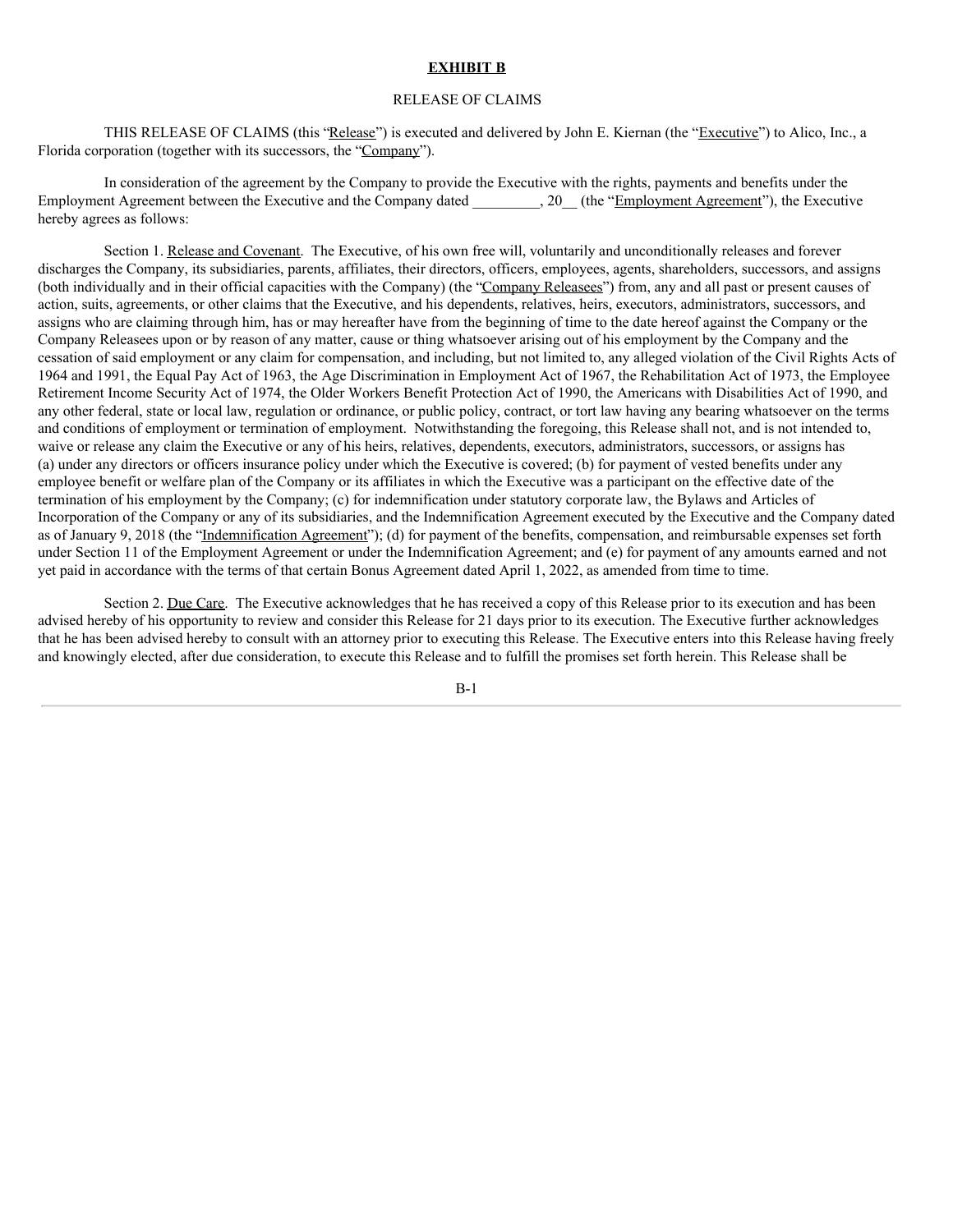revocable by the Executive during the 7-day period following its execution, and shall not become effective or enforceable until the expiration of such 7-day period. In the event of such a revocation, the Executive shall not be entitled to the consideration for this Release set forth above.

Section 3. Nonassignment of Claims; Proceedings. The Executive represents and warrants that there has been no assignment or other transfer of any interest in any claim that the Executive may have against the Company or any of the Company Releasees. The Executive represents that he has not commenced or joined in any claim, charge, action, or proceeding whatsoever against the Company or any of the Company Releasees arising out of or relating to any of the matters set forth in this Release. The Executive further agrees that he will not seek or be entitled to any personal recovery in any claim, charge, action, or proceeding whatsoever against the Company or any of the Company Releasees for any of the matters set forth in this Release.

Section 4. Reliance by Executive. The Executive acknowledges that, in his decision to enter into this Release, he has not relied on any representations, promises, or agreements of any kind, including oral statements by representatives of the Company or any of the Company Releasees, except as set forth in this Release and the Employment Agreement.

Section 5. Nonadmission. Nothing contained in this Release will be deemed or construed as an admission of wrongdoing or liability on the part of the Company or any of the Company Releasees.

Section 6. Communication of Safety Concerns. Notwithstanding any other provision of this Release, the Executive remains free to report or otherwise communicate any nuclear safety concern, any workplace safety concern, or any public safety concern to the Nuclear Regulatory Commission, United States Department of Labor, or any other appropriate federal or state governmental agency, and the Executive remains free to participate in any federal or state administrative, judicial, or legislative proceeding or investigation with respect to any claims and matters not resolved and terminated pursuant to this Release. With respect to any claims and matters resolved and terminated pursuant to this Release, the Executive is free to participate in any federal or state administrative, judicial, or legislative proceeding or investigation if subpoenaed. The Executive shall give the Company, through its legal counsel, notice, including a copy of the subpoena, within 24 hours of receipt thereof.

Section 7. Governing Law. This Release shall be interpreted, construed and governed according to the laws of the State of Florida, without reference to conflicts of law principles thereof.

THIS RELEASE OF CLAIMS is executed by the Executive and delivered to the Company on  $\qquad \qquad$  . 20.

**EXECUTIVE** 

B-2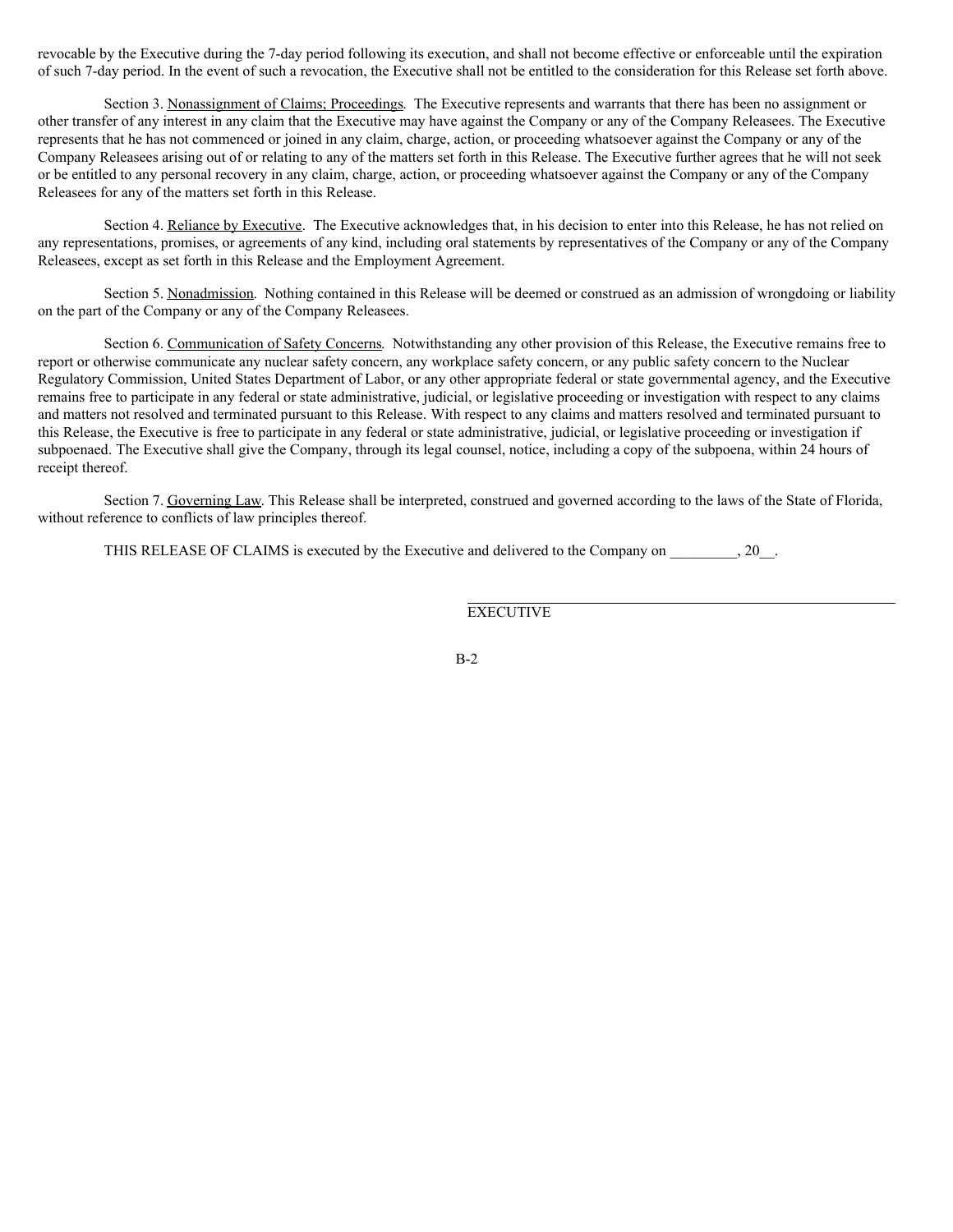# **ALICO, INC. ANNUAL PERFORMANCE AND LONG TERM BONUS AGREEMENT**

THIS ANNUAL PERFORMANCE AND LONG TERM BONUS AGREEMENT (the "Agreement") is being entered into as of April 1, 2022 ("Effective Date"), by and between John E. Kiernan, a Florida resident ("Key Employee") and Alico, Inc., a Florida corporation ("Company") (each of the Key Employee and the Company a "Party" and collectively "Parties").

1. Purpose. The Board of Directors of the Company (the "Board") has determined that it is in the best interest of the Company to enter into this Agreement to provide incentives to Key Employee, who is one of the key employees of the Company, to remain employed by the Company or its affiliates and to reward such employee for performance results and longevity with the Company and its affiliates. The Agreement is intended to benefit the Company by creating such incentives for Key Employee, whose services are crucial to the success of the Company.

2. Long Term Retention Bonus. Key Employee is eligible to earn a "Long Term Cash Flow Bonus," a "Long Term Return of Capital Bonus," and a "Long Term Real Estate Bonus," (collectively the "Long Term Retention Bonus") in accordance with performance metrics described on and calculated in accordance with  $\overline{\text{Exhibit A}}$  attached hereto with respect to the period beginning October 1, 2021 through and including September 30, 2024 ("Long Term Period"), and payable in accordance with Section 3.

# 3. Long Term Retention Bonus Payment.

(a) Fifty percent (50%) of the Long Term Retention Bonus shall be earned on January 1, 2025, so long as Key Employee is continuously employed by the Company or its affiliates from the Effective Date through such date, and fifty percent (50%) of the Long Term Retention Bonus shall be earned on January 1, 2026, so long as Key Employee is continuously employed by the Company or its affiliates from the Effective Date through such date, in each case, such earned installment to be paid on the next immediately following regular payroll date following its being earned, in a lump sum payment of cash or other immediately available funds, but in no event later than January 31 of the calendar year in which earned.

Notwithstanding the foregoing Section 3(a), in the event of a Change in Control of the Company occurring on or after September 30, 2024, but prior to the payment of the Long Term Retention Bonus in full, such Long Term Retention Bonus (or any unpaid portion thereof in the event part, but not all, of the Long Term Retention Bonus has been paid prior to a Change in Control), shall be paid within thirty (30) days of such Change in Control, in cash or other immediately available funds, in one lump sum. Notwithstanding the foregoing Section 3(a), in the event of a Change in Control of the Company occurring after the Effective Date, but prior to September 30, 2024, a *pro-rata* portion of the Long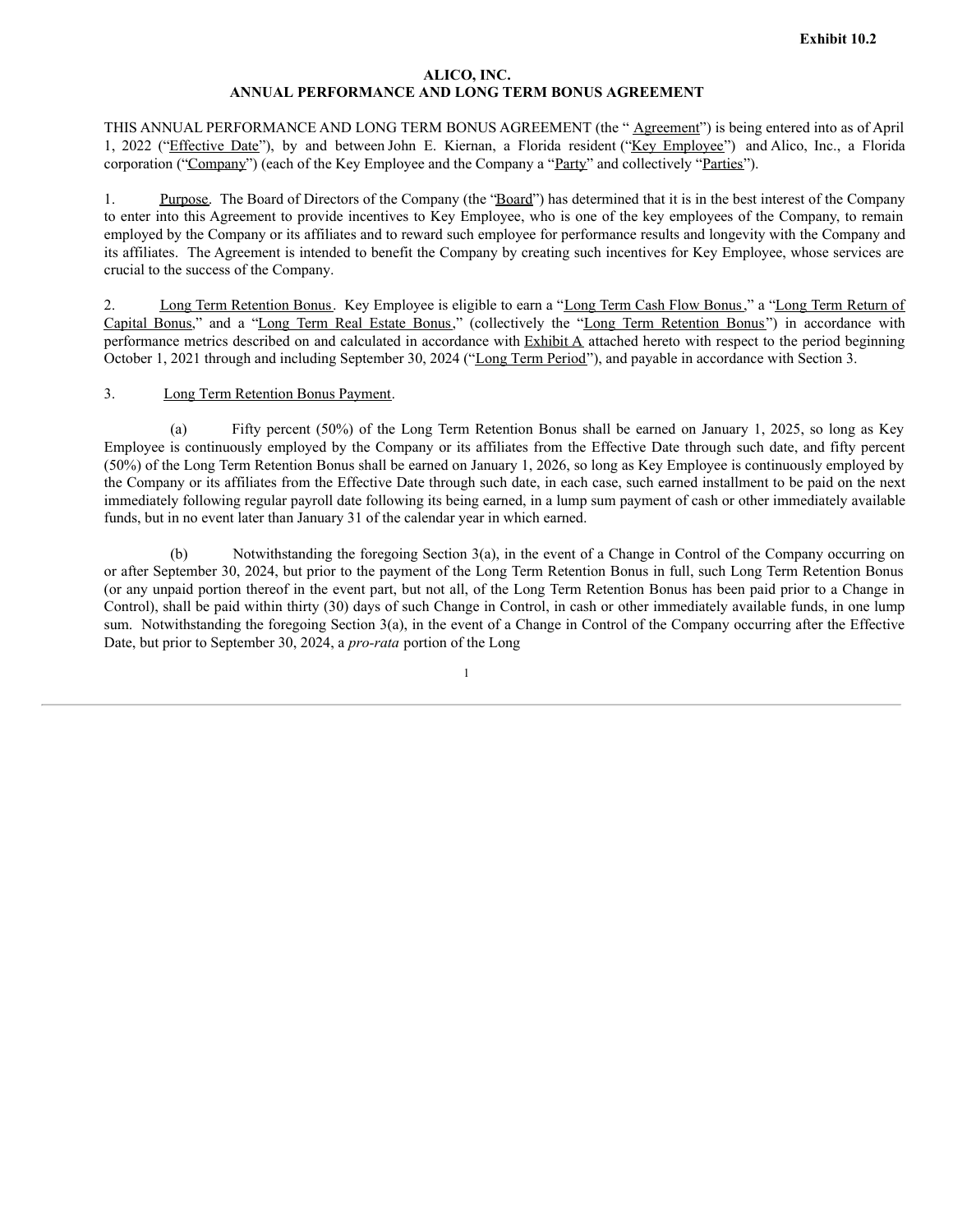Term Retention Bonus (calculated by adjusting the target goals equitably *pari passu* with the number of completed Fiscal Years prior to the Change in Control event during the Long Term Period, e.g. if thirty-one (31) months of the Long Term Period have passed, two completed Fiscal Years would be available, and the target goals would be adjusted to 2/3 rds of the current target goals), shall be paid within thirty (30) days of such Change in Control, in cash or other immediately available funds, in one lump sum, and the right to any remaining portion of the Long Term Retention Bonus amount shall be terminated upon such payment.

(c) For the purposes of this Agreement, "Change in Control" shall mean, the first (and only the first) occurrence and consummation of any of the following:

(i) The acquisition by any person or group (within the meaning of Section 13(d)(3) or 14(d)(2) of the Exchange Act) (a "Group") of beneficial ownership (within the meaning of Rule 13d-3 promulgated under the Exchange Act) of more than 50% of either (i) the then outstanding common stock of the Company (the "Outstanding Company Stock") or (ii) the combined voting power of the then outstanding voting securities of the Company entitled to vote generally in the election of directors (the "Outstanding Company Voting Securities"); provided, however, that for purposes of this subsection (a), the following acquisitions shall not constitute a Change in Control: (i) any acquisition directly from the Company, (ii) any acquisition by the Company, (iii) any acquisition by any employee benefit plan (or related trust) sponsored or maintained by the Company or any entity controlled by the Company, or (iv) any acquisition by any entity pursuant to a transaction that complies with clauses (i), (ii), and (iii) of subsection (c) of this definition;

(ii) Individuals who, as of the Effective Date, constitute the Board (the "Incumbent Board") cease for any reason to constitute at least a majority of the Board; provided, however, that any individual becoming a director subsequent to the Effective Date whose election, or nomination for election by the Company's shareholders, was approved by (i) a vote of at least a majority of the directors then comprising the Incumbent Board or (ii) the holders of at least a majority of the Outstanding Company Voting Securities, shall be considered as though such individual were a member of the Incumbent Board, but excluding, for this purpose, any such individual whose initial assumption of office occurs as a result of an actual or threatened election contest with respect to the election or removal of directors or other actual or threatened solicitation of proxies or consents by or on behalf of a person other than the Board;

(iii) Consummation of a reorganization, merger, statutory share exchange, consolidation, or similar transaction involving the Company or any of its subsidiaries with a third party, or a sale or other disposition of all or substantially all of the assets of the Company to a third party, or a sale or other disposition to a third party of all or substantially all of the assets of one or more subsidiaries of the Company that constitute all or substantially all the assets of the Company and its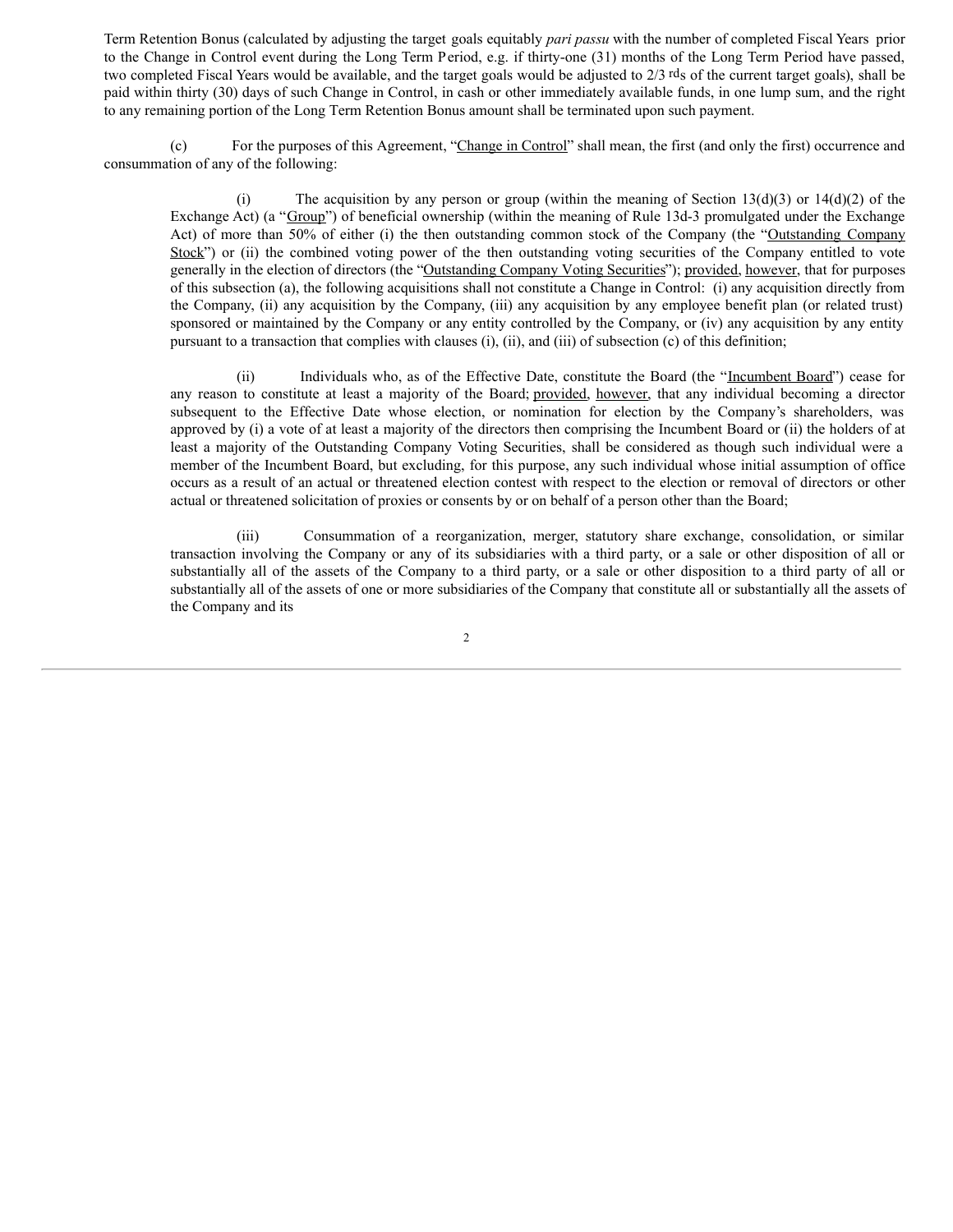subsidiaries on a consolidated basis (a "Business Combination"), in each case, unless, following such Business Combination, (i) all or substantially all of the individuals and entities who were the beneficial owners, respectively, of the Outstanding Company Stock and Outstanding Company Voting Securities immediately prior to such Business Combination beneficially own, directly or indirectly, more than 50%, respectively, of the then outstanding shares of common stock (or, for a non-corporate entity, equivalent securities) and the combined voting power of the then outstanding voting securities entitled to vote generally in the election of directors (or, for a non-corporate entity, equivalent securities), as the case may be, of the entity resulting from such Business Combination (including, without limitation, an entity that, as a result of such transaction, owns the Company or all or substantially all of the Company's assets either directly or through one or more subsidiaries) in substantially the same proportions as their ownership, immediately prior to such Business Combination of the Outstanding Company Stock and Outstanding Company Voting Securities, as the case may be, (ii) no person or Group (excluding any entity resulting from such Business Combination or any parent of such entity, any employee benefit plan (or related trust) of the Company, such entity resulting from such Business Combination or such parent) beneficially owns, directly or indirectly, more than 50%, respectively, of the then outstanding shares of common stock (or, for a non-corporate entity, equivalent securities) of the entity resulting from such Business Combination or the combined voting power of the then outstanding voting securities of such entity, except to the extent that such ownership existed prior to the Business Combination, and (iii) at least a majority of the members of the board of directors (or, for a non-corporate entity, equivalent governing body) of the entity resulting from such Business Combination were members of the Incumbent Board at the time of the execution of the initial agreement, or of the action of the Board, providing for such Business Combination; or

(iv) The approval by the shareholders of the Company of a complete liquidation or dissolution of the Company, unless the transaction is subsequently abandoned or otherwise fails to occur.

### 4. Transaction Bonus.

(a) Key Employee is eligible to earn an additional bonus upon a Change in Control (the "Transaction Bonus") (but upon no more than one Change in Control) which occurs during the Long Term Period so long as he remains continuously employed by the Company or its affiliates through the closing of such Change in Control as follows:

(i) In the event the sales price per share of Company Common Stock ("Stock") (or net value that would be distributable to shareholders per share in the case of an asset sale, assuming an immediate liquidation of the Company, as determined in good faith by the Board) ("Sale Price") is at least \$35 (but less than \$40/share), Key Employee shall be paid a Transaction Bonus equal to 0.25% of the Market Capitalization; or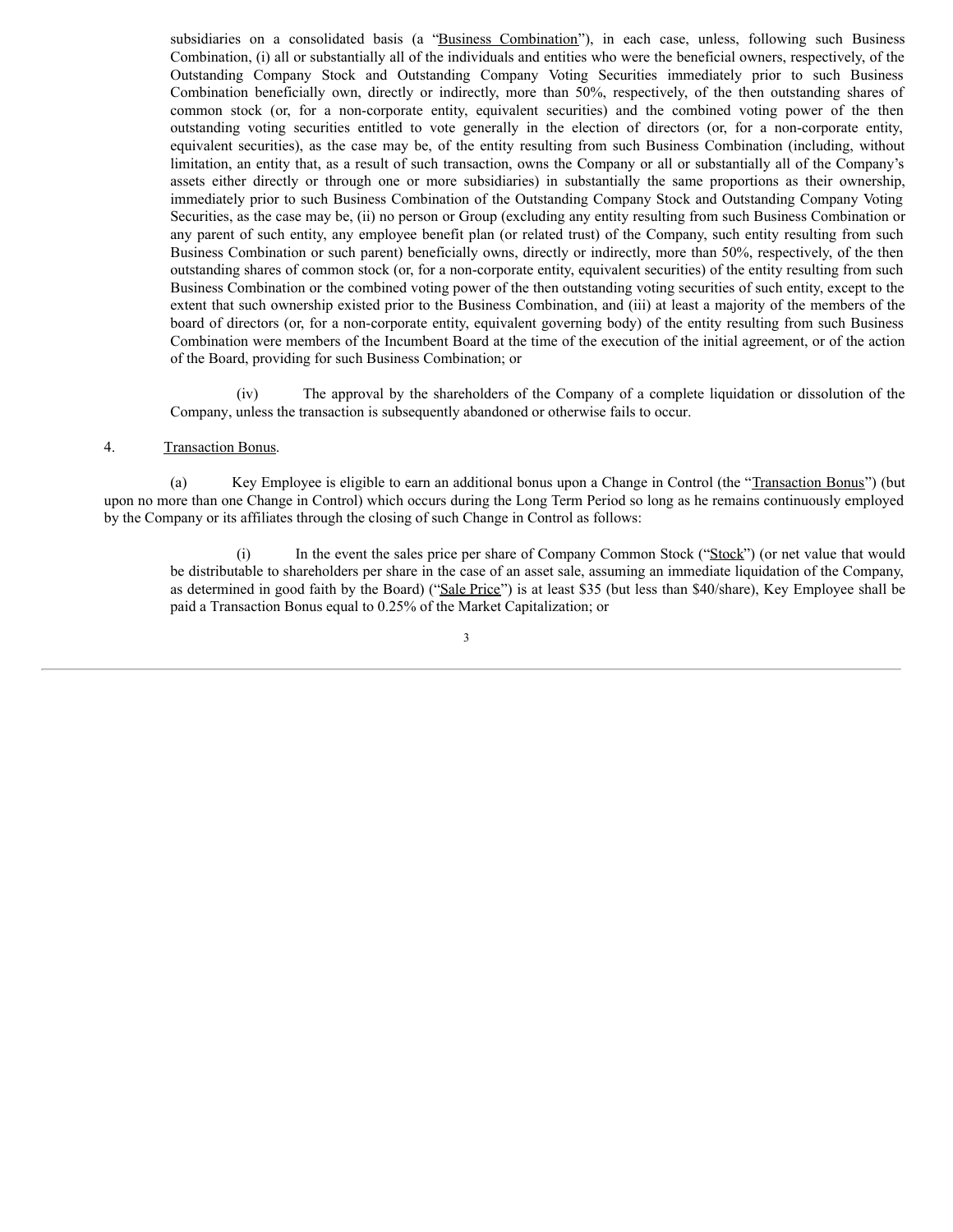(ii) In the event the Sale Price is at least \$40 (but less than \$45/share), Key Employee shall be paid a Transaction Bonus equal to 0.5% of the Market Capitalization; or

(iii) In the event the Sale Price is at least \$45 (but less than \$50/share), Key Employee shall be paid a Transaction Bonus equal to 0.75% of the Market Capitalization; or

(iv) In the event the Sale Price is at least \$50 (but less than \$55/share), Key Employee shall be paid a Transaction Bonus equal to 1% of the Market Capitalization; or

(v) In the event the Sale Price is at least \$55, Key Employee shall be paid a Transaction Bonus equal to 1.25% of the Market Capitalization.

(vi) For the avoidance of doubt, Key Employee will not be entitled to the Transaction Bonus if the Sale Price is below \$35. All share values above shall be subject to equitable adjustment for stock splits, reverse stock splits, recapitalization, stock dividends reorganizations and the like determined in the good faith discretion of the Board so at to avoid the inequitable enlargement or diminution of rights.

(b) For the purposes of this Agreement, "Market Capitalization" shall mean the then total number of issued and outstanding shares of the Company as of the closing of the Change in Control, determined on a fully diluted basis, but ignoring convertible rights that are not "in the money" based upon the Sale Price, *multiplied by* the Sale Price.

5. Transaction Bonus Payment. To the extent earned, the Transaction Bonus shall be paid to Key Employee by the Company in cash or other immediately available funds, in one lump sum, within thirty (30) days following a Change in Control.

6. Annual Performance Bonus. During each fiscal year (October 1 through September 30 a "Fiscal Year") of his employment beginning with the Fiscal Year ending September 30, 2022, Key Employee is eligible to earn an " Annual Adjusted EBITDA Performance Bonus," an "Annual ROI Performance Bonus," and an "Annual Discretionary Performance Bonus" (collectively, the "Annual Performance Bonus") all in accordance with performance targets adopted from time to time and calculated as described on Exhibit B attached hereto, so long as Key Employee is continuously employed from the Effective Date through the last day of the applicable Fiscal Year. The performance targets shall be determined by the Company from time to time, and the Parties agree that on or before October 31 following each completed Fiscal Year hereafter (i.e. beginning on or before October 31, 2022), the Company shall, for each Fiscal Year during the term of Key Employee's employment, provide a written notice to Key Employee specifying the amount of each applicable target determined by the Company for such then current applicable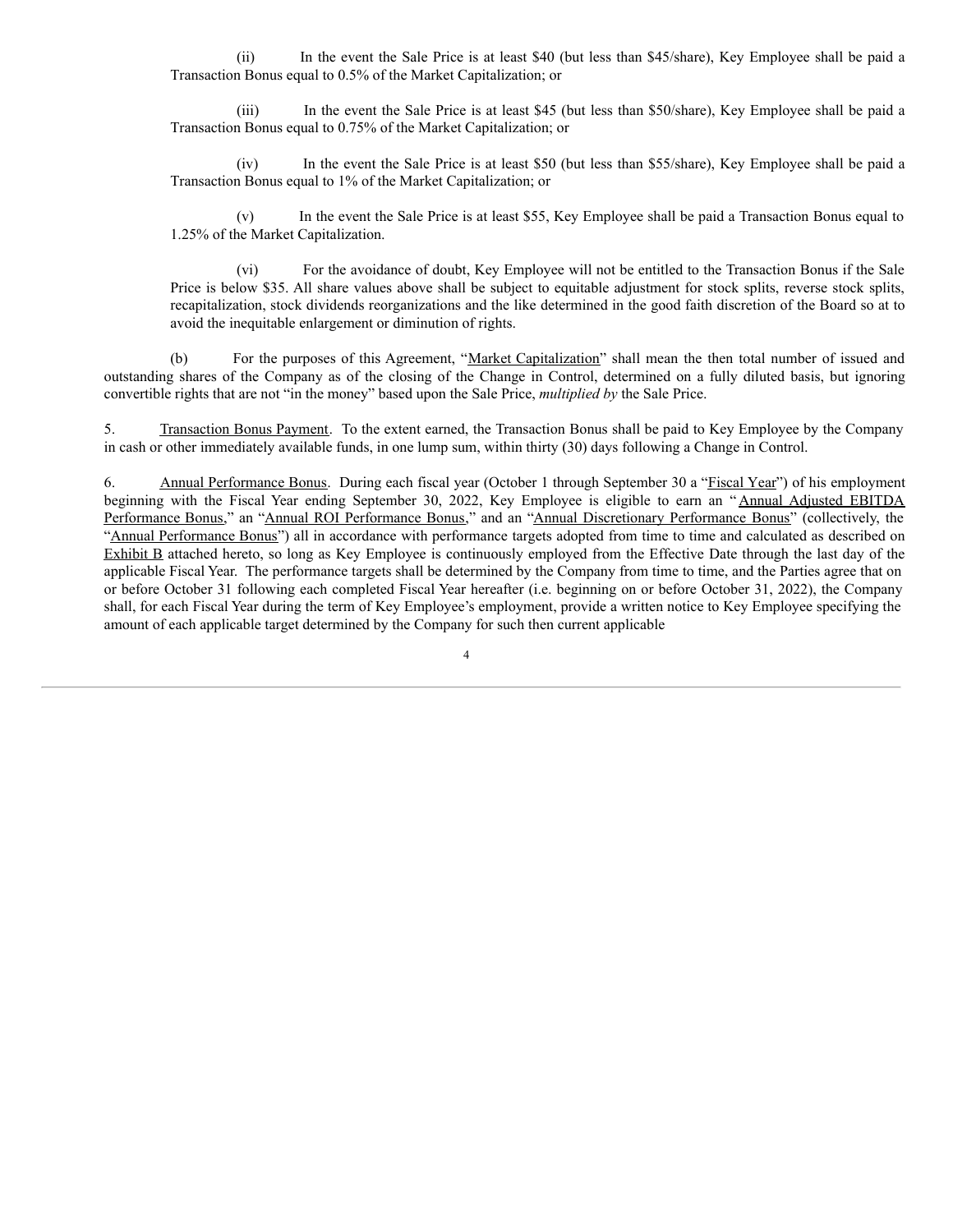Fiscal Year and setting forth the performance metrics and performance targets for such then current Fiscal Year.

7. Annual Performance Bonus Payment. The Annual Performance Bonus shall be paid to Key Employee by the Company in a lump sum of cash or other immediately available funds within five (5) business days (for clarity, business days shall refer to calendar days Monday through Friday, excluding U.S. Federal holidays) of the receipt of the audited financials of the Company and determination of the Annual Performance Bonus amount in accordance with Exhibit B, but in no event later than December 31 of the calendar year in which the Annual Performance Bonus is calculated (for example, with respect to the Annual Performance Bonus with respect to Fiscal Year ending September 30, 2022, such Annual Performance Bonus shall be paid no later than December 31, 2022).

8. Restricted Stock Grant. Restricted Stock grants to the CEO will be awarded pursuant to that certain Alico, Inc. Stock Incentive Plan of 2015 ("Plan") over the next 3 years according to Stock price performance. If at any time during the Long Term Period, the average 30-day closing per share price of Stock exceeds the applicable price per share threshold described below, the Key Employee will be granted the corresponding number of shares of Restricted Stock pursuant to an Award Agreement substantially in the form attached hereto as Exhibit C, as follows:

Applicable price per share threshold: \$35/share Restricted Stock: 5,000 Restricted Shares; and

Applicable price per share threshold: \$40/share Restricted Stock: 12,500 Restricted Shares; and

Applicable price per share threshold: \$45/share Restricted Stock: 20,500 Restricted Shares.

All share values above shall be subject to equitable adjustment for stock splits, reverse stock splits, recapitalization, stock dividends reorganizations and the like determined in the good faith discretion of the Board so at to avoid the inequitable enlargement or diminution of rights.

The Restricted Stock to be granted shall be cumulative, such that the maximum number of shares of Restricted Stock to be awarded as a result of this Agreement is 37,500. The Restricted Stock may be granted on three different dates, two different dates, or all on the same date, depending on when, if at all, the average 30-day closing price of Company shares exceeds the applicable price per share threshold.

# 9. Tax Matters.

(a) Notwithstanding anything herein to the contrary, this Agreement is intended to be interpreted and applied so that the payment of the benefits set forth herein will be exempt or, failing that compliant with, all requirements of Internal Revenue Code Section 409A (as amended from time to time), provided, however, that the Company and its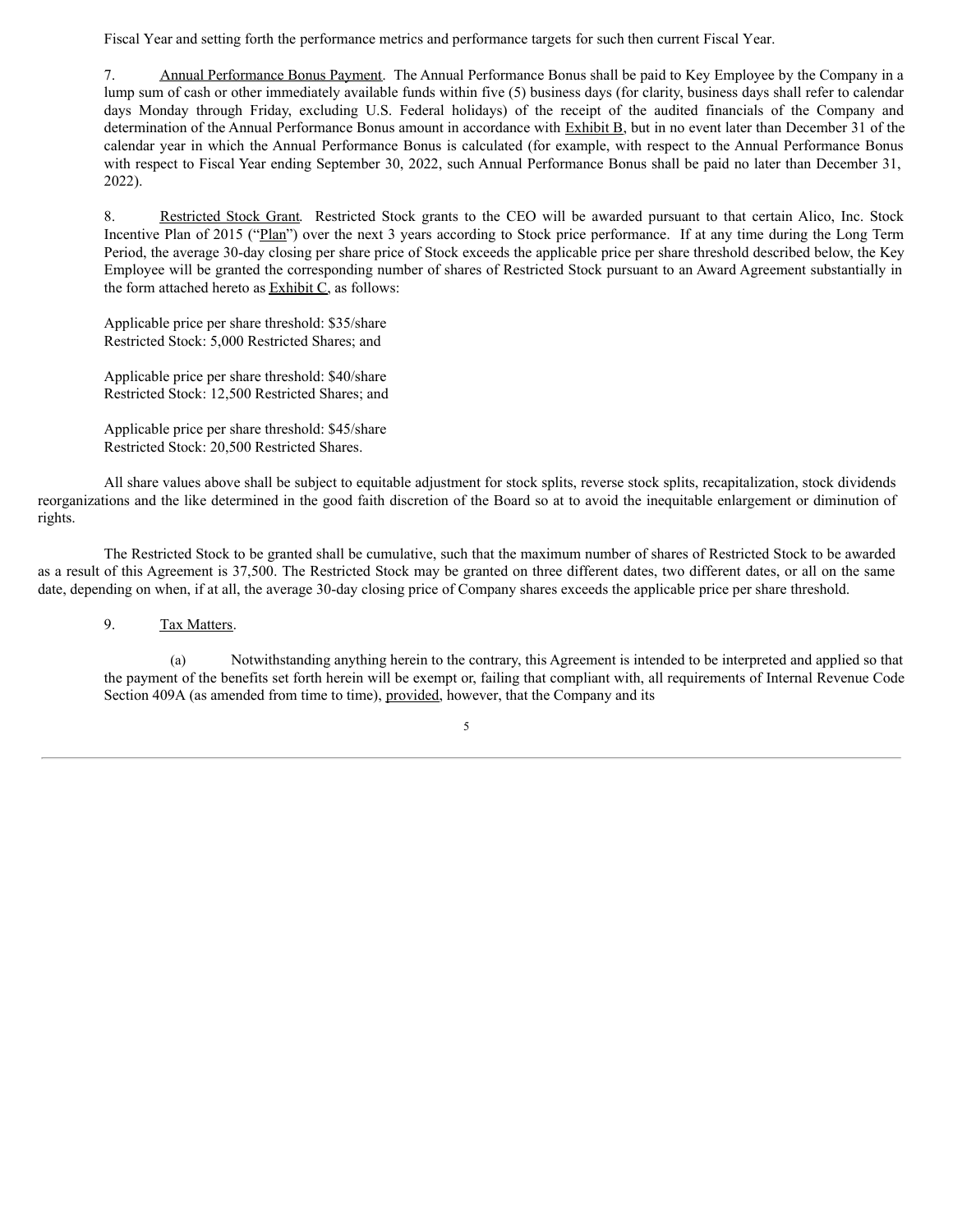affiliates and successors (and their respective officers, directors, partners, general partners, employees or agents) make no representation or guarantee that the terms of this Agreement are exempt from or comply with Internal Revenue Code Section 409A, and shall have no liability for any failure of the terms of this Agreement to be exempt from or comply with the provisions of Internal Revenue Code Section 409A.

(b) All compensation and benefits provided by this Agreement that constitute nonqualified deferred compensation subject to and not exempted from the requirements of Internal Revenue Code Section 409A shall be subject to, limited by and construed in accordance with the requirements of Internal Revenue Code Section 409A and all regulations and other guidance promulgated by the Secretary of the Treasury pursuant to such Section.

(c) Notwithstanding anything contained herein to the contrary, payment upon a Change in Control, to the extent required by Internal Revenue Code Section 409A, if applicable, shall be made in the event such Change in Control constitutes a "change in the ownership," "a change in effective control," or "a change in the ownership of a substantial portion of the assets" of the Company within the meaning of Treasury Regulation Section 1.409A-3(i)(5).

(d) Any bonus or amount that is to be paid under this Agreement in two or more installments, shall be treated as a separate payment for purposes of Internal Revenue Code Section 409A.

(e) If Key Employee is a "specified employee" within the meaning of Internal Revenue Code Section 409A, any payment of an amount subject to the requirements of Internal Revenue Code Section 409A made in connection with Key Employee's termination of employment shall not be made earlier than six (6) months after the date of such termination to the extent required by Internal Revenue Code Section 409A, and shall instead be paid in a lump sum on the first day of the seventh month following his termination of employment (or upon his death, if earlier).

(f) Notwithstanding any other provisions of this Agreement or the Employment Agreement, if any payment or benefit received or to be received by the Key Employee (including any payment or benefit received in connection with any change in control or the termination of the Key Employee's employment, whether pursuant to the terms of this Agreement, the Bonus Agreement, or any other plan, arrangement, or agreement) (all such payments and benefits, including but not limited to the Severance Payments (as defined in the Employment Agreement), Long Term Retention Bonus, and Transaction Bonus, being hereinafter referred to as the "Total Payments") would constitute an "excess parachute payment" within the meaning of Internal Revenue Code Section 280G that would be subject (in whole or part), to any excise tax imposed under Internal Revenue Code Section 4999 (the "Excise Tax"), then, after taking into account any reduction in the Total Payments provided by reason of Internal Revenue Code Section 280G in such other plan, arrangement, or agreement, the Total Payments shall be reduced to the extent necessary so that no portion of the Total Payments is subject to the Excise Tax, but only if (i) the net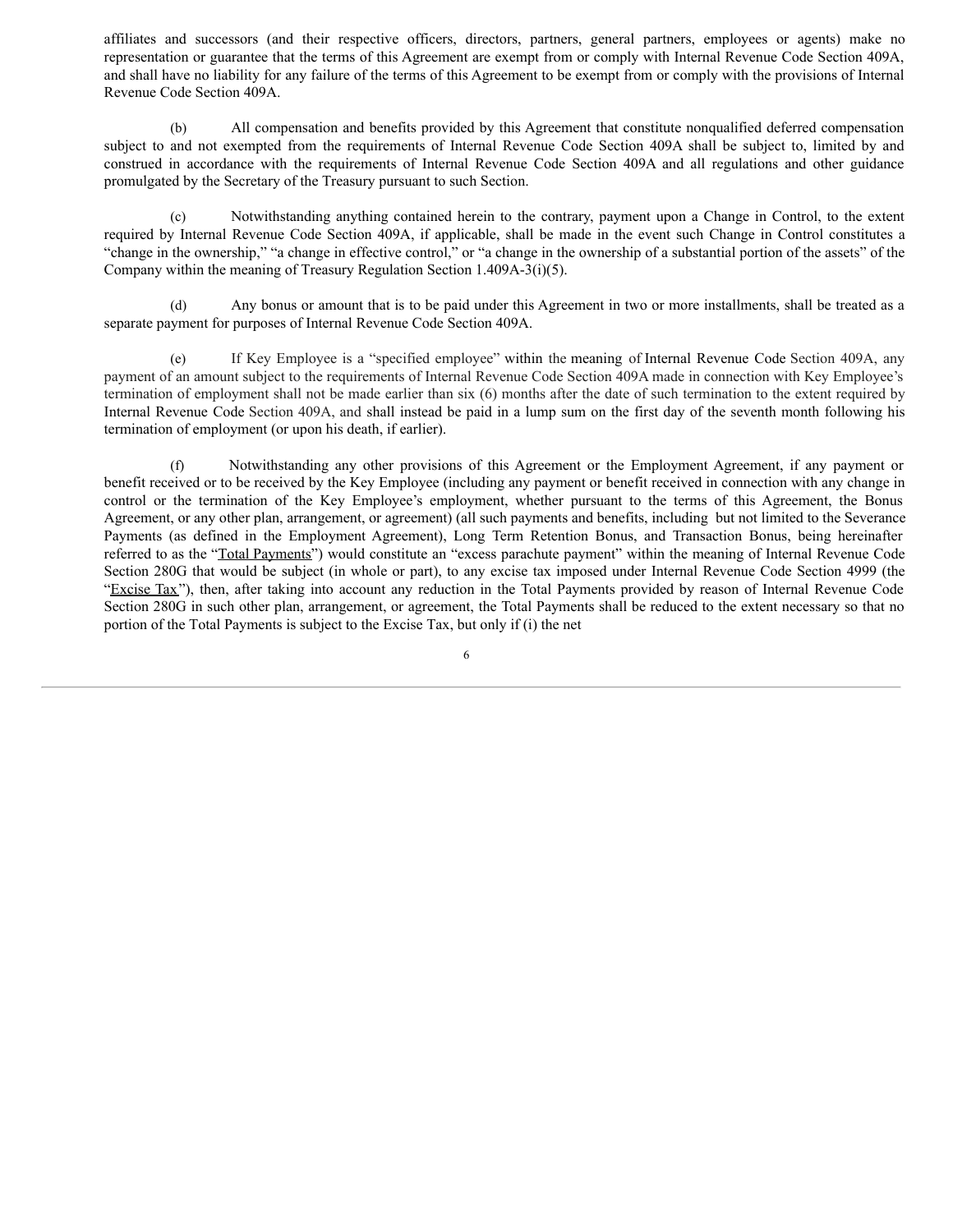amount of such Total Payments, as so reduced (and after subtracting the net amount of federal, state, and local income taxes on such reduced Total Payments and after taking into account the phaseout of itemized deductions and personal exemptions attributable to such reduced Total Payments) is greater than or equal to (ii) the net amount of such Total Payments without such reduction (but after subtracting the net amount of federal, state, and local income taxes on such Total Payments and the amount of Excise Tax to which the Key Employee would be subject in respect of such unreduced Total Payments and after taking into account the phaseout of itemized deductions and personal exemptions attributable to such unreduced Total Payments), all as determined in good faith by the Board (with the advice of the Accounting Firm). If a reduction in the Total Payments is necessary pursuant to this Section 9(f), then the reduction shall occur by first reducing the Transaction Bonus payable pursuant to Section 4 hereof, then by reducing the Long Term Retention Bonus payable pursuant to Section 3 hereof, then by reducing any other amounts payable pursuant to this Agreement, then by reducing the Severance Payment, then by reducing the any other amounts payable pursuant to the Employment Agreement, and finally by reducing the accelerated vesting of equity awards (based on the reverse order of the date of grant). For purposes of determining whether and the extent to which the Total Payments shall be subject to the Excise Tax, (i) no portion of the Total Payments the receipt or enjoyment of which the Key Employee shall have waived at such time and in such manner as not to constitute a "payment" within the meaning of Internal Revenue Code Section 280G(b) shall be taken into account, (ii) no portion of the Total Payments shall be taken into account which, based on the determination of an accounting firm that is selected by the Company, for purposes of making the applicable determinations under this Section (f) (the "Accounting Firm"), does not constitute a "parachute payment" within the meaning of Internal Revenue Code Section 280G(b)(2) (including by reason of Internal Revenue Code Section 280G(b)(4)(A)) and, in calculating the Excise Tax, no portion of such Total Payments shall be taken into account that, based on the determination of the Accounting Firm, constitutes reasonable compensation for services actually rendered, within the meaning o f Internal Revenue Code Section 280G(b)(4)(B), in excess of the "base amount" within the meaning of Internal Revenue Code Section 280G(b)(3) allocable to such reasonable compensation, and (iii) the value of any non-cash benefit or any deferred payment or benefit included in the Total Payments shall be determined by the Accounting Firm in accordance with the principles of Internal Revenue Code Sections  $280G(d)(3)$  and (4). At the time that payments are made under this Agreement or under the Employment Agreement, if any reduction applies under this Section, the Company shall provide the Key Employee with a written statement setting forth the manner in which such payments were calculated and the basis for such calculations including, without limitation, any opinions or other advice the Company has received from the Accounting Firm or other advisors or consultants (and any such opinions or advice which are in writing shall be attached to the statement). For purposes of clarity, the Key Employee shall not be entitled to any form of tax gross-up in connection with Internal Revenue Code Sections 280G or 4999 under any circumstances.

10. Nontransferability; Payment after Death. Key Employee's rights and privileges hereunder, may not be transferred, assigned, pledged or hypothecated in any manner, by operation of law or otherwise and shall not be subject to execution, attachment or similar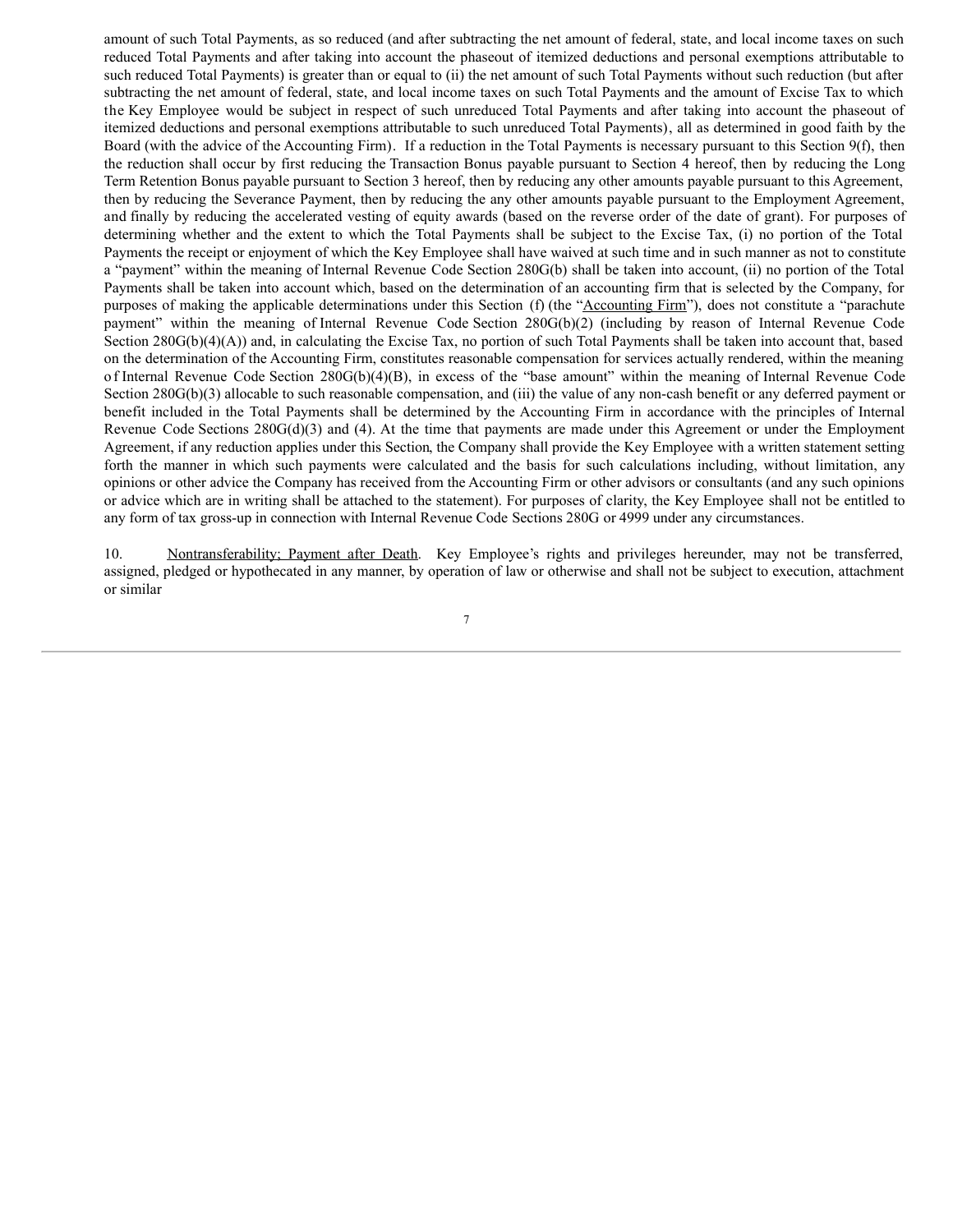process. In the event of Key Employee's death, payment of any remaining amount due hereunder shall be made to the beneficiary designated in a form acceptable to the Company. In the event no such designation is delivered to the Company, then to the duly appointed and qualified executor or other personal representative of Key Employee to be distributed in accordance with the Key Employee's Will or applicable intestacy law; or in the event that there shall be no such representative duly appointed and qualified within six (6) months after the date of death of Key Employee, then to such persons as, at the date of his or her death, would be entitled to share in the distribution of Key Employee's personal estate under the provisions of the applicable statute then in force governing the descent of intestate property, in the proportions specified in such statute.

11. Forfeiture. Notwithstanding any other provision of this Agreement, all rights of Key Employee to receive any payments hereunder will be discontinued and forfeited and the Company will have no further obligation hereunder to Key Employee, i) in the event Key Employee violates or is in breach of that certain Amended and Restated Employment Agreement by and between Key Employee and the Company dated April 1, 2022, as amended from time to time ("Employment Agreement"), or any non-compete agreements, confidentiality agreements, non-solicitation agreements, or other restrictive covenants or terms of employment entered into by Key Employee with the Company, and ii) in the event Key Employee is terminated by the Company for "Cause" as defined in the Employment Agreement or resigns where Cause exists.

12. Withholding. The Company shall have the right to deduct from all amounts paid pursuant to this Agreement any taxes required by law to be withheld with respect to such payments.

13. Adjustments. In the event of a recapitalization, merger, consolidation, acquisition or disposition of property, separation, spin-off, reorganization, liquidation affecting the Company or any affiliate thereof, the Board shall have broad authority in its sole discretion, to adjust all rights contemplated by this Agreement, including the provisions of any schedule or exhibit to this Agreement, so as to prevent the inequitable enlargement or diminution of Key Employee's rights hereunder, without the consent of Key Employee. For example, if the Company acquires another business, EBITDA and/or Operating Cash Flow targets may be adjusted and increased.

## 14. Miscellaneous Provisions.

(a) Neither this Agreement nor any action taken hereunder shall be construed as giving Key Employee any right to be retained in the employ of the Company or any affiliate or limit the Company's or any of its affiliates' ability or right to terminate the service provider relationship of Key Employee with such person.

(b) The obligations of the Company hereunder shall at all times be entirely unfunded and no provision shall at any time be made with respect to segregating assets of the Company for payment of any benefits hereunder. Neither Key Employee nor any other person shall have any interest in any particular assets of the Company by reason of the right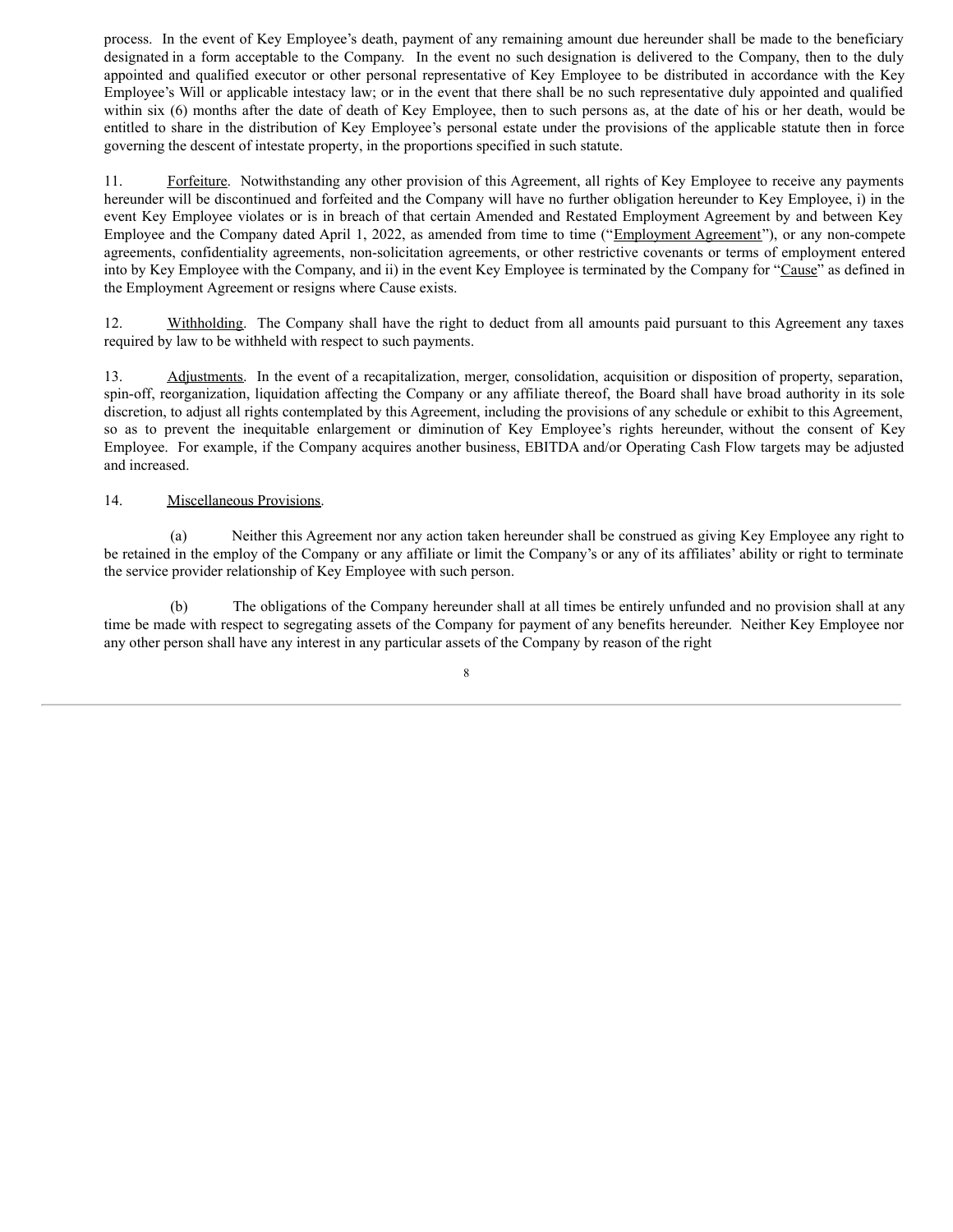to receive a benefit under this Agreement and Key Employee or such other person shall have only the rights of a general unsecured creditor of the Company with respect to any rights under this Agreement.

Any and all notices, designations, consents, offers, acceptances, or any other communication provided for herein shall be given in writing and shall be deemed given i) upon delivery, if delivered in person, ii) upon response, if by email to the email address known to be associated with such notice recipient and which email is confirmed or responded to by such receiving Party, or iii) five days following deposit with the United States Postal Service by registered or certified mail, with proper postage, which shall be addressed as follows:

Key Employee: John E. Kiernan To the most recent contact information on file in the payroll records of the Company.

Company: Alico, Inc. Attn: Compensation Committee Chair 10070 Daniels Interstate Court Suite 200 Fort Myers, FL 33913

(d) This Agreement, together with agreements, exhibits, and schedules referenced herein, including the Employment Agreement, constitute the sole and entire agreement of the Parties to this Agreement with respect to the subject matter contained herein, and supersedes all prior and contemporaneous understandings, agreements, representations and warranties, both written and oral, with respect to such subject matter.

(e) This Agreement shall be binding upon and shall inure to the benefit of the Parties hereto and their respective successors and permitted assigns. Nothing expressed or implied herein is intended or will be construed to confer upon or to give any other person any rights or remedies by virtue hereof. Except as provided herein, no Party may assign any of its rights or obligations hereunder without the prior written consent of the other Parties heret o.

(f) This Agreement may be amended, modified, or supplemented by an agreement in writing signed by each Party hereto, and the Company may modify this Agreement in accordance with Section 13 hereof or as otherwise expressly provided herein. This Agreement shall terminate upon the earlier of the mutual agreement of the Parties in writing of a Change in Control; provided however, any obligations to make payments with respect to any amount earned prior to or simultaneously with the termination hereof, shall survive until such amounts are paid. No waiver by any Party of any of the provisions hereof shall be effective unless explicitly set forth in writing and signed by the Party so waiving.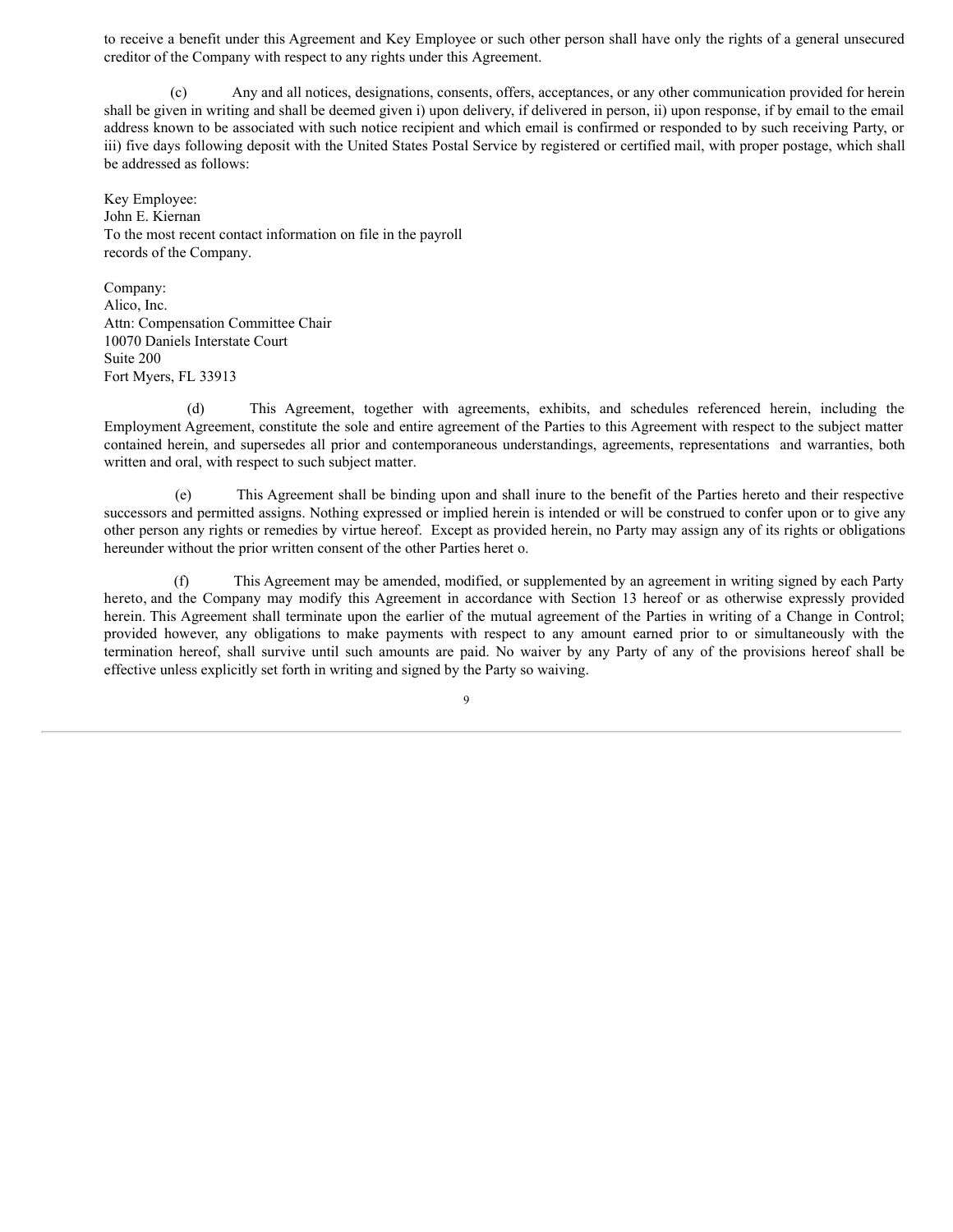Except as otherwise set forth in this Agreement, no failure to exercise, or delay in exercising, any rights, remedy, power or privilege arising from this Agreement shall operate or be construed as a waiver thereof; nor shall any single or partial exercise of any right, remedy, power or privilege hereunder preclude any other or further exercise thereof or the exercise of any other right, remedy, power or privilege.

(g) If any term or provision of this Agreement is invalid, illegal or unenforceable in any jurisdiction, such invalidity, illegality or unenforceability shall not affect any other term or provision of this Agreement or invalidate or render unenforceable such term or provision in any other jurisdiction. Upon such determination that any term or other provision is invalid, illegal or unenforceable, the Parties hereto shall negotiate in good faith to modify this Agreement so as to effect the original intent of the Parties as closely as possible in a mutually acceptable manner in order that the transactions contemplated hereby be consummated as originally contemplated to the greatest extent possible.

(h) This Agreement shall be interpreted, construed, and governed according to the laws of the State of Florida, without reference to conflicts of law principles thereof. The Parties agree that any dispute, claim, or controversy based on common law, equity, or any federal, state, or local statute, ordinance, or regulation arising out of, relating in any way to, or concerning this Agreement or its termination, including whether such a dispute is arbitrable, shall be settled by arbitration. Notwithstanding the foregoing, any Party to this Agreement may commence a proceeding in any court of competent jurisdiction to enter a judgment of any award rendered in the arbitration or to enforce any arbitration award or a settlement resulting from mediation or negotiation of the Parties. This agreement to arbitrate includes, but is not limited to, all claims for any form of illegal discrimination, improper or unfair treatment or dismissal, and all tort claims. The Key Employee shall still have a right to file a discrimination charge with a federal or state agency, but the final resolution of any discrimination claim will be submitted to arbitration instead of a court or jury. The arbitration proceeding shall be conducted under the employment arbitration rules and mediation procedures of the American Arbitration Association in effect at the time that a demand for arbitration under the rules is made, and such proceeding shall be conducted in the English language by a sole arbitrator in Lee County, Florida, and governed by the Florida Arbitration Act and the substantive laws of the State of Florida, without regard to any applicable state's choice of law provisions. The decision of the arbitrator(s), including determination of the amount of any damages suffered, shall be exclusive, final, and binding on all Parties, their heirs, executors, administrators, successors, and assigns, and shall not be subject to appeal, review, or re-examination by a court or the arbitrator, except for fraud, perjury, manifest clerical error, or evident partiality or misconduct by the arbitrator that (in each case) prejudices the rights of a party to the arbitration. Each Party shall bear its own expenses in the arbitration for arbitrators' fees and attorneys' fees, for its witnesses, and for other expenses of presenting its case. Other arbitration costs, including administrative fees and fees for records or transcripts, shall be borne equally by the Parties.

(i) This Agreement may be executed in several counterparts with the same effect as if the signature on each such counterpart were on the same instrument. A signed copy, including by DocuSign or other electronic or digital signature, of this Agreement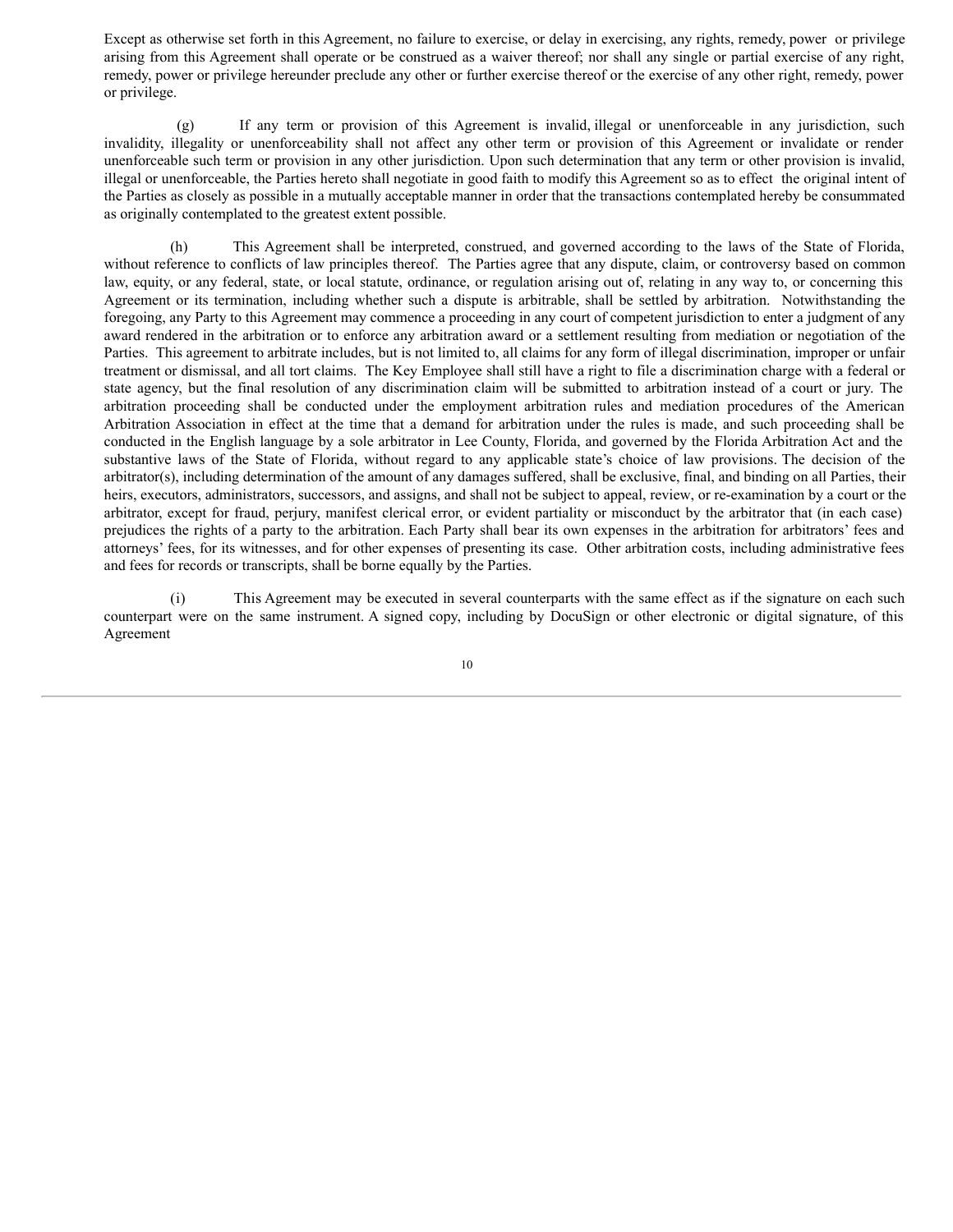delivered by facsimile, e-mail, or other means of electronic transmission shall be deemed to have the same legal effect as delivery of an original signed copy of this Agreement.

(k) Any determination made by the Board or by an appropriately delegated officer with respect to this Agreement, shall be made in the sole discretion of the Board or such delegate, unless in contravention of any express term of this Agreement, and all such decisions made by the Board or any appropriately delegated officer shall be final, binding and conclusive on all persons, including the Key Employee.

[Signatures on Following Page]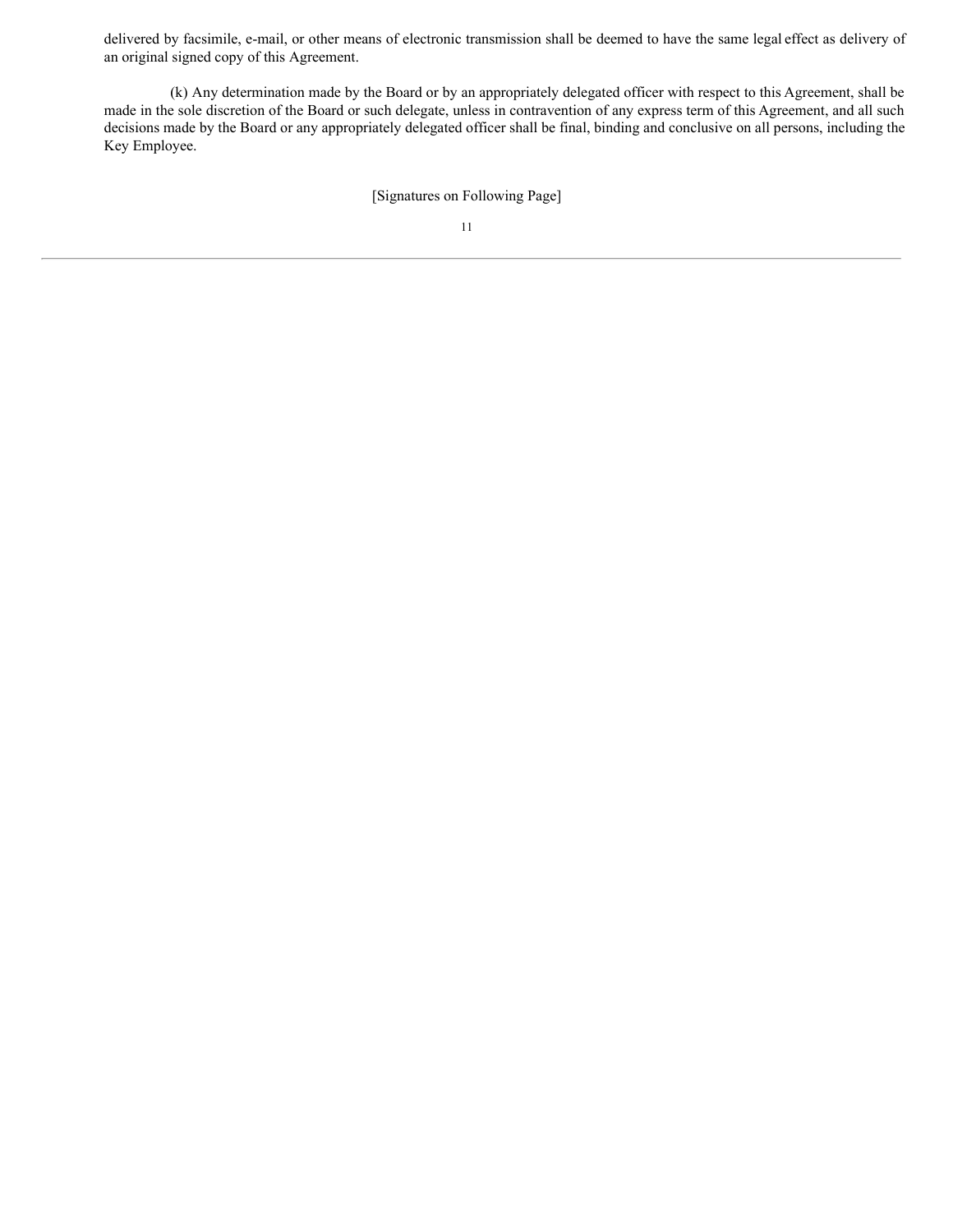<span id="page-37-0"></span>IN WITNESS WHEREOF, the Parties have executed this Agreement on April 1, 2022 to be effective as of the Effective Date.

Alico, Inc., a Florida corporation Key Employee:

By: /s/ Toby K. Purse /s/ John E. Kiernan Toby K. Purse John E. Kiernan

*Signature Page to Annual Performance and Long Term Bonus Agreement*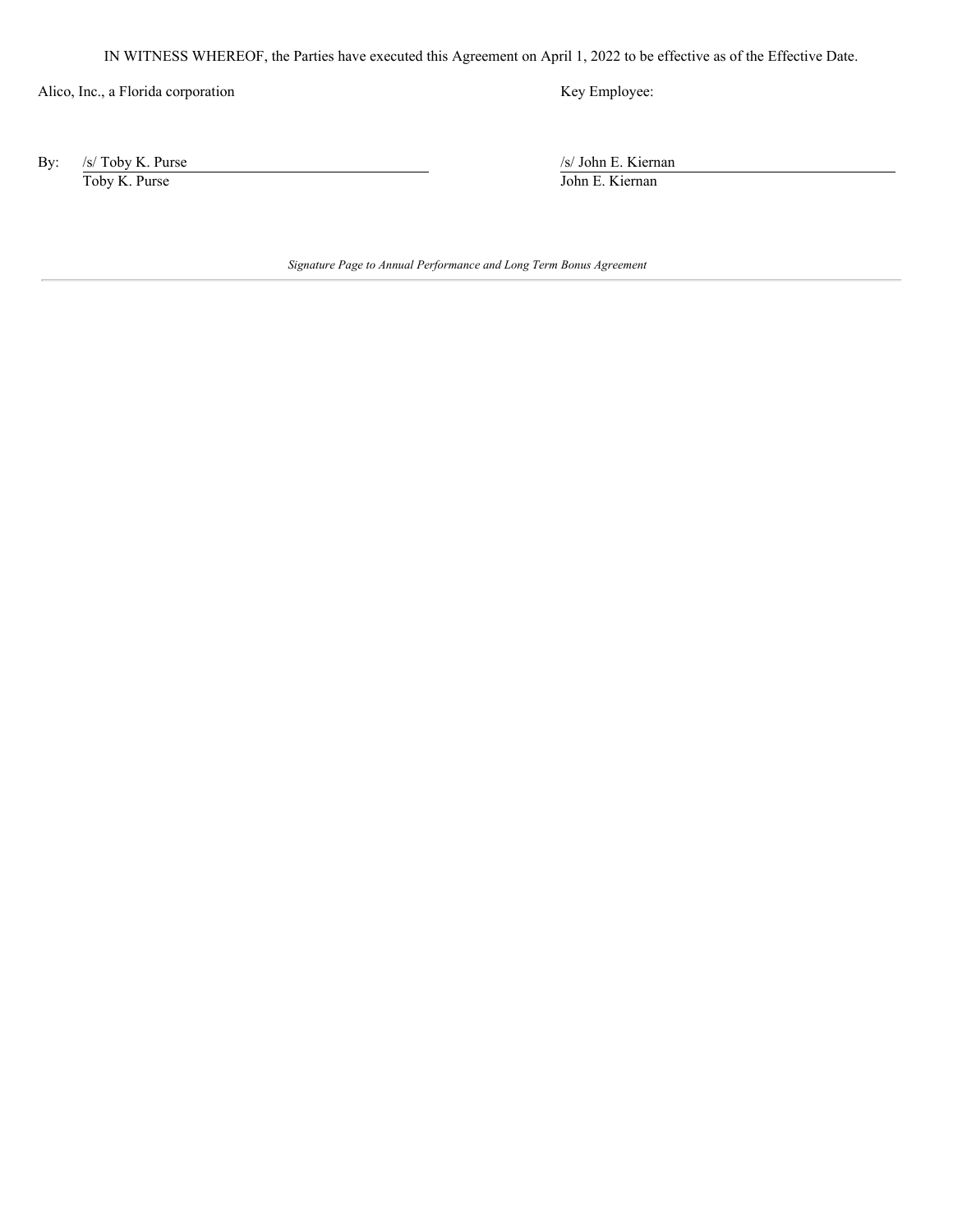# **EXHIBIT A**

# **Long Term Retention Bonus**

# *Long Term Cash Flow Bonus*

The Long Term Cash Flow Bonus shall be determined as follows:

A bonus of \$100,000 is payable in the event the cumulative Operating Cash Flow for the Long Term Period is at least Fifty Eight Million Seven Hundred Thousand Dollars (\$58,700,000), but less than Sixty Eight Million Seven Hundred Thousand Dollars (\$68,700,000), or

A bonus of \$300,000 is payable in the event the cumulative Operating Cash Flow for the Long Term Period is at least Sixty Eight Million Seven Hundred Thousand Dollars (\$68,700,000), but less than Seventy Eight Million Seven Hundred Thousand Dollars (\$78,700,000); or

A bonus of \$500,000 is payable in the event the cumulative Operating Cash Flow for the Long Term Period is Seventy Eight Million Seven Hundred Thousand Dollars (\$78,700,000) or greater.

For the purposes of this Agreement, "Operating Cash Flow" shall mean the amount reflected on the Statement of Cashflows included in the audited financials of the Company and designated by the line item "Net cash provided by operating activities" as determined by the Company in accordance with its historical accounting principles.

# *Long Term Return of Capital Bonus*

The Long Term Return of Capital Bonus shall be determined as follows:

A bonus of \$100,000 is payable in the event the cumulative Return of Capital for the Long Term Period is at least Fifty Two Million Nine Hundred Thousand Dollars (\$52,900,000), but less than Fifty Seven Million Nine Hundred Thousand Dollars (\$57,900,000), or

A bonus of \$300,000 is payable in the event the cumulative Return of Capital for the Long Term Period is at least Fifty Seven Million Nine Hundred Thousand Dollars (\$57,900,000), but less than Sixty Two Million Nine Hundred Thousand Dollars (\$62,900,000); or

A bonus of \$500,000 is payable in the event the cumulative Return of Capital for the Long Term Period is Sixty Two Million Nine Hundred Thousand Dollars (\$62,900,000) or greater.

For the purposes of this Agreement, "Return of Capital" shall mean the aggregate cash dividends paid to the shareholders of the Company, cash amounts payable to shareholders for the repurchase of Company shares, and principal payments reducing or satisfying indebtedness obligations of the Company (but not including satisfaction of debt in exchange for equity of the Company); provided however, the Return of Capital amount shall be reduced by the principal amount of any additional borrowed funds or indebtedness incurred after the Effective Date and further reduced by any additional capital raises or contributions to the capital of the Company (whether or not any

*Exhibit A*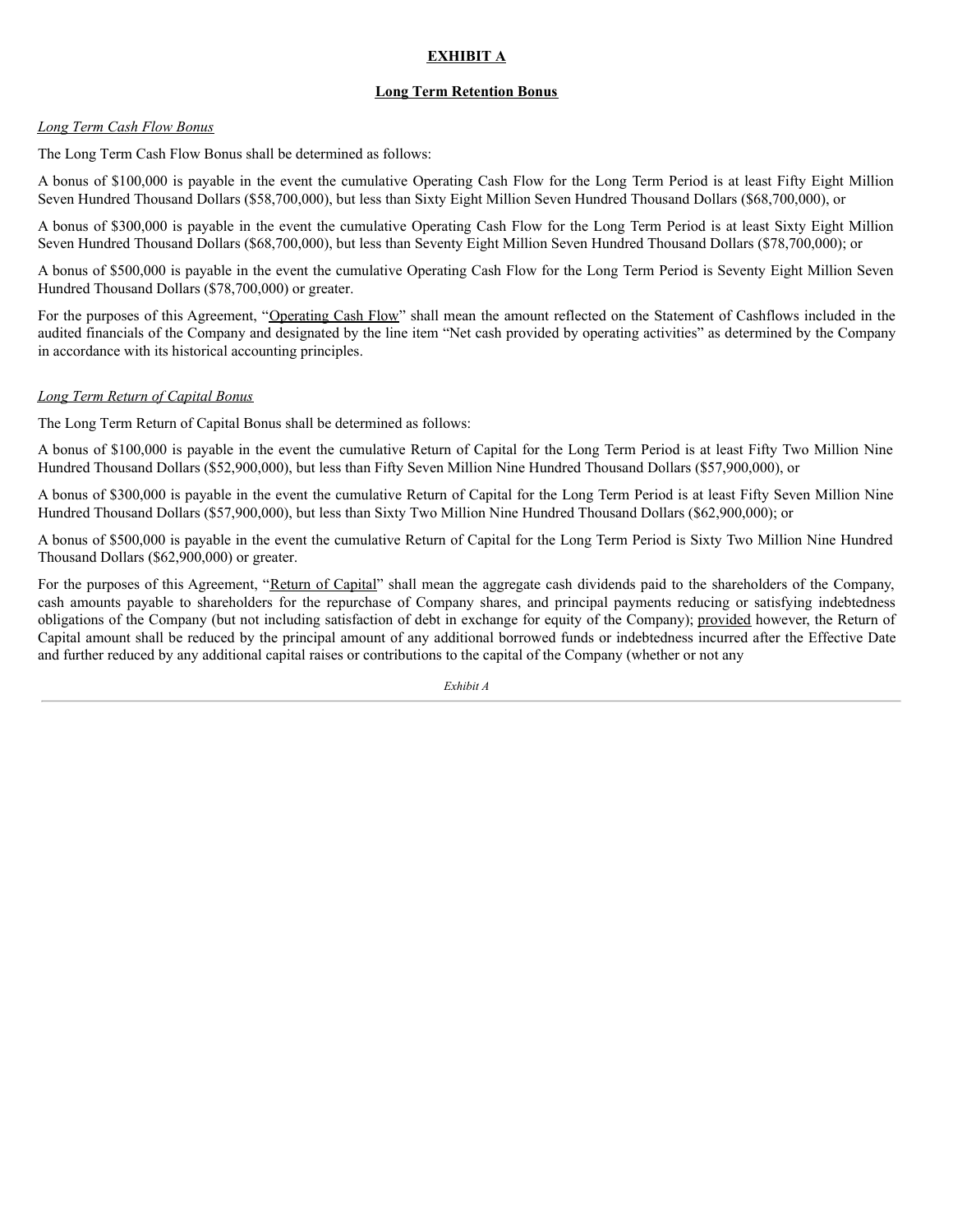additions shares, warrants, options, or notes are issued in conjunction therewith) after the Effective Date, as determined by the Company. Return of Capital may not be less than zero.

## *Long Term Real Estate Bonus*

The Long Term Real Estate Bonus shall be determined as follows:

For each Board approved sale of Alico Ranch acreage owned by the Company (which, for the avoidance of doubt, does not include any acreage used in the Alico Citrus business) which closes during the Long Term Period and for which the Gross Sales Price per Acre is:

At least Four Thousand Five Hundred Dollars (\$4,500), but less than Five Thousand Dollars (\$5,000), a bonus equal to six tenths percent (0.6%) of the Net Sale Proceeds is payable; or

At least Five Thousand Dollars (\$5,000), but less than Five Thousand Five Hundred Dollars (\$5,500), a bonus equal to eighty five hundredths percent (0.85%) of the Net Sale Proceeds is payable; or

At least Five Thousand Five Hundred Dollars (\$5,500), a bonus equal to one and one tenths percent (1.1%) of the Net Sale Proceeds is payable.

For the purposes of this Agreement, "Net Sales Proceeds" shall mean the total gross sales proceeds with respect to the applicable sale transaction, including the amount of any liabilities assumed by or title taken subject to, *less* the sum of: (1) all loans or other indebtedness encumbering any one or more of the assets to be sold in the applicable transaction (or that was paid off in anticipation of the transaction), secured by mortgages, deeds of trust, security agreements or other financing documents that have been paid by the seller from the proceeds of the sale, or that have been assumed by or title taken subject to by the purchaser, and (2) all payments for advertisers, brokers, attorneys, accountants, satisfaction fees, surveys, inspections, recording charges, transfer taxes, and all closing costs or other expenses related to the sale; all as determined by the Company.

For the purposes of this Agreement, "Gross Sales Price per Acre" shall mean the total gross sales proceeds with respect to the applicable sale transaction, including the amount of any liabilities assumed by or title taken subject to, *divided by* the total number of acres sold in the applicable transaction, as determined by the Company.

*Exhibit A*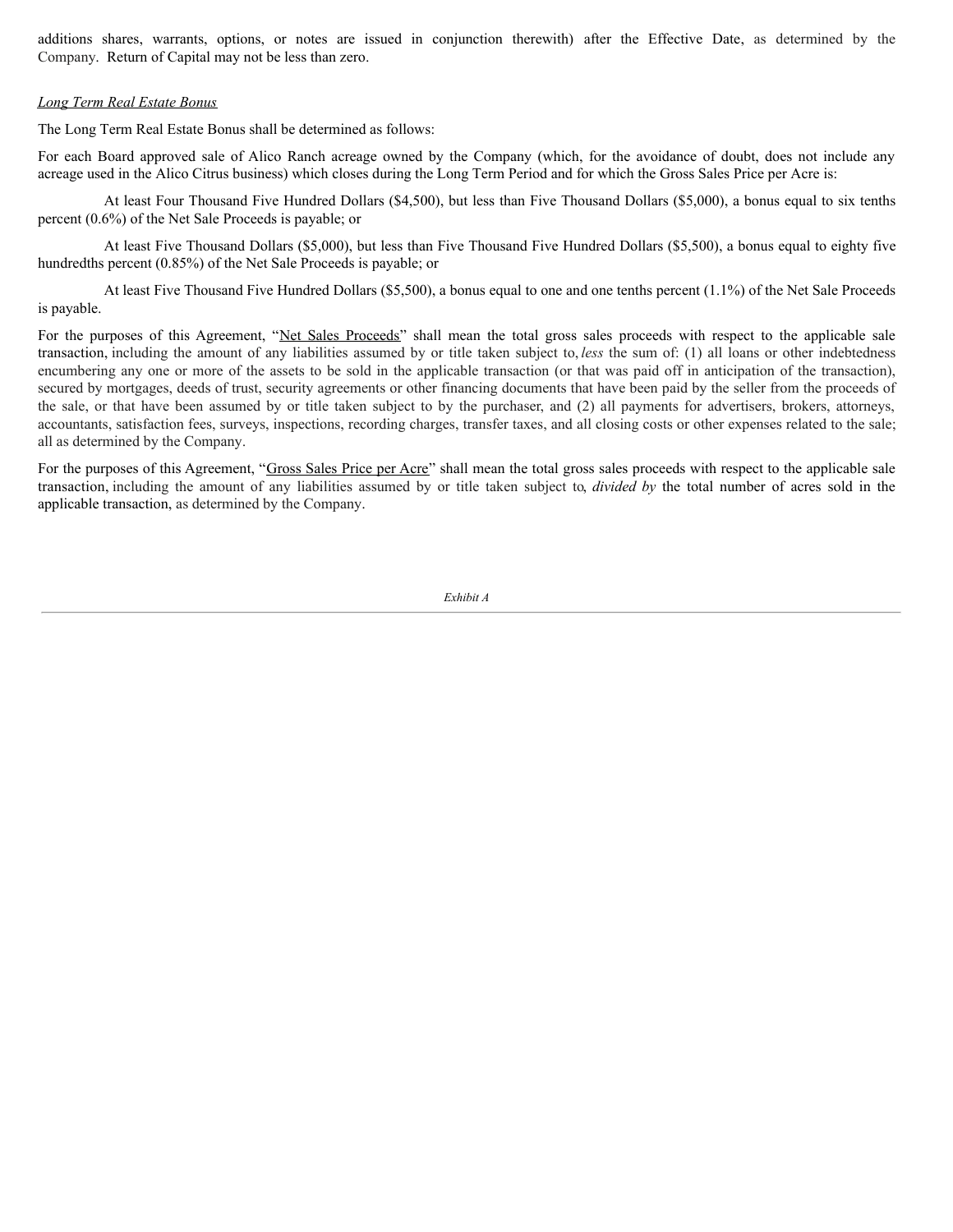# **EXHIBIT B**

## **Annual Performance Bonus**

## *Annual Adjusted EBITDA Performance Bonus*

The Annual Adjusted EBITDA Performance Bonus ranging from \$75,000 to \$225,000 is available when the Company's Adjusted EBITDA is at least 75% of the annual budget target of Adjusted EBITDA approved by the Board, with a \$75,000 bonus amount for 75% of the annual budget target being referred to as the "base goal", \$150,000 bonus amount for 100% of the annual budget target being referred to as the "target goal", and \$225,000 bonus amount for 125% or more (any excess over such performance not resulting in an additional bonus) of the annual budget target being referred to as the "stretch goal". The amount such bonus shall be linearly interpolated based on performance levels between the base goal, target goal and stretch goal.

For example, for Fiscal Year ending 2022, the annual budget target of Adjusted EBITDA approved by the Board is Thirty Million Five Hundred Thousand Dollars (\$30,500,000). If in Fiscal Year ending 2022, Adjusted EBITDA is Thirty Six Million Two Hundred Fifty Thousand Dollars (\$36,250,000) (exceeded target goal but fell short of the stretch goal of \$38,125,000), the Annual Adjusted EBITDA Performance Bonus is \$206,557.38. If in Fiscal Year ending 2022, Adjusted EBITDA is Twenty Three Million Nine Hundred Thousand Dollars (\$23,900,000) (under target goal but exceeding the base goal of \$22,875,000), the Annual Adjusted EBITDA Performance Bonus is \$85,081.97.

For the avoidance of doubt, no additional bonus will be earned for exceeding the stretch goal, as the maximum Annual Adjusted EBITDA Performance Bonus per year is \$225,000, and no Annual Adjusted EBITDA Performance Bonus is payable in the event the Adjusted EBITDA is less than the base goal. The Annual Adjusted EBITDA Performance Bonus shall be calculated by applying the Annual Adjusted EBITDA Performance Bonus range linearly against the annual budget target of Adjusted EBITDA approved by the Board each year.

For the purposes of this Agreement, "Adjusted EBITDA" shall mean the net income of the Company increased by interest expenses, income and similar tax expenses, depreciation, depletion, and amortization expenses, and further adjusted as applicable to remove all one-time, irregular, and non-recurring items of income or expense, including but not limited to, non-operating income, unrealized gains or losses, noncash expenses, gains or losses outside the ordinary course of business (and for this purpose, the parties agree that any sale of real estate or real property interest is outside the ordinary course of business, regardless of frequency, and thus are expressly excluded), compensation payable in shares of the Company or other equity based compensation, and gains or losses on the exchange of foreign currency, as determined by the Company in accordance with its historical accounting practices.

## *Annual ROI Performance Bonus*

The Annual ROI Performance Bonus ranging from \$35,000 - \$105,000 is available when the Company's Return on Invested Capital is at least 80% of the immediately preceding Six Year

*Exhibit B*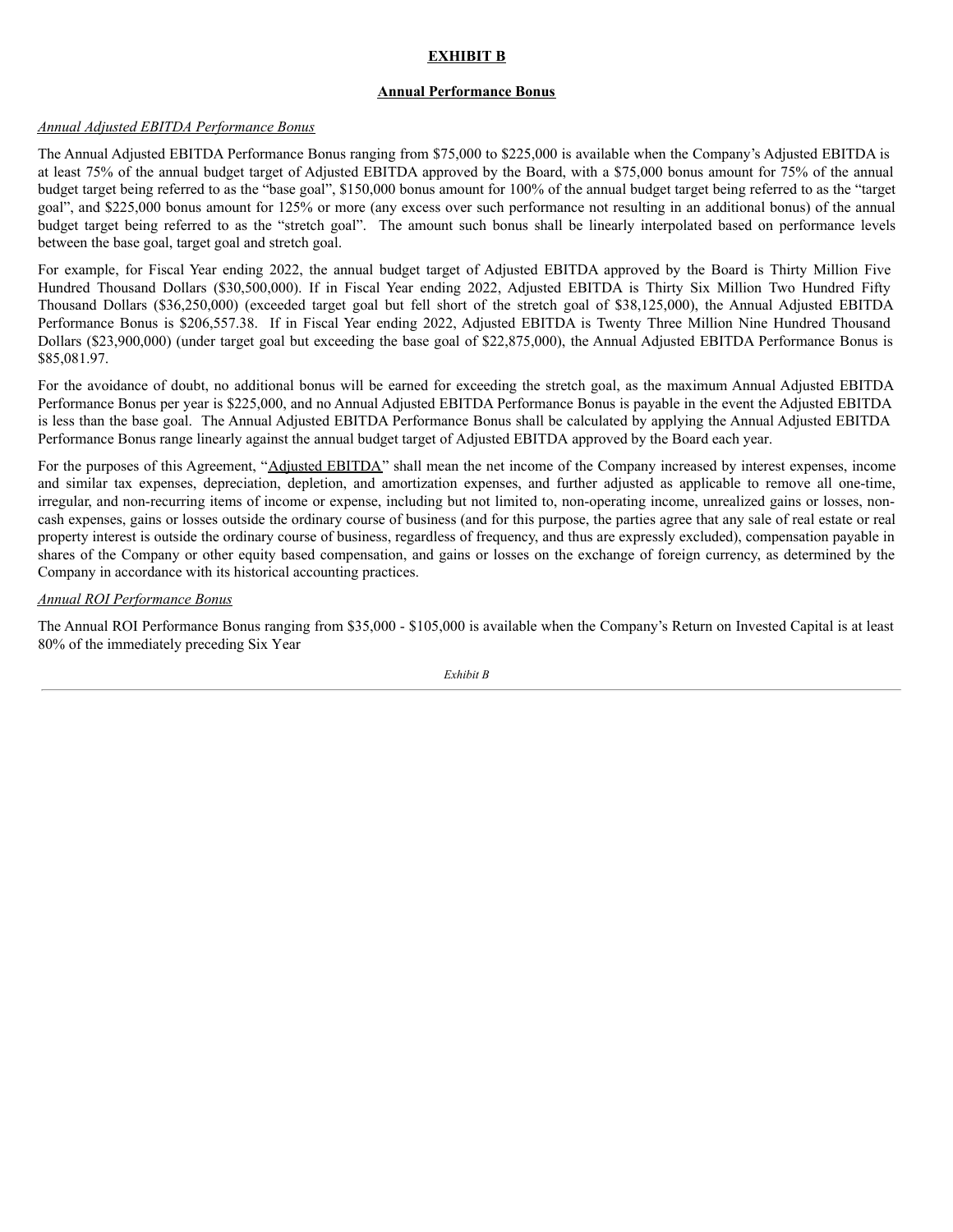Olympic Average of ROIC, with a \$35,000 bonus amount for 80% of Six Year Olympic A verage of ROIC being referred to as the "base goal", \$70,000 bonus amount for 100% of Six Year Olympic A verage of ROIC being referred to as the "target goal", and \$105,000 bonus amount for 120% or more (any excess over such performance not resulting in an additional bonus) of Six Year Olympic A verage of ROIC being referred to as the "stretch goal". The amount such bonus shall be linearly interpolated based on performance levels between the base goal, target goal and stretch goal.

For example, for Fiscal Year ending 2022, the Parties acknowledge that the Six Year Olympic Average of ROIC is 6.85%. If in Fiscal Year ending 2022, Return on Invested Capital is 8.22% (exceeded Six Year Olympic Average of ROIC by 20%; the stretch goal), the Annual ROI Performance Bonus is \$105,000. If in Fiscal Year ending 2022, Return on Invested Capital is 5.48% (under Six Year Olympic Average of ROIC by 20%, the base goal), the Annual ROI Performance Bonus is \$35,000.

For the avoidance of doubt, no additional bonus will be earned for exceeding the stretch goal, as the maximum Annual ROI Performance Bonus per year is \$105,000, and no Annual ROI Performance Bonus is payable in the event the Return on Invested Capital is less than the base goal. The Annual ROI Performance Bonus shall be calculated by applying the Annual ROI Performance Bonus range linearly against the Six Year Olympic Average of ROIC as recalculated by the Board each year.

For the purposes of this Agreement, "Return on Invested Capital" shall mean (EBIT x (1-Tax Rate))/(Gross Debt + Equity) as of the last day of the applicable Fiscal Year, where " EBIT" means the net income of the Company increased by interest expenses and income and similar tax expenses, "Tax Rate" means the applicable effective income tax rate imposed on profits of the Company, "Gross Debt" means loans and other indebtedness owed to credit institutions, bonds, lease liabilities, bank overdrafts and other financial debt, plus accrued interest on such debt excluding derivative instruments, all as reflected on the balance sheet of Company, and "Equity" means the amount reflected as shareholder equity on the balance sheet of Company, and all as determined by the Company in accordance with its historical accounting practices. It is the intention of the Parties to determine the Return on Invested Capital generally as a measure of net operating profit after tax (NOPAT) divided by the capital invested in the Company.

For the purposes of this Agreement, "Six Year Olympic Average of ROIC" shall mean the average Return on Invested Capital determined for the immediately preceding six fiscal year period calculated after excluding the single highest Return on Invested Capital and the single lowest Return on Invested Capital, prior to ascertaining the average (i.e., the average of four (4) years of Return on Invested Capital after the high and low years' Return on Invested Capital are excluded), as determined by the Company.

# *Annual Discretionary Performance Bonus*

The Annual Discretionary Performance Bonus in the amount of \$100,000, may be earned for Key Employee's success in executing various annual performance goals, which goals will be recommended by management, but in any event are approved and adopted by the Board annually

*Exhibit B*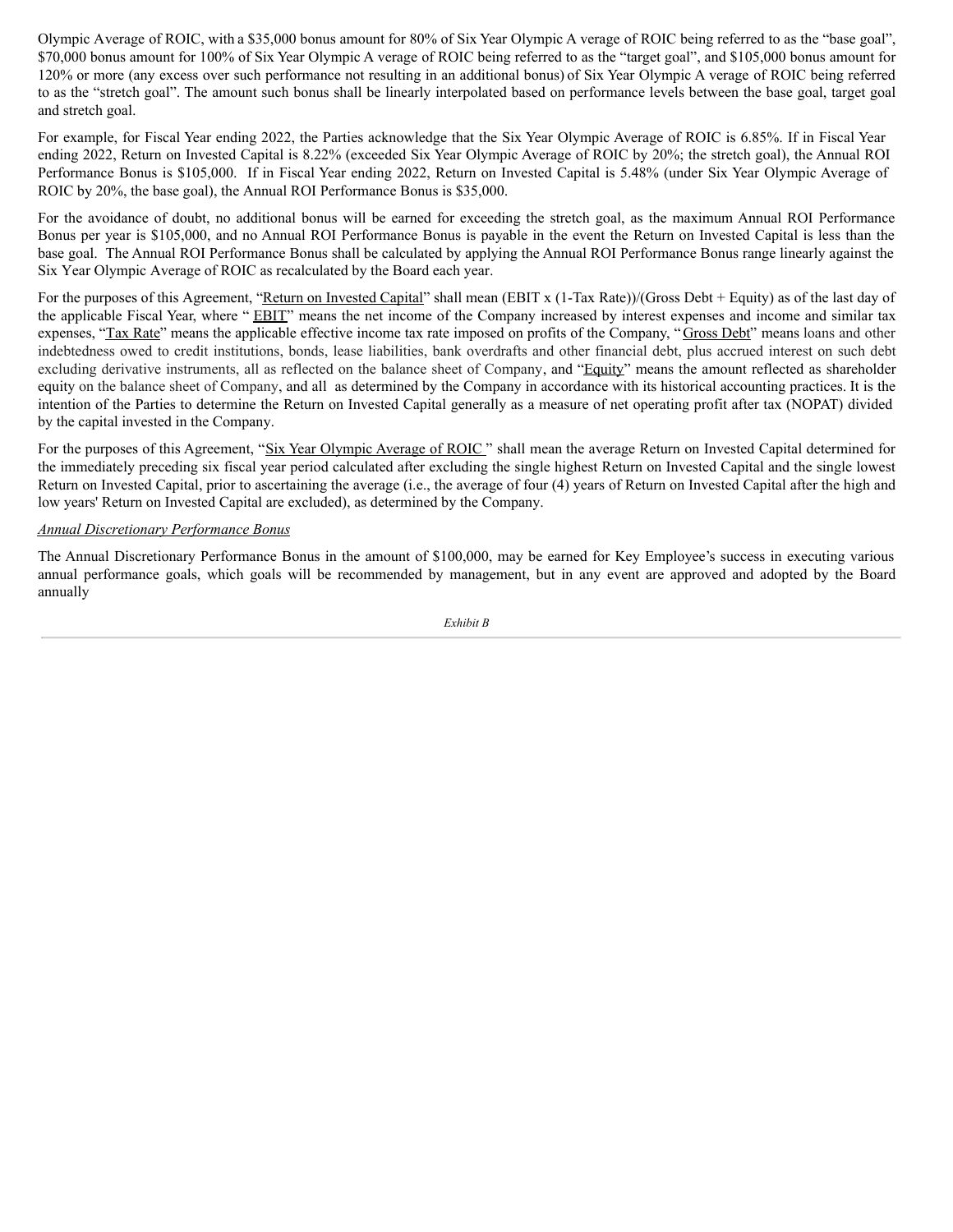as part of the annual budget process during the October Board meeting. Such performance goals should be consistent with the priorities of the Company and developed in a commercially reasonable manner. Performance goals will be delivered in writing to the Key Employee no later than October 31 for the applicable Fiscal Year. The Board shall determine, in its sole discretion, whether such performance goals for such immediately preceding Fiscal Year have been met at the October Board meeting immediately following the close of such applicable Fiscal Year.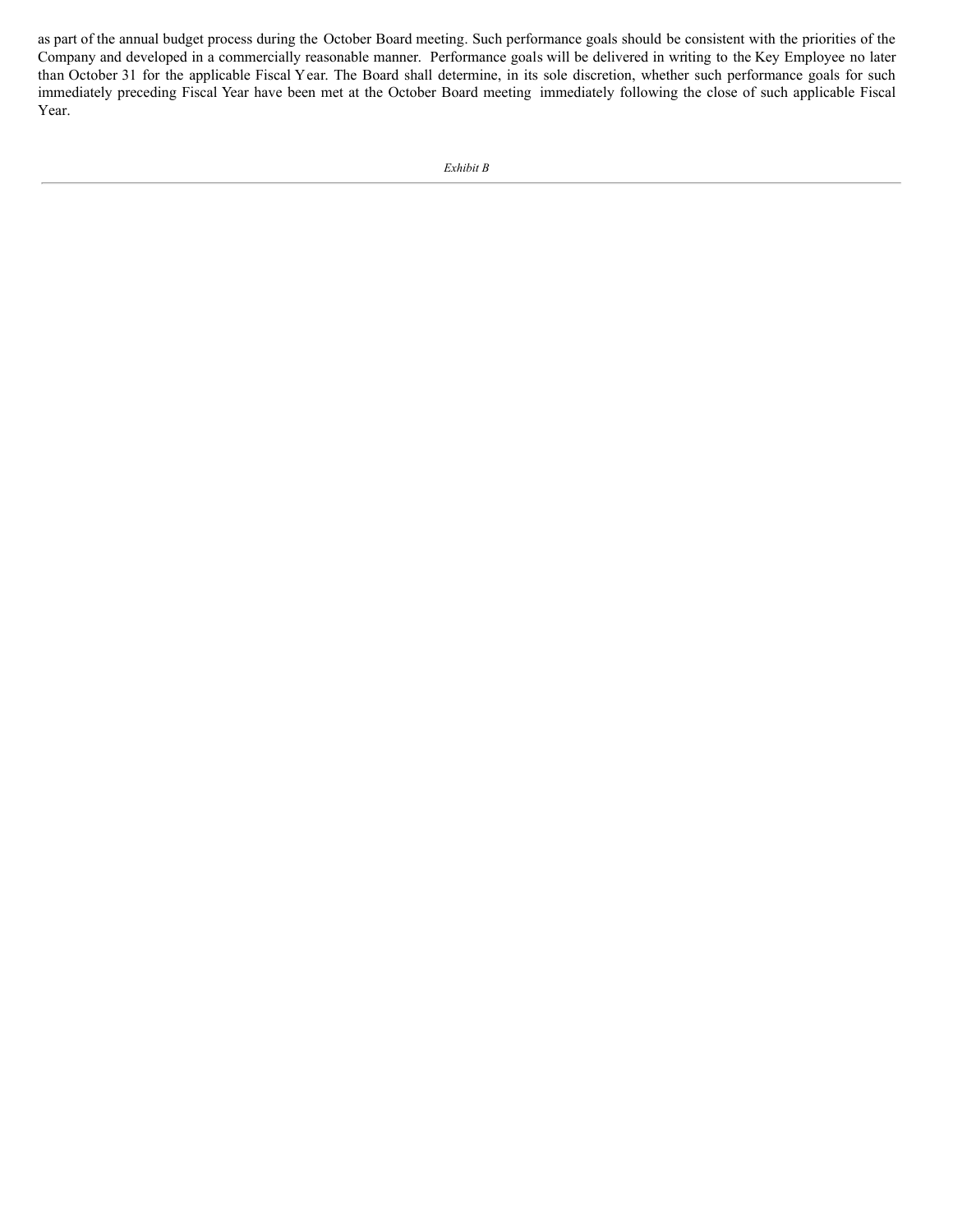# **EXHIBIT C**

### **Form of Restricted Stock Award Agreement**

# **STOCK INCENTIVE PLAN OF 2015 RESTRICTED STOCK AWARD AGREEMENT**

THIS RESTRICTED STOCK AWARD AGREEMENT (this *"Agreement"),* dated as of\_\_\_\_\_\_\_\_\_, 20\_\_ (the *"Grant Date"),* is made by and between Alico, Inc., a Florida corporation (the *"Company"),* and John E. Kiernan (the *"Participant").* Capitalized terms used herein without definition have the meanings ascribed to such terms in the Alico, Inc. Stock Incentive Plan of 2015 (the *"Plan"*).

WHEREAS, the Company has adopted the Plan to give the Company a competitive advantage in attracting, retaining, and motivating officers, employees, directors, and/or consultants and to provide the Company and its Subsidiaries and Affiliates with a long-term incentive plan providing incentives directly linked to shareholder value; and

WHEREAS, with respect to the number of restricted shares granted below, Participant met the applicable conditions to grant as provided in that certain Annual Performance and Long Term Bonus Agreement by and between the Company and Participant, and the Committee has determined that it would be in the best interests of the Company and its shareholders to grant the Participant a number of restricted shares of Common Stock on the terms and subject to the conditions set forth in this Agreement and the Plan.

NOW THEREFORE, in consideration of the premises and the covenants of the parties contained in this Agreement, and for other good and valuable consideration, the receipt and sufficiency of which are hereby acknowledged, the parties hereto, for themselves and their successors and assigns, hereby agree as follows:

### *1.Grant of Restricted Stock Award.*

(a) *Grant*. The Company hereby grants to the Participant an award of Restricted Stock with respect to an aggregate of restricted shares of Common Stock (the *"Restricted Shares"),* on the terms and subject to the conditions set forth in this Agreement and as otherwise provided in the Plan.

(b) *Incorporation by Reference, Etc.* The provisions of the Plan are hereby incorporated herein by reference. Except as otherwise expressly set forth herein, this Agreement shall be construed in accordance with the provisions of the Plan.

#### *2.Vesting.*

(a) *General.* Except as may otherwise be provided herein, one-half of the Restricted Shares shall vest on January 1, 2025, subject to the Participant not having incurred a Termination of Service as of or prior to the Vesting Date, and the remaining one-half of the Restricted Shares shall

*Exhibit C*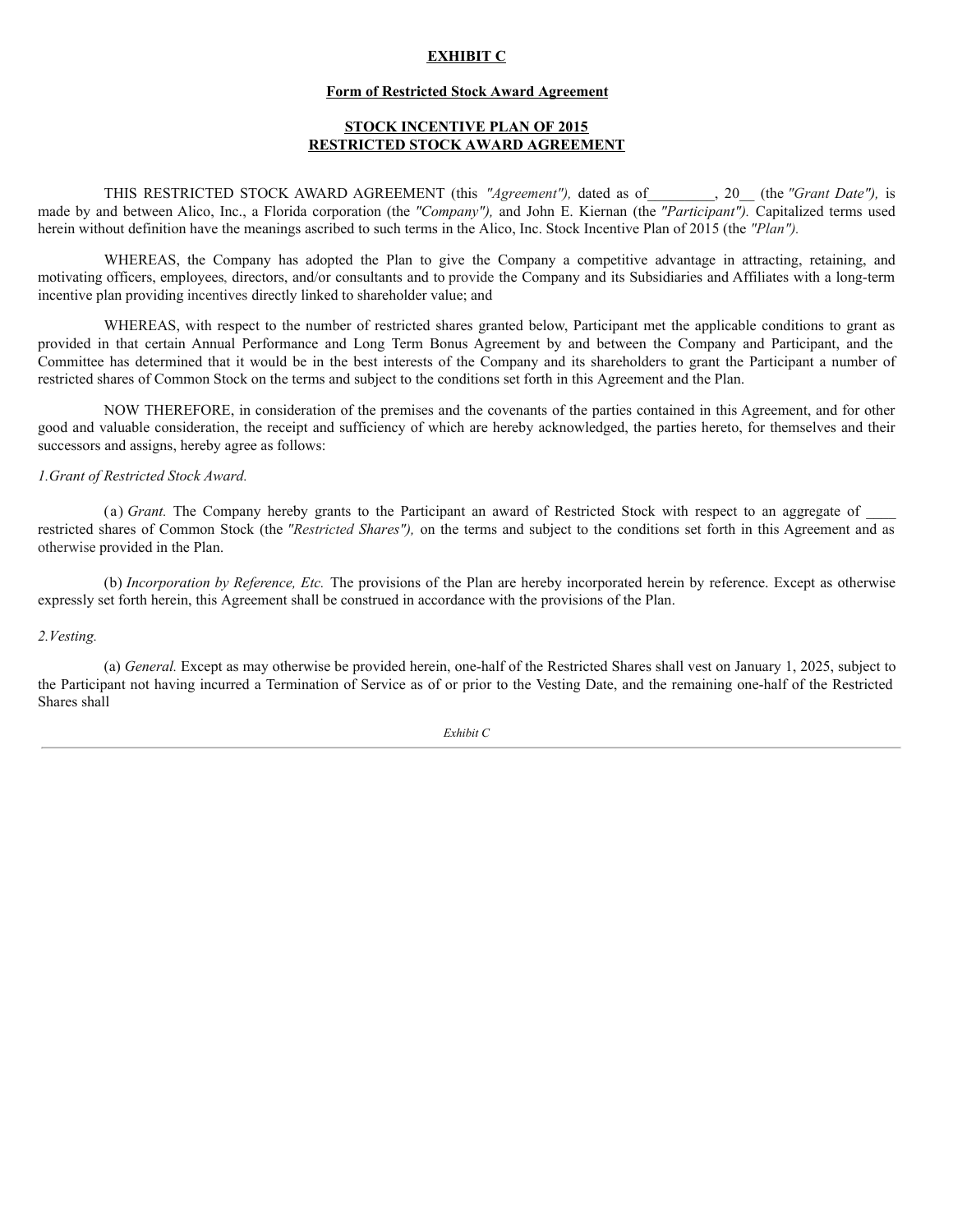vest on January 1, 2026, subject to the Participant not having incurred a Termination of Service as of or prior to the Vesting Date.

(b) *Vesting upon a Termination of Service without Cause or for Good Reason.* If, prior to the Vesting Date, the Participant incurs a Termination of Service by the Company without Cause or, following a Change in Control, due to a resignation by the Participant for Good Reason, any unvested Restricted Shares shall fully vest and be free of any restrictions as of the date of Termination of Service.

(c) *Vesting upon Death or Disability.* If the Participant incurs a Termination of Service due to the Participant's death or Disability, any unvested Restricted Shares shall fully vest and be free of restrictions as of the date of the Termination of Service.

(d) *Other Termination of Service.* If the Participant incurs a Termination of Service for any reason other than death, Disability, a termination without Cause, or, following a Change in Control, a resignation for Good Reason, any unvested Restricted Shares shall be forfeited by the Participant without consideration.

3.*Tax Withholding.* The Company shall reasonably determine the amount of any federal, state, local, or other income, employment, or other taxes that the Company or any of its Subsidiaries may reasonably be obligated to withhold with respect to the grant, vesting, or other event with respect to the Restricted Shares. The Company's obligation to deliver the Restricted Shares or any certificates evidencing the Restricted Shares (or to make a book-entry or other electronic notation indicating ownership of the Restricted Shares), or otherwise remove the restrictive notations or legends on such Restricted Shares or certificates that refer to nontransferability as set forth in Section 5, is subject to the condition precedent that the Participant either pay or provide for the amount of any such withholding obligations in such manner as may be authorized by the Committee or as may otherwise be permitted under Section 14(d) of the Plan.

4.*Section 83(b) Election; Independent Tax Advice.* The Participant acknowledges that it is the Participant's sole responsibility, and not the Company's, to file a timely election under Section 83(b) of the Code, even if the Participant requests that the Company or its representative assist the Participant in making this filing. The Participant shall promptly notify the Company of any election made pursuant to Section 83(b) of the Code. The Participant acknowledges that the tax laws and regulations applicable to the Restricted Shares and the disposition of the Restricted Shares following vesting are complex and subject to change, and it is the sole responsibility of the Participant to obtain the Participant's own advice as to the tax treatment of the terms of this Agreement.

5.*Issuance of Restricted Stock.* The Restricted Shares shall be issued by the Company and shall be registered in the Participant's name on the stock transfer books of the Company promptly after the Grant Date. Any certificates representing the Restricted Shares shall remain in the physical custody of the Company or its designee at all times prior to, in the case of any particular Restricted Share, the date on which such Restricted Share vests. Any certificates representing the Restricted Shares shall have affixed thereto a legend in substantially the following form, in addition to any other legends that may be required under federal or state securities laws: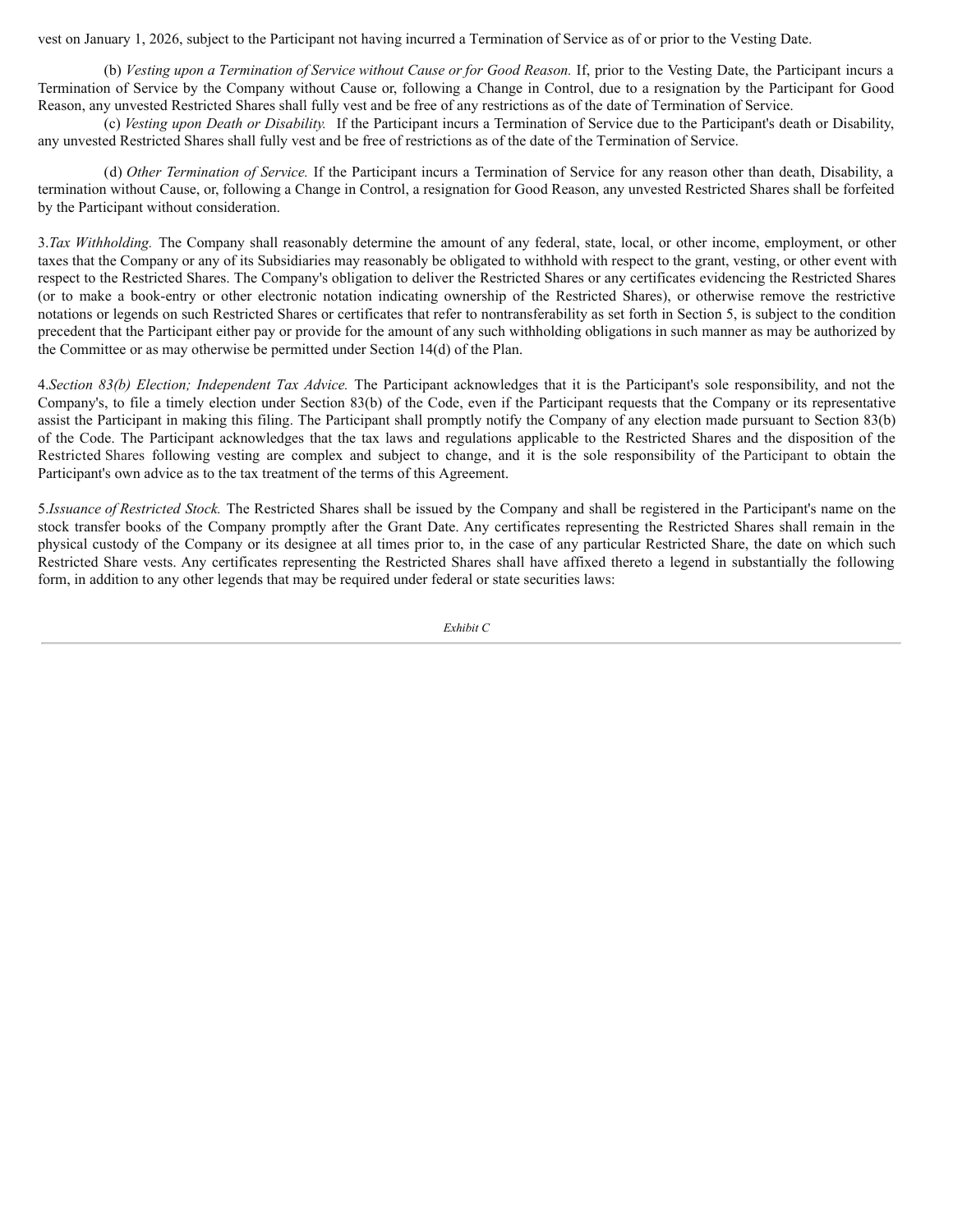The transferability of this certificate and the shares of stock represented hereby are subject to the terms and conditions (including forfeiture) of the Alico, Inc. Stock Incentive Plan of 2015 and an Award Agreement. Copies of such Plan and Agreement are on file at the offices of Alico, Inc., 10070 Daniels Interstate Court, Suite 200, Fort Myers, FL 33913.

As soon as practicable following the vesting of any Restricted Share, the Company shall ensure that its stock transfer books reflect the vesting. If certificates for the Restricted Share exist, such certificates for such vested Restricted Share shall be delivered to the Participant or to the Participant's legal representative along with the stock powers relating thereto.

6. *Dividend and Voting Rights.* After the Grant Date, the Participant shall be the record owner of the Restricted Shares, unless and until such Restricted Shares are forfeited pursuant to the Participant's Termination of Service or sold or otherwise disposed of, and as record owner shall be entitled to all rights of a common shareholder of the Company, including, without limitation, voting rights and rights to payment of cash dividends, if any, with respect to the Restricted Shares; *provided* that extraordinary dividends shall be subject to the provisions of Section 3(d) of the Plan; and *provided, further,* that the Restricted Shares shall be subject to the limitations on transfer and encumbrance set forth in this Agreement and Section 6(b)(iii) of the Plan.

7.*Transferability.* The Restricted Shares may not, at any time prior to becoming vested, be assigned, alienated, pledged, attached, sold, or otherwise transferred or encumbered by the Participant other than by will or by the laws of descent and distribution, and any such purported assignment, alienation, pledge, attachment, sale, transfer, or encumbrance shall be void and unenforceable against the Company, its Subsidiaries, and its Affiliates; *provided* that the designation of a beneficiary shall not constitute an assignment, alienation, pledge, attachment, sale, transfer, or encumbrance. The Restricted Shares shall be subject to the restrictions set forth in the Plan and this Agreement.

8.*Change in Control.* In the event of a Change in Control occurring after the Grant Date, the Restricted Shares shall be treated in accordance with Section 10 of the Plan.

## *9.Miscellaneous.*

(a) *Waiver and Amendment.* The Committee may waive any conditions or rights under, or amend any terms of, this Agreement and the Restricted Shares granted hereunder; *provided* that any such waiver or amendment that would impair the rights of the Participant or any holder or beneficiary of the Restricted Shares granted hereunder shall not to that extent be effective without the consent of the Participant. No waiver of any right hereunder by any party shall operate as a waiver of any other right, or as a waiver of the same right with respect to any subsequent occasion for its exercise, or as a waiver of any right to damages. No waiver by any party of any breach of this Agreement shall be held to constitute a waiver of any other breach or a waiver of the continuation of the same breach.

(b) *Notices.* All notices, demands, and other communications provided for or permitted hereunder shall be made in writing and shall be by registered or certified first-class mail, return receipt requested, facsimile, courier service, or personal delivery: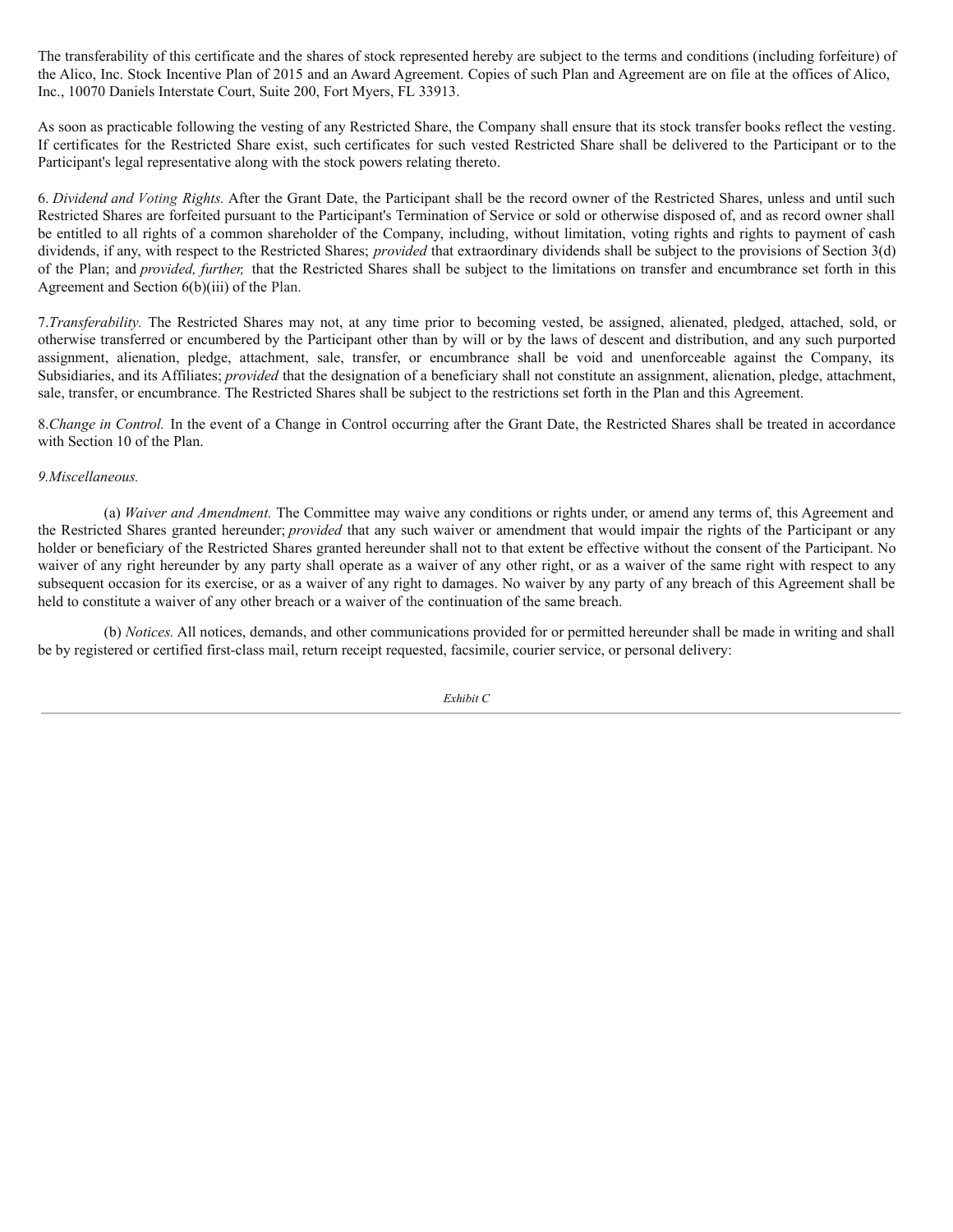### If to the Company to:

Alico, Inc. 10070 Daniels Interstate Court, Suite 200 Fort Myers, Florida 33913 Attention: Chief Financial Officer

If to Participant to:

The address last on the records of the Company.

All such notices, demands, and other communications shall be deemed to have been duly given (i) when delivered by hand, if personally delivered; (ii) when delivered by courier, if delivered by commercial courier service; (iii) five business days after being deposited in the mail, postage prepaid, if mailed; and (iv) when receipt is mechanically acknowledged, if by facsimile.

(c) *Severability.* The invalidity or unenforceability of any provision of this Agreement shall not affect the validity or enforceability of any other provision of this Agreement, and each other provision of this Agreement shall be severable and enforceable to the extent permitted by law.

(d) *No Rights to Service.* Nothing contained in this Agreement shall be construed as giving the Participant any right to be retained, in any position, as an employee, consultant, or director of the Company or its Affiliates or shall interfere with or restrict in any waythe right of the Company or its Affiliates, which is hereby expressly reserved, to remove, terminate, or discharge the Participant at any time and for any reason whatsoever.

(e) *Beneficiary.* The Participant may file with the Company a written designation of a beneficiary on such form as may be prescribed by the Committee and may, from time to time, change or revoke such designation by filing a new designation with the Company. The last such designation received by the Company shall be controlling; *provided, however,* that no designation, or change or revocation thereof, shall be effective unless received by the Company prior to the Participant' s death, and in no event shall it be effective as of a date prior to such receipt. If No beneficiary designation is filed by the Participant, the beneficiary shall be deemed to be his or her spouse or, if the Participant is unmarried at the time of death, his or her estate.

(f) *Successors.* The terms of this Agreement shall be binding upon and inure to the benefit of the Company and its successors and assigns, and shall be binding upon and inure to the benefit of the Participant and the Participant' s beneficiaries, executors, administrators, heirs, and successors.

(g) *Entire Agreement.* This Agreement and the Plan contain the entire agreement and understanding of the parties hereto with respect to the subject matter contained herein and supersede all prior communications, representations, and negotiations with respect thereto.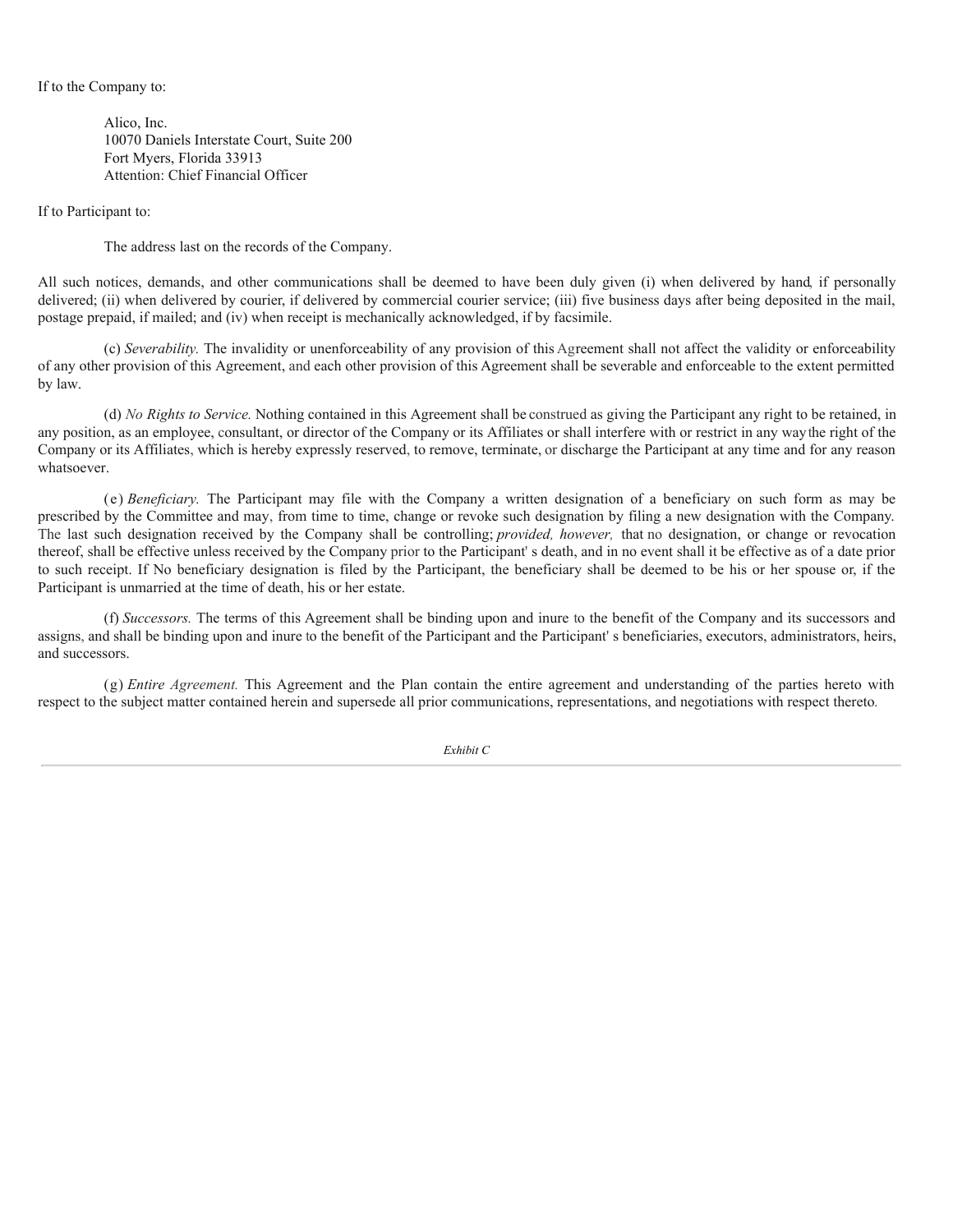(h) *Bound by the Plan.* By signing this Agreement, the Participant acknowledges that he or she has received a copy of the Plan and has had an opportunity to review the Plan and agrees to be bound by all the tem1s and provisions of the Plan.

(i) *Governing Law.* This Agreement shall be construed and interpreted in accordance with the internal laws of the State of Florida without regard to principles of conflicts of law thereof, or principles of conflicts of laws of any other jurisdiction that could cause the application of the laws of any jurisdiction other than the State of Florida.

(j) *Headings.* The headings of the Sections of this Agreement are provided for convenience only and are not to serve as a basis for interpretation or construction, and shall not constitute a part, of this Agreement.

(k) *Counterparts.* This Agreement may be signed in two or more counterparts, each of which shall be deemed to be an original, but all of which together shall constitute one and the same instrument.

*[Signature Page Follows]*